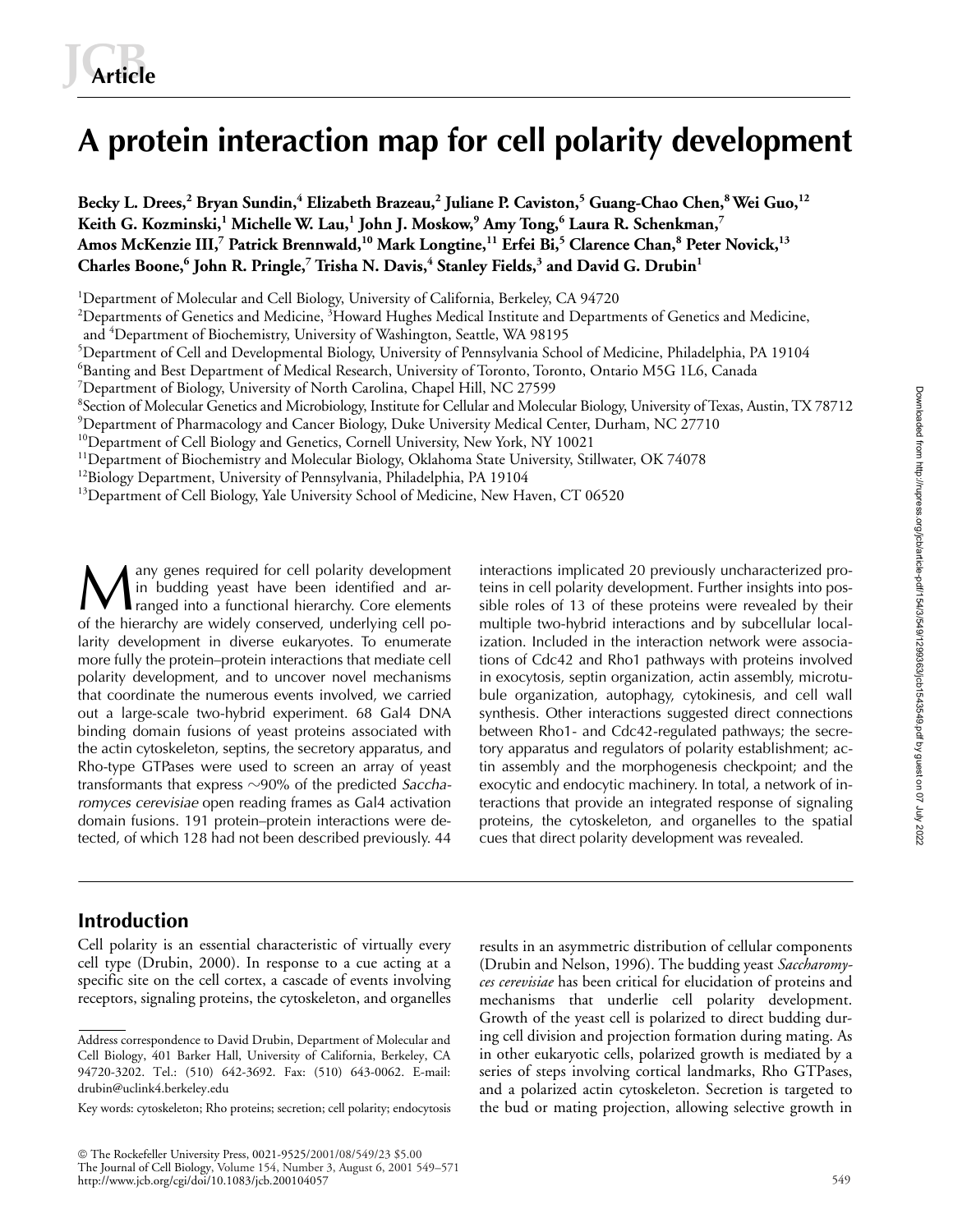that area (for reviews see Drubin and Nelson, 1996; Chant, 1999; Pruyne and Bretscher, 2000a,b).

Several Rho type GTPases function in the establishment and maintenance of cell polarity (Bender and Pringle, 1989; Johnson and Pringle, 1990; Matsui and Toh-e, 1992; Drgonová et al., 1996; Imai et al., 1996; Kamada et al., 1996; Robinson et al., 1999). One of these, Cdc42, is a crucial factor in the switch from isotropic to polarized growth that occurs when the cyclin-dependent protein kinase Cdc28 is activated by G1 cyclins (Adams et al., 1990; Ayscough et al., 1997). A decisive event for the establishment and maintenance of cell polarity is the recruitment of Cdc42 to the cell surface and its activation in response to positional cues and cell cycle signals (Chant, 1999). In budding cells, spatial markers left by previous cell divisions stimulate the local activation of the Ras-related Rsr1/Bud1 GTPase, which recruits and activates Cdc42 via interaction with the guanidine nucleotide exchange factor Cdc24 (Ruggieri et al., 1992; Bender, 1993; Zheng et al., 1995; Park et al., 1999). In haploid cells exposed to mating pheromone, the protein Far1 interacts with Cdc24 and recruits Cdc42 to the tip of the mating projection (Butty et al., 1998). The activated GTPbound form of Cdc42 interacts with several proteins that are presumed to be effectors that transduce its signal to bring about polarization of the actin cytoskeleton (Cvrcková et al., 1995; Brown et al., 1997; Chen et al., 1997; Evangelista et al., 1997; Bi et al., 2000). Actin cables are proposed to serve as tracks for vesicle, organelle, and mRNA transport, whereas cortical actin patches are important for endocytosis (Pruyne and Bretscher, 2000a,b). Largely unknown are how cortical cues lead to localized activation of Rho GTPases, how their activation polarizes the spatial distribution of cytoskeletal proteins, the secretory apparatus, and other cellular constituents, and what mechanisms coordinate the many events that underlie cell polarity development. For example, at the site of bud formation, several Rho proteins function together with associated protein kinases and other effector proteins, and the cytoskeleton and secretory apparatus become organized around these signaling proteins. Bud morphogenesis requires spatial and temporal coordination of these events, but little is known of the coordinating mechanisms.

The yeast two-hybrid system (Fields and Song, 1989) is a powerful method for identifying pairs of proteins that associate with each other, and it can be used in a high-throughput manner (Uetz et al., 2000; Ito et al., 2001). Uetz et al. (2000) constructed an array of yeast transformants, each of which expresses one of the  $\sim$ 6,000 predicted yeast ORFs as a fusion to an activation domain (Hudson et al., 1997). This array was screened by a simple automated procedure in which protein–protein interactions responsible for positive responses were identified by the position within the array. A similar strategy was used for analysis of protein–protein interactions of vaccinia virus (McCraith et al., 2000). One advantage of the array-based approach is that each individual assay is compared with multiple identical assays, making it easier to distinguish bona fide interactions from background due to nonspecific activation of the reporter gene. Here we present the results of an array-based two-hybrid experiment designed to systematically detect protein–protein interactions involved in yeast cell polarity development. The proteins screened included Cdc42 and other Rho-type GTPases, their regulators and effectors, actin cytoskeleton–associated proteins, septin-associated proteins, and proteins involved in secretion. Our aims were to identify new links in the network of protein–protein associations controlling polarized growth and to provide biological context for ORFs of unknown functions, with the goal of understanding their functional roles. Owing to high conservation of cell polarity development pathways, this information should be useful for developing a deeper understanding of cell polarity development in all types of eukaryotic cells (Drubin and Nelson, 1996; Pruyne and Bretscher, 2000a,b).

# **Results and discussion**

# **Overview and general considerations**

68 proteins with various functions in cell polarity development were used as DNA binding domain hybrids for twohybrid screens. These included Rho-type GTPases and their regulators and effectors, actin cortical patch components, septin-associated proteins, and proteins involved in secretion (Table I). The yeast ORF-Gal4 activation domain fusion array used in our experiments expresses  $\sim$ 85–90% of the predicted ORFs of *S. cerevisiae* (Hudson et al., 1997; Uetz et al., 2000). 14 proteins, Aip2, Bud5, Bud6, Bud7, Bud9, Cap2, Cdc3, Cdc10, Iqg1, Kin1, Msb1, Sec9, Snc1, and Snc2, showed no reproducible two-hybrid interactions when used as baits in our screens. Screens of the other 54 baits found from 1 to 13 interactions each. Overall, 196 reproducible two-hybrid positives were detected that describe 191 putative protein–protein interactions involving 110 proteins (Table I and Figs. 1–3). 128 interactions had not been described previously and 44 involve 20 proteins of unknown function. The results of this study clearly do not represent all of the detectable or probable interactions between the proteins examined. The lack of an interaction detected in this analysis is not necessarily meaningful, as some constructs in the array might not express the expected fusion proteins or might express them in a nonfunctional form due to the Gal4 fusion. Differences in fusion construction, construct expression, strain background, and selection stringency are also factors that may account for discrepancies between the set of interactions seen here and those found in other studies.

To observe the subcellular localization of the proteins of unknown function, we expressed 13 of them in yeast under control of their own promoters as fusions with yellow fluorescent protein, a variant of the *A. victoria* green fluorescent protein (Niedenthal et al., 1996; Miller et al., 1999). Results of the localization experiments are shown in Table II and Figs. 4–6. Of the 128 new interactions, many appear plausible on the basis of genetic or localization criteria. The significance of others remains unclear. The two-hybrid results derived from these screens should be considered as a set of putative interactions requiring further verification. It is also important to note that an interaction might be direct, or might be bridged by a protein or proteins that bind to both the bait and the prey protein.

As shown in Fig. 1, two-hybrid interactions were observed not only between proteins involved in the same polarityrelated process, but also between proteins involved in distinct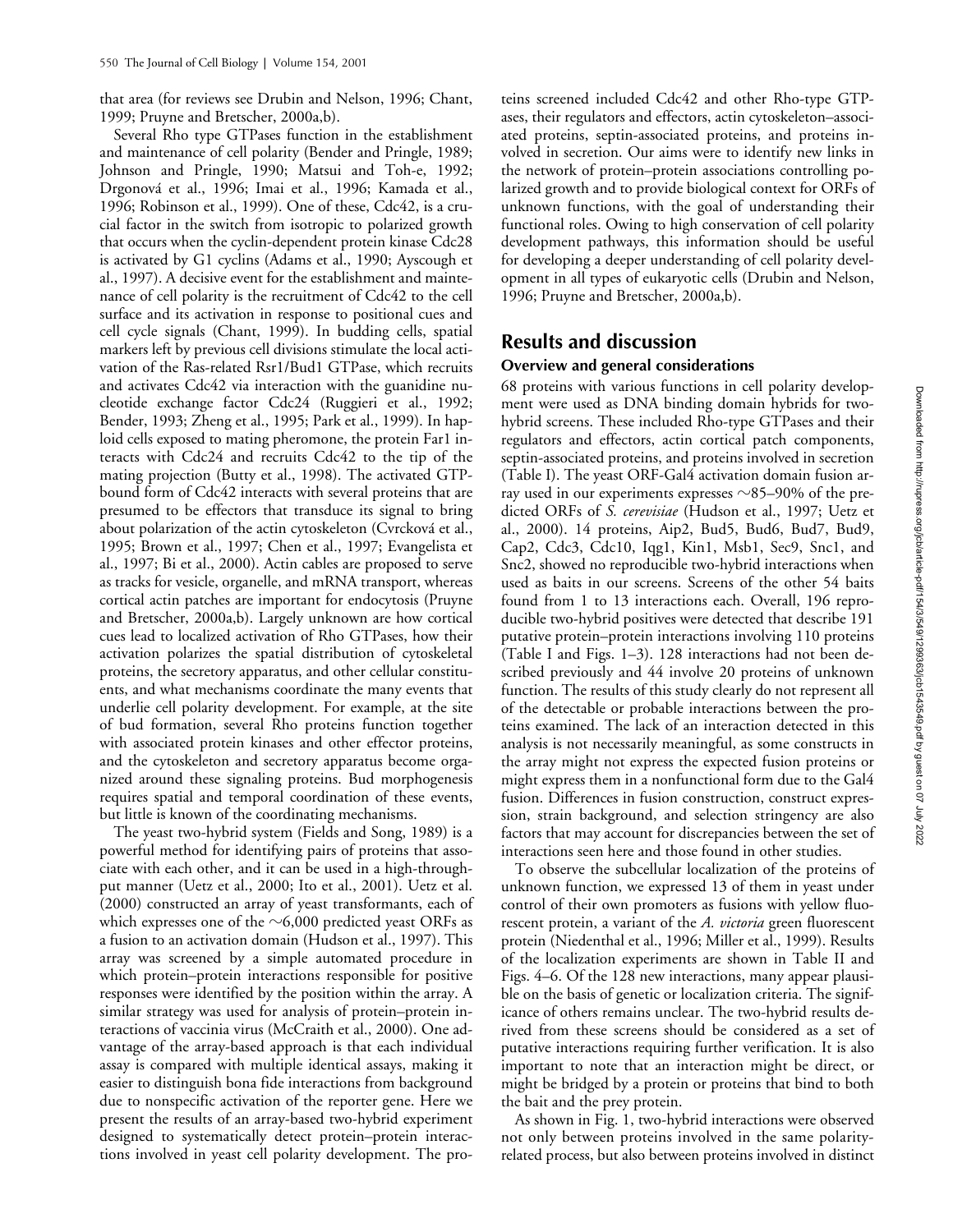| Protein |                                                                                                                           | Interacting protein(s)        | Protein                                                                                                                                                  |                     |                   |
|---------|---------------------------------------------------------------------------------------------------------------------------|-------------------------------|----------------------------------------------------------------------------------------------------------------------------------------------------------|---------------------|-------------------|
|         |                                                                                                                           | Cla4 <sup>a</sup><br>(AD)     | PAK kinase required for<br>cytokinesis                                                                                                                   |                     |                   |
|         |                                                                                                                           | <b>Rvs167</b><br>(BD)         | Protein that affects actin<br>distribution and bipolar<br>budding, has an SH3 domain                                                                     |                     | Pro               |
| Abp1    | Actin binding protein<br>involved in cortical actin<br>assembly, has SH3 domain                                           | Srv2<br>(AD)                  | Adenylate cyclase-associated<br>protein (CAP) that may provide<br>a link between growth signals<br>and the cytoskeleton                                  | Bem1<br>(continued) | po<br>for<br>do   |
|         |                                                                                                                           | $Yn1094w^a$<br>(AD)           | Protein of unknown function                                                                                                                              |                     |                   |
|         |                                                                                                                           | Yor $284w^a$<br>(AD)          | Protein of unknown function                                                                                                                              |                     |                   |
| Acf2    | Protein involved in cortical<br>actin assembly                                                                            | Rvs167 <sup>a</sup><br>(BD)   | Protein that affects actin<br>distribution and bipolar<br>budding, has an SH3 domain                                                                     |                     |                   |
|         |                                                                                                                           | Cof <sub>1</sub><br>(BD)      | Cofilin, actin binding and<br>severing protein                                                                                                           |                     |                   |
|         |                                                                                                                           | Las17<br>(BD)                 | WASP homologue involved in<br>cortical actin assembly                                                                                                    | Bem <sub>3</sub>    | G                 |
|         | Actin, involved in cell                                                                                                   | Pfy1<br>(BD)                  | Profilin, can act to prevent actin<br>polymerization and to complex<br>with monomeric actin                                                              |                     |                   |
| Act1    | polarization, endocytosis,<br>cytoskeletal function                                                                       | <b>Rvs167</b><br>(BD)         | Protein that affects actin<br>distribution and bipolar<br>budding, has an SH3 domain                                                                     |                     |                   |
|         |                                                                                                                           | Srv2<br>(AD,BD)               | Adenylate cyclase-associated<br>protein (CAP) that may provide<br>a link between growth signals<br>and the cytoskeleton                                  |                     |                   |
| Aip1    | Actin interacting protein<br>involved in disassembly of<br>actin filaments                                                | Srv2<br>(BD)                  | Adenylate cyclase-associated<br>protein (CAP) that may provide<br>a link between growth signals<br>and the cytoskeleton                                  |                     |                   |
| Air1    | RING finger protein that<br>affects RNA processing                                                                        | Cdc24 <sup>a</sup><br>(BD)    | GEF for Cdc42, involved in bud<br>emergence, bud site selection,<br>growth of mating projection                                                          |                     |                   |
|         | Protein essential for<br>autophagy                                                                                        | Apg $17a$<br>(AD,BD)          | Protein essential for autophagy                                                                                                                          |                     |                   |
|         |                                                                                                                           | Exo84 <sup>a</sup><br>(BD)    | Subunit of the exocyst<br>complex, required for<br>exocytosis                                                                                            |                     |                   |
|         |                                                                                                                           | Myo1 <sup>a</sup><br>(BD)     | Myosin heavy chain (myosin II),<br>involved in septation and cell<br>wall organization                                                                   | Bem4                | Bu<br>int<br>GТ   |
|         |                                                                                                                           | Nip100 <sup>a</sup><br>(BD)   | Mitotic spindle positioning<br>protein, dynactin complex<br>protein associated with the<br>spindle                                                       |                     |                   |
| Apg17   |                                                                                                                           | $Rho1-GTPa$<br>(BD)           | GTP-binding protein required<br>to activate the PKC1 pathway<br>and $\beta$ -1,3-glucan synthase,<br>member of the rho subfamily of<br>ras-like proteins |                     |                   |
|         |                                                                                                                           | Rho2-GTP <sup>a</sup><br>(BD) | GTP-binding protein, member<br>of the rho subfamily of ras-like<br>proteins                                                                              |                     |                   |
|         |                                                                                                                           | Sro77a<br>(BD)                | Protein that functions together<br>with Sec9p in exocytosis<br>downstream of the Rho3p<br>GTPase                                                         |                     |                   |
|         |                                                                                                                           | Ykr083c <sup>a</sup><br>(AD)  | Protein of unknown function                                                                                                                              |                     |                   |
| Apg7    | Conjugation protein<br>essential for autophagy                                                                            | Sso2 <sup>a</sup><br>(BD)     | Syntaxin homologue (t-SNARE)<br>involved in vesicle transport<br>from Golgi to plasma<br>membrane                                                        |                     |                   |
| Arp1    | Actin-related protein of the<br>dynactin complex, required<br>for mitotic spindle<br>orientation and nuclear<br>migration | Nip100<br>(BD)                | Mitotic spindle positioning<br>protein, dynactin complex<br>protein associated with the<br>spindle                                                       | Bni1                | Fo<br>cyl<br>an   |
| Bcy1    | Regulatory subunit of<br>cAMP-dependent protein<br>kinases                                                                | SrO77 <sup>a</sup><br>(BD)    | Protein that functions together<br>with Sec9p in exocytosis<br>downstream of the Rho3p<br>GTPase                                                         |                     |                   |
|         |                                                                                                                           | Boi2<br>(BD, AD)              | Bem1p-binding protein,<br>involved in bud formation,<br>has an SH3 domain, Boi1<br>homologue                                                             | Bni4                | Pro<br>syr<br>the |
| Bem1    | Protein required for cell<br>polarization and bud                                                                         | Cdc24<br>(AD,BD)              | GEF for Cdc42, involved in bud<br>emergence, bud site selection,<br>growth of mating projection                                                          | Bnr1                | Вn<br>pro         |
|         | formation, has two SH3<br>domains                                                                                         | Cdc42-GDP<br>(AD,BD)          | Rho type GTPase involved in<br>bud site assembly and cell<br>polarity                                                                                    | Boi1                | Вe<br>in          |
|         |                                                                                                                           | Cdc42-GTP<br>(BD)             | Rho type GTPase involved in<br>bud site assembly and cell<br>polarity                                                                                    |                     | ha:<br>ho         |

| Protein     |                                                                                              | Interacting protein(s)        |                                                                                                                                                          |  |
|-------------|----------------------------------------------------------------------------------------------|-------------------------------|----------------------------------------------------------------------------------------------------------------------------------------------------------|--|
|             |                                                                                              | Far1<br>(AD)                  | Inhibitor of CDK-cyclin<br>complexes involved in cell<br>cycle arrest for mating and<br>polarized growth of mating                                       |  |
| Bem1        | Protein required for cell<br>polarization and bud                                            | Sec15 <sup>a</sup><br>(AD)    | projection<br>Component of exocyst complex<br>required for exocytosis                                                                                    |  |
| (continued) | formation, has two SH3<br>domains                                                            | Ste20<br>(AD)                 | PAK kinase of the pheromone<br>pathway; also regulates<br>polarized growth                                                                               |  |
|             |                                                                                              | Swe1 <sup>a</sup><br>(AD)     | Serine/tyrosine dual-specificity<br>protein kinase; able to<br>phosphorylate Cdc28p on<br>tyrosine and inhibit its activity                              |  |
|             |                                                                                              | Bem4 <sup>a</sup><br>(AD)     | Bud emergence protein,<br>interacts with Rho type<br><b>GTPases</b>                                                                                      |  |
|             |                                                                                              | $Cla4^a$<br>(AD)              | PAK kinase required for<br>cytokinesis                                                                                                                   |  |
| Bem3        | GAP for Cdc42p and Rho1p                                                                     | Zds1 <sup>a</sup><br>(AD)     | Protein with effects on cell<br>polarity and transcriptional<br>silencing, homologue of Zds2                                                             |  |
|             |                                                                                              | Zds2 <sup>a</sup><br>(AD)     | Protein with effects on cell<br>polarity and transcriptional<br>silencing, homologue of Zds1                                                             |  |
|             |                                                                                              | Bem3 <sup>a</sup><br>(BD)     | GAP for Cdc42p and Rho1p                                                                                                                                 |  |
|             |                                                                                              | Cdc11 <sup>a</sup><br>(AD)    | Septin, involved in cytokinesis                                                                                                                          |  |
|             |                                                                                              | Cdc12 <sup>a</sup><br>(AD)    | Septin, involved in cytokinesis                                                                                                                          |  |
|             |                                                                                              | Cdc24 <sup>a</sup><br>(BD)    | GEF for Cdc42, involved in bud<br>emergence, bud site selection,<br>growth of mating projection                                                          |  |
|             | Bud emergence protein,<br>interacts with Rho type<br><b>GTPases</b>                          | $Cdc42-GDP$<br>(BD)           | Rho type GTPase involved in<br>bud site assembly and cell<br>polarity                                                                                    |  |
|             |                                                                                              | Cdc42-GTP<br>(BD)             | Rho type GTPase involved in<br>bud site assembly and cell<br>polarity                                                                                    |  |
|             |                                                                                              | Gic1 <sup>a</sup><br>(BD)     | Effector of Cdc42p, important<br>for bud emergence, Gic2<br>homologue                                                                                    |  |
| Bem4        |                                                                                              | $Nfi1$ <sup>a</sup><br>(AD)   | Septin-interacting protein                                                                                                                               |  |
|             |                                                                                              | Rho1-GTP<br>(BD)              | GTP-binding protein required<br>to activate the PKC1 pathway<br>and $\beta$ -1,3-glucan synthase,<br>member of the rho subfamily<br>of ras-like proteins |  |
|             |                                                                                              | Rho <sub>2</sub> -GTP<br>(BD) | GTP-binding protein, member<br>of the rho subfamily of ras-like<br>proteins                                                                              |  |
|             |                                                                                              | Rho4-GTP<br>(BD)              | GTP-binding protein of the rho<br>subfamily of ras-like proteins                                                                                         |  |
|             |                                                                                              | Rsr1-GDP <sup>a</sup><br>(BD) | GTP-binding protein of the ras<br>superfamily involved in bud<br>site selection                                                                          |  |
|             |                                                                                              | Rsr1-GTP <sup>a</sup><br>(BD) | GTP-binding protein of the ras<br>superfamily involved in bud<br>site selection                                                                          |  |
|             |                                                                                              | Spr28 <sup>a</sup><br>(AD)    | Septin-related protein<br>expressed during sporulation                                                                                                   |  |
|             |                                                                                              | Msb3 <sup>a</sup><br>(BD)     | Protein involved in bud<br>emergence                                                                                                                     |  |
|             | Formin protein involved in<br>cytoskeletal polarization<br>and cytokinesis                   | Pfy1<br>(BD)                  | Profilin, can act to prevent actin<br>polymerization and to complex<br>with monomeric actin                                                              |  |
| Bni1        |                                                                                              | Rho1-GTP<br>(BD)              | GTP-binding protein required<br>to activate the PKC1 pathway<br>and $\beta$ -1,3-glucan synthase,<br>member of the rho subfamily<br>of ras-like proteins |  |
|             |                                                                                              | Zds2ª<br>(BD)                 | Protein with effects on cell<br>polarity and transcriptional<br>silencing, homologue of Zds1                                                             |  |
| Bni4        | Protein linking chitin<br>synthase III to septins of<br>the neck filaments                   | Msb2 <sup>a</sup><br>(BD)     | Protein involved in bud<br>emergence                                                                                                                     |  |
| Bnr1        | Bni1p-related formin<br>protein                                                              | Pfy1<br>(BD)                  | Profilin, can act to prevent actin<br>polymerization and to complex<br>with monomeric actin                                                              |  |
|             |                                                                                              | Ste20<br>(AD)                 | PAK kinase of the pheromone<br>pathway; also regulates                                                                                                   |  |
| Boi1        | Bem1p-binding protein,<br>involved in bud formation,<br>has an SH3 domain, Boi2<br>homologue | $Yer124c^a$<br>(AD)           | polarized growth<br>Protein of unknown function                                                                                                          |  |
|             |                                                                                              | Zds2 <sup>a</sup><br>(AD)     | Protein with effects on cell<br>polarity and transcriptional<br>silencing, homologue of Zds1                                                             |  |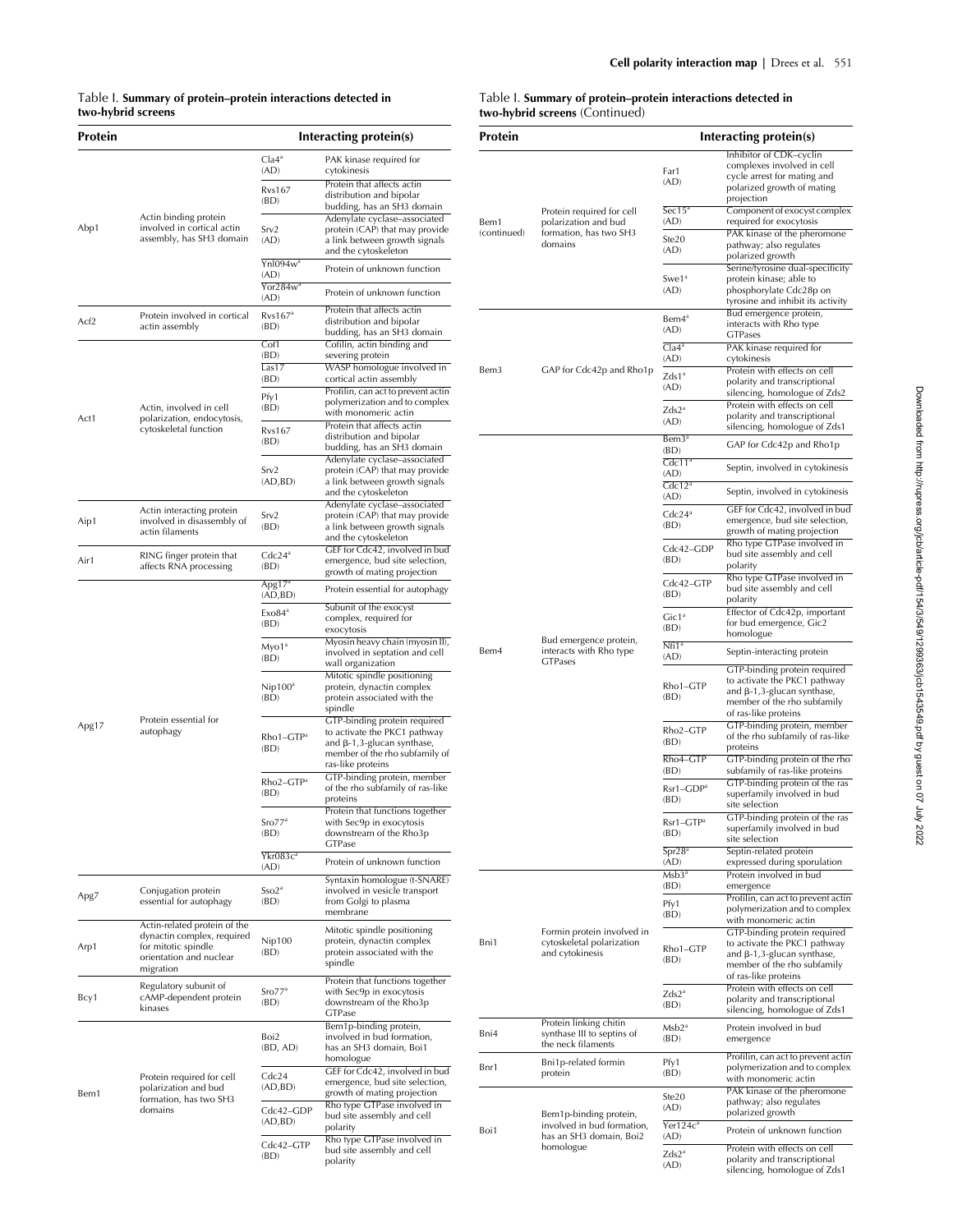| Protein          |                                                                                 | Interacting protein(s)               |                                                                                              |  |  |
|------------------|---------------------------------------------------------------------------------|--------------------------------------|----------------------------------------------------------------------------------------------|--|--|
|                  |                                                                                 | Bem1<br>(BD, AD)                     | Protein required for cell<br>polarization and bud<br>formation, has two SH3<br>domains       |  |  |
|                  |                                                                                 | Cdc42-GTP<br>(BD)                    | Rho type GTPase involved in<br>bud site assembly and cell<br>polarity, GTP bound form        |  |  |
|                  |                                                                                 | $Cla4^a$<br>(AD)                     | PAK kinase required for<br>cytokinesis                                                       |  |  |
| Boi <sub>2</sub> | Bem1p-binding protein,<br>involved in bud formation,<br>has an SH3 domain, Boi1 | Mrs6 <sup>a</sup><br>(AD)            | Rab geranylgeranyltransferase<br>regulatory component                                        |  |  |
|                  | homologue                                                                       | Msb1a                                | (component A) and rab GDI<br>Protein involved in cell polarity                               |  |  |
|                  |                                                                                 | (AD)                                 | and bud emergence                                                                            |  |  |
|                  |                                                                                 | Ste20<br>(AD)                        | PAK kinase of the pheromone<br>pathway; also regulates<br>polarized growth                   |  |  |
|                  |                                                                                 | $\overline{Yer124c^a}$<br>(AD)       | Protein of unknown function                                                                  |  |  |
|                  |                                                                                 | Zds2 <sup>a</sup><br>(AD)            | Protein with effects on cell<br>polarity and transcriptional<br>silencing, homologue of Zds1 |  |  |
|                  | Protein required for cell                                                       | Gic1 <sup>a</sup>                    | Effector of Cdc42p, important                                                                |  |  |
| Bub <sub>2</sub> | cycle arrest in response to                                                     | (BD)                                 | for bud emergence, Gic2                                                                      |  |  |
|                  | loss of microtubule function<br>GTPase-activating protein                       |                                      | homologue                                                                                    |  |  |
| Bud <sub>2</sub> | for Rsr1, involved in bud<br>site selection                                     | Cln2 <sup>a</sup><br>(AD)            | G1/S-specific cyclin                                                                         |  |  |
|                  |                                                                                 | Ste20 <sup>a</sup>                   | PAK kinase of the pheromone                                                                  |  |  |
| Bud8             | Protein required for bipolar                                                    | (AD)                                 | pathway; also regulates<br>polarized growth                                                  |  |  |
|                  | budding                                                                         | $Yk1082c^a$<br>(AD)                  | Protein of unknown function                                                                  |  |  |
|                  |                                                                                 | Cap <sub>2</sub>                     | Actin-capping protein, β                                                                     |  |  |
|                  | Actin-capping protein, $\alpha$                                                 | (AD)                                 | subunit<br>Effector of Cdc42p, important                                                     |  |  |
| Cap1             |                                                                                 | Gic2 <sup>a</sup>                    | for bud emergence, Gic1                                                                      |  |  |
|                  | subunit                                                                         | (AD)                                 | homologue                                                                                    |  |  |
|                  |                                                                                 | $Ypr171w^a$<br>(AD)                  | Protein of unknown function                                                                  |  |  |
| Cap2             | Actin-capping protein, β<br>subunit                                             | Cap1<br>(BD)                         | Actin-capping protein, α<br>subunit                                                          |  |  |
|                  |                                                                                 |                                      | Bud emergence protein,                                                                       |  |  |
|                  |                                                                                 | Bem4 <sup>a</sup><br>(BD)            | interacts with Rho-type<br>GTPases                                                           |  |  |
|                  | Septin, involved in<br>cytokinesis                                              | Cdc12<br>(AD,BD)                     | Septin, involved in cytokinesis                                                              |  |  |
| Cdc11            |                                                                                 | Nfi1<br>(AD)<br>Spr28 <sup>a</sup>   | Septin-interacting protein<br>Septin-related protein                                         |  |  |
|                  |                                                                                 | (AD)                                 | expressed during sporulation                                                                 |  |  |
|                  |                                                                                 | Yor084w <sup>a</sup>                 | Protein of unknown function                                                                  |  |  |
|                  |                                                                                 | (AD)                                 | Protein with effects on cell                                                                 |  |  |
|                  |                                                                                 | Zds2 <sup>a</sup>                    | polarity and transcriptional                                                                 |  |  |
|                  |                                                                                 | (BD)                                 | silencing, homologue of Zds1                                                                 |  |  |
|                  |                                                                                 | Bem4 <sup>a</sup>                    | Bud emergence protein,<br>interacts with Rho-type                                            |  |  |
|                  |                                                                                 | (BD)                                 | <b>GTPases</b>                                                                               |  |  |
|                  |                                                                                 | $\overline{\text{Cdc11}}$<br>(AD,BD) | Septin, involved in cytokinesis                                                              |  |  |
|                  |                                                                                 | Cdc12<br>(AD,BD)                     | Septin, involved in cytokinesis                                                              |  |  |
|                  |                                                                                 | $Cla4^a$                             | PAK kinase required for                                                                      |  |  |
| Cdc12            | Septin, involved in<br>cytokinesis                                              | (BD)                                 | cytokinesis                                                                                  |  |  |
|                  |                                                                                 | Gic1 <sup>a</sup>                    | Effector of Cdc42p, important<br>for bud emergence, Gic2                                     |  |  |
|                  |                                                                                 | (BD)                                 | homologue                                                                                    |  |  |
|                  |                                                                                 | Gic2 <sup>a</sup>                    | Effector of Cdc42p, important                                                                |  |  |
|                  |                                                                                 | (BD)                                 | for bud emergence, Gic1                                                                      |  |  |
|                  |                                                                                 | She3 <sup>a</sup>                    | homologue<br>Protein required for mother                                                     |  |  |
|                  |                                                                                 | (AD)                                 | cell-specific expression of HO                                                               |  |  |
|                  |                                                                                 | Air1 <sup>a</sup>                    | RING finger protein that affects                                                             |  |  |
|                  |                                                                                 | (AD)                                 | RNA processing                                                                               |  |  |
|                  | GEF for Cdc42, involved in                                                      | Bem1                                 | Protein required for cell<br>polarization and bud                                            |  |  |
| Cdc24            | bud emergence, bud site                                                         | (AD,BD)                              | formation, has two SH3                                                                       |  |  |
|                  | selection, growth of mating<br>projection                                       |                                      | domains                                                                                      |  |  |
|                  |                                                                                 | Bem4 <sup>a</sup><br>(AD)            | Bud emergence protein,<br>interacts with Rho-type                                            |  |  |
|                  |                                                                                 |                                      | GTPases                                                                                      |  |  |

| Table I. Summary of protein-protein interactions detected in |  |
|--------------------------------------------------------------|--|
| two-hybrid screens (Continued)                               |  |

| <b>Protein</b> |                                                                                          | Interacting protein(s)       |                                                                        |  |
|----------------|------------------------------------------------------------------------------------------|------------------------------|------------------------------------------------------------------------|--|
|                |                                                                                          | Cdc42-GDP<br>(BD)            | Rho-type GTPase involved in<br>bud site assembly and cell<br>polarity  |  |
|                |                                                                                          | Ent2 <sup>a</sup>            | Epsin homologue required for                                           |  |
|                |                                                                                          | (AD)                         | endocytosis<br>Inhibitor of CDK-cyclin                                 |  |
|                |                                                                                          |                              | complexes involved in cell                                             |  |
|                |                                                                                          | Far1<br>(AD)                 | cycle arrest for mating and                                            |  |
|                |                                                                                          |                              | polarized growth of mating<br>projection                               |  |
|                | GEF for Cdc42, involved in                                                               |                              | GTP-binding protein of the ras                                         |  |
| Cdc24          | bud emergence, bud site                                                                  | Rsr1-GDP<br>(BD)             | superfamily involved in bud                                            |  |
| (continued)    | selection, growth of mating<br>projection                                                | Sec15 <sup>a</sup>           | site selection<br>Component of exocyst complex                         |  |
|                |                                                                                          | (AD)                         | required for exocytosis                                                |  |
|                |                                                                                          | Ste20                        | PAK kinase of the pheromone<br>pathway; also regulates                 |  |
|                |                                                                                          | (AD)                         | polarized growth                                                       |  |
|                |                                                                                          | Swe1 <sup>a</sup>            | Serine/tyrosine dual-specificity<br>protein kinase; able to            |  |
|                |                                                                                          | (AD)                         | phosphorylate Cdc28p on                                                |  |
|                |                                                                                          |                              | tyrosine and inhibit its activity                                      |  |
|                |                                                                                          | $Ygr221c^a$<br>(AD)          | Protein of unknown function                                            |  |
|                |                                                                                          | Bem1                         | Protein required for cell<br>polarization and bud                      |  |
|                |                                                                                          | (AD)                         | formation, has two SH3                                                 |  |
|                | Rho type GTPase involved<br>in bud site assembly and                                     |                              | domains<br>Bud emergence protein,                                      |  |
| Cdc42-GDP      | cell polarity, GDP-bound<br>form                                                         | Bem4<br>(AD, BD)             | interacts with Rho type                                                |  |
|                |                                                                                          | Cdc24                        | <b>GTPases</b><br>GEF for Cdc42, involved in bud                       |  |
|                |                                                                                          | (AD)                         | emergence, bud site selection,<br>growth of mating projection          |  |
|                |                                                                                          | Bem1<br>(AD)                 | Protein required for cell                                              |  |
|                |                                                                                          |                              | polarization and bud<br>formation, has two SH3                         |  |
|                |                                                                                          |                              | domains                                                                |  |
|                | Rho type GTPase involved<br>in bud site assembly and<br>cell polarity, GTP bound<br>form | Bem4<br>(AD)                 | Bud emergence protein,<br>interacts with Rho type<br><b>GTPases</b>    |  |
|                |                                                                                          | Boi2                         | Bem1p-binding protein, in-<br>volved in bud formation, has an          |  |
|                |                                                                                          | (AD)                         | SH3 domain, Boi1 homologue                                             |  |
| Cdc42-GTP      |                                                                                          | Cla4<br>(AD)                 | PAK kinase required for<br>cytokinesis                                 |  |
|                |                                                                                          | Gic1                         | Effector of Cdc42p, important<br>for bud emergence, Gic2               |  |
|                |                                                                                          | (AD)                         | homologue                                                              |  |
|                |                                                                                          | Gic2                         | Effector of Cdc42p, important<br>for bud emergence, Gic1               |  |
|                |                                                                                          | (AD)                         | homologue                                                              |  |
|                |                                                                                          | Rgal<br>(AD)                 | Rho-type GTPase activating<br>protein (GAP) for Cdc42                  |  |
|                |                                                                                          | Ste20                        | Serine/threonine protein kinase<br>of the pheromone pathway;           |  |
|                |                                                                                          | (AD)                         | also participates in the pathway                                       |  |
| Chs4           | Protein that stimulates                                                                  | Yi1007c <sup>a</sup>         | regulating filamentous growth<br>Protein of unknown function           |  |
|                | chitin synthase III activity                                                             | (AD)                         | GTP-binding protein involved                                           |  |
|                | Casein kinase II catalytic $(\alpha)$                                                    | $R$ ho $3$ –GTP <sup>a</sup> | in control of actin cytoskeleton                                       |  |
| Cka1           | subunit                                                                                  | (BD)                         | and exocytosis, member of the<br>rho subfamily of ras-like<br>proteins |  |
|                |                                                                                          |                              | GTP-binding protein involved                                           |  |
| Cka2           | Casein kinase II catalytic                                                               | $R$ ho $3$ –GTP <sup>a</sup> | in control of actin cytoskeleton<br>and exocytosis, member of the      |  |
|                | $(\alpha')$ subunit                                                                      | (BD)                         | rho subfamily of ras-like                                              |  |
|                |                                                                                          |                              | proteins<br>GTP-binding protein involved                               |  |
| Ckb1           | Casein kinase II regulatory                                                              | $R$ ho $3$ –GTP <sup>a</sup> | in control of actin cytoskeleton<br>and exocytosis, member of the      |  |
|                | (β) subunit                                                                              | (BD)                         | rho subfamily of ras-like                                              |  |
|                |                                                                                          |                              | proteins<br>Actin binding protein involved                             |  |
|                |                                                                                          | Abp1ª<br>(BD)                | in cortical actin assembly, has<br>SH3 domain                          |  |
|                |                                                                                          | Bem3 <sup>a</sup>            | GAP for Cdc42p and Rho1p                                               |  |
| Cla4           | PAK kinase required for                                                                  | (BD)                         | Bem1p-binding protein,                                                 |  |
|                | cytokinesis                                                                              | Boi2 <sup>a</sup><br>(BD)    | involved in bud formation, has<br>an SH3 domain, Boi1<br>homologue     |  |
|                |                                                                                          | Cdc12 <sup>a</sup><br>(AD)   | Septin, involved in cytokinesis                                        |  |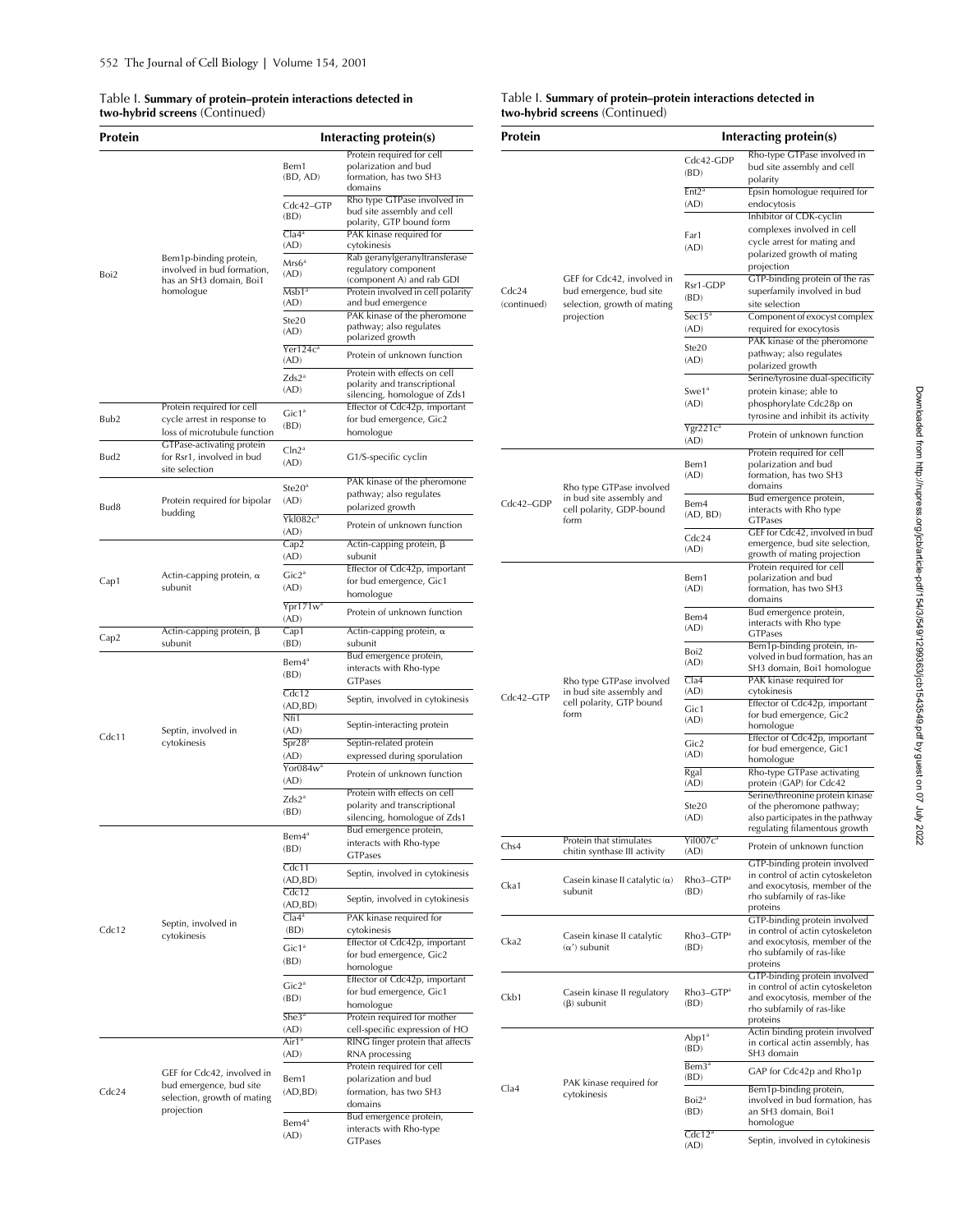| Protein             |                                                                                  |                                      | Interacting protein(s)                                                                                                                                                      |
|---------------------|----------------------------------------------------------------------------------|--------------------------------------|-----------------------------------------------------------------------------------------------------------------------------------------------------------------------------|
|                     |                                                                                  | Cdc42-GTP<br>(BD)                    | Rho type GTPase involved in<br>bud site assembly and cell<br>polarity                                                                                                       |
|                     |                                                                                  | Gic1 <sup>a</sup><br>(BD)            | Effector of Cdc42p, important<br>for bud emergence, Gic2<br>homologue                                                                                                       |
|                     |                                                                                  | Gic2 <sup>a</sup><br>(BD)            | Effector of Cdc42p, important<br>for bud emergence, Gic1<br>homologue                                                                                                       |
|                     |                                                                                  | Msb2 <sup>a</sup>                    | Protein involved in bud                                                                                                                                                     |
| Cla4<br>(continued) | PAK kinase required for<br>cytokinesis                                           | (BD)<br>Rga1                         | emergence<br>Rho type GTPase-activating                                                                                                                                     |
|                     |                                                                                  | (BD)                                 | protein (GAP) for Cdc42p                                                                                                                                                    |
|                     |                                                                                  | $Sla2^a$<br>(BD)                     | Talin-like protein involved in<br>membrane cytoskeleton<br>assembly and required for cell<br>polarization; also required for<br>the internalization phase of<br>endocytosis |
|                     |                                                                                  | Zds2 <sup>a</sup><br>(BD)            | Protein with effects on cell<br>polarity and transcriptional<br>silencing, homologue of Zds1                                                                                |
| Cln2                | G1/S-specific cyclin                                                             | Bud2 <sup>a</sup><br>(BD)            | GTPase-activating protein for<br>Rsr1, involved in bud site<br>selection                                                                                                    |
| Cof1                | Cofilin, actin binding and<br>severing protein                                   | Act1<br>(AD)                         | Actin, involved in cell<br>polarization, endocytosis,<br>cytoskeletal functions                                                                                             |
|                     |                                                                                  | Sv13 <sup>a</sup>                    | Protein involved in vacuolar                                                                                                                                                |
| Crn1                | Coronin, actin-bundling                                                          | (AD)                                 | uptake of endocytosed vital<br>dyes                                                                                                                                         |
|                     | protein                                                                          | $Yn1094w^a$<br>(AD)                  | Protein of unknown function                                                                                                                                                 |
| Dfg5                | Protein required for cell<br>polarity, apical growth, and<br>pseudohyphal growth | Gic1 <sup>a</sup><br>(BD)            | Effector of Cdc42p, important<br>for bud emergence, Gic2<br>homologue                                                                                                       |
|                     |                                                                                  | Cdc24 <sup>a</sup><br>(BD)           | GEF for Cdc42, involved in bud<br>emergence, bud site selection,<br>growth of mating projection                                                                             |
| Ent <sub>2</sub>    | Epsin homologue required<br>for endocytosis                                      |                                      | Protein that functions together                                                                                                                                             |
|                     |                                                                                  | Sro77 <sup>a</sup><br>(BD)           | with Sec9p in exocytosis<br>downstream of the Rho3p<br>GTPase                                                                                                               |
|                     | Subunit of the exocyst                                                           | Apg17 $^a$                           | Protein essential for autophagy                                                                                                                                             |
| Exo84               | complex, required for<br>exocytosis                                              | (AD)<br>Sec15                        | response to nutritional stress<br>Component of exocyst complex                                                                                                              |
|                     |                                                                                  | (AD)                                 | required for exocytosis                                                                                                                                                     |
|                     | Inhibitor of CDK-cyclin<br>complexes involved in cell                            | Bem1<br>(BD)                         | Protein required for cell<br>polarization and bud<br>formation, has two SH3                                                                                                 |
| Far1                | cycle arrest for mating and                                                      |                                      | domains                                                                                                                                                                     |
|                     | polarized growth of mating<br>projection                                         | Cdc24<br>(BD)                        | GEF for Cdc42, involved in bud<br>emergence, bud site selection,<br>growth of mating projection                                                                             |
|                     |                                                                                  | Bem4 <sup>a</sup><br>(AD)            | Bud emergence protein,<br>interacts with Rho-type                                                                                                                           |
|                     |                                                                                  |                                      | <b>GTPases</b><br>Protein required for cell cycle                                                                                                                           |
|                     |                                                                                  | Bub <sub>2<sup>a</sup></sub><br>(AD) | arrest in response to loss of                                                                                                                                               |
|                     |                                                                                  |                                      | microtubule function                                                                                                                                                        |
|                     |                                                                                  | Cdc12 <sup>a</sup><br>(AD)           | Septin, involved in cytokinesis                                                                                                                                             |
|                     |                                                                                  | Cdc42-GTP                            | Rho-type GTPase involved in                                                                                                                                                 |
|                     |                                                                                  | (BD)                                 | bud site assembly and cell                                                                                                                                                  |
|                     |                                                                                  | Cla4 <sup>a</sup>                    | polarity<br>PAK kinase required for                                                                                                                                         |
|                     |                                                                                  | (AD)                                 | cytokinesis                                                                                                                                                                 |
|                     | Effector of Cdc42p,                                                              | $Dfg5^a$                             | Protein required for cell                                                                                                                                                   |
| Gic1                | important for bud                                                                | (AD)                                 | polarity, apical growth, and<br>pseudohyphal growth                                                                                                                         |
|                     | emergence, Gic2                                                                  |                                      | Effector of Cdc42p, important                                                                                                                                               |
|                     | homologue                                                                        | Gic1<br>(AD, BD)                     | for bud emergence, Gic2                                                                                                                                                     |
|                     |                                                                                  |                                      | homologue                                                                                                                                                                   |
|                     |                                                                                  | Gic2<br>(AD,BD)                      | Effector of Cdc42p, important<br>for bud emergence, Gic1<br>homologue                                                                                                       |
|                     |                                                                                  | Hof1 <sup>a</sup>                    | Protein involved in cytokinesis,                                                                                                                                            |
|                     |                                                                                  | (AD)                                 | has an SH3 domain                                                                                                                                                           |
|                     |                                                                                  | Ste50 <sup>a</sup><br>(AD)           | Protein required for feedback<br>control of pheromone-induced<br>signal transduction                                                                                        |
|                     |                                                                                  | Yk1082c <sup>a</sup>                 | Protein of unknown function                                                                                                                                                 |
|                     |                                                                                  | (AD)<br>$Ycr086w^a$                  | Protein of unknown function                                                                                                                                                 |
|                     |                                                                                  | (AD)                                 |                                                                                                                                                                             |

| Protein          |                                                                       | Interacting protein(s)                            |                                                                                                         |  |
|------------------|-----------------------------------------------------------------------|---------------------------------------------------|---------------------------------------------------------------------------------------------------------|--|
| Gic1             | Effector of Cdc42p,<br>important for bud                              | Zds1ª<br>(AD)                                     | Protein with effects on cell<br>polarity and transcriptional<br>silencing, homologue of Zds2            |  |
| (continued)      | emergence, Gic2<br>homologue                                          | Zds2 <sup>a</sup><br>(AD)                         | Protein with effects on cell<br>polarity and transcriptional<br>silencing, homologue of Zds1            |  |
|                  |                                                                       | $Cap1^a$<br>(AD)<br>$\overline{\text{Cdc12}}^{a}$ | Actin-capping protein, $\alpha$<br>subunit                                                              |  |
|                  |                                                                       | (AD)                                              | Septin, involved in cytokinesis                                                                         |  |
|                  |                                                                       | Cdc42-GTP<br>(BD)                                 | Rho-type GTPase involved in<br>bud site assembly and cell<br>polarity                                   |  |
|                  |                                                                       | Cla4 <sup>a</sup><br>(AD)                         | PAK kinase required for<br>cytokinesis                                                                  |  |
|                  |                                                                       | Gic1<br>(AD,BD)                                   | Effector of Cdc42p, important<br>for bud emergence, Gic2<br>homologue                                   |  |
|                  | Effector of Cdc42p,<br>important for bud                              | Rga1 <sup>a</sup>                                 | Rho-type GTPase-activating                                                                              |  |
| Gic <sub>2</sub> | emergence, Gic1                                                       | (BD)                                              | protein (GAP) for Cdc42p<br>Protein required for feedback                                               |  |
|                  | homologue                                                             | Ste50 <sup>a</sup><br>(AD)                        | control of pheromone-induced<br>signal transduction                                                     |  |
|                  |                                                                       | $Ycr086w^a$<br>(AD)                               | Protein of unknown function                                                                             |  |
|                  |                                                                       | Yk1082c <sup>a</sup><br>(AD)                      | Protein of unknown function                                                                             |  |
|                  |                                                                       | Zds1ª<br>(AD)                                     | Protein with effects on cell<br>polarity and transcriptional                                            |  |
|                  |                                                                       |                                                   | silencing, homologue of Zds2<br>Protein with effects on cell                                            |  |
|                  |                                                                       | Zds2 <sup>a</sup><br>(AD)                         | polarity and transcriptional<br>silencing, homologue of Zds1                                            |  |
| Hof1             | Protein involved in<br>cytokinesis, has an SH3                        | Gic1 <sup>a</sup>                                 | Effector of Cdc42p, important<br>for bud emergence, Gic2                                                |  |
|                  | domain                                                                | (BD)                                              | homologue                                                                                               |  |
| Hsl7             | Negative regulatory protein<br>of the Swe1p protein kinase            | Ynl094w<br>(AD)                                   | Protein of unknown function                                                                             |  |
| Kin3             | Serine/threonine protein<br>kinase, unknown function                  | Sro77 <sup>a</sup><br>(BD)                        | Protein that functions together<br>with Sec9p in exocytosis<br>downstream of the Rho3p<br><b>GTPase</b> |  |
|                  | WASP homologue involved<br>in cortical actin assembly                 | Act1<br>(AD)                                      | Actin, involved in cell<br>polarization, endocytosis,<br>cytoskeletal functions                         |  |
|                  |                                                                       | <b>Rvs167</b>                                     | Protein that affects actin<br>distribution and bipolar                                                  |  |
|                  |                                                                       | (AD, BD)                                          | budding, has an SH3 domain                                                                              |  |
| Las17            |                                                                       | Sla1<br>(BD)                                      | Protein involved in assembly of<br>cortical actin cytoskeleton, has<br>three SH3 domains                |  |
|                  |                                                                       | Yhr133c <sup>a</sup><br>(AD)                      | Protein of unknown function                                                                             |  |
|                  |                                                                       | $Yp1246c^a$<br>(AD)                               | Protein of unknown function                                                                             |  |
| Mrs6             | Rab<br>geranylgeranyltransferase<br>regulatory subunit and rab<br>GDI | Boi2 <sup>a</sup><br>(BD)                         | Bem1p-binding protein,<br>involved in bud formation, has<br>an SH3 domain, Boi1<br>homologue            |  |
| Msb1             | Protein involved in cell<br>polarity and bud emergence                | Boi2 <sup>a</sup><br>(BD)                         | Bem1p-binding protein,<br>involved in bud formation, has<br>an SH3 domain, Boi1<br>homologue            |  |
| Msb2             | Protein involved in bud                                               | Bni4 <sup>a</sup><br>(AD)                         | Protein linking chitin synthase<br>III to septins of the neck<br>filaments                              |  |
|                  | emergence                                                             | $Cla4^a$<br>(AD)                                  | PAK kinase required for<br>cytokinesis                                                                  |  |
| Msb3             | Protein involved in bud<br>emergence                                  | Bni1 <sup>a</sup><br>(AD)                         | Formin protein involved in<br>cytoskeletal polarization and<br>cytokinesis                              |  |
|                  |                                                                       | Spa2 <sup>a</sup><br>(AD)                         | Protein involved in cell polarity<br>and cell fusion during mating                                      |  |
| Msb4             | Protein involved in bud<br>emergence                                  | Spa2ª<br>(AD)                                     | Protein involved in cell polarity<br>and cell fusion during mating                                      |  |
|                  | Myosin heavy chain                                                    | Apg17ª<br>(AD)                                    | Protein essential for autophagy<br>response to nutritional stress                                       |  |
| Myo1             | (myosin II), involved in<br>septation and cell wall                   | $Spr3^a$<br>(AD)                                  | Sporulation-specific septin                                                                             |  |
|                  | organization                                                          | Ypr188c <sup>a</sup><br>(AD)                      | Protein of unknown function                                                                             |  |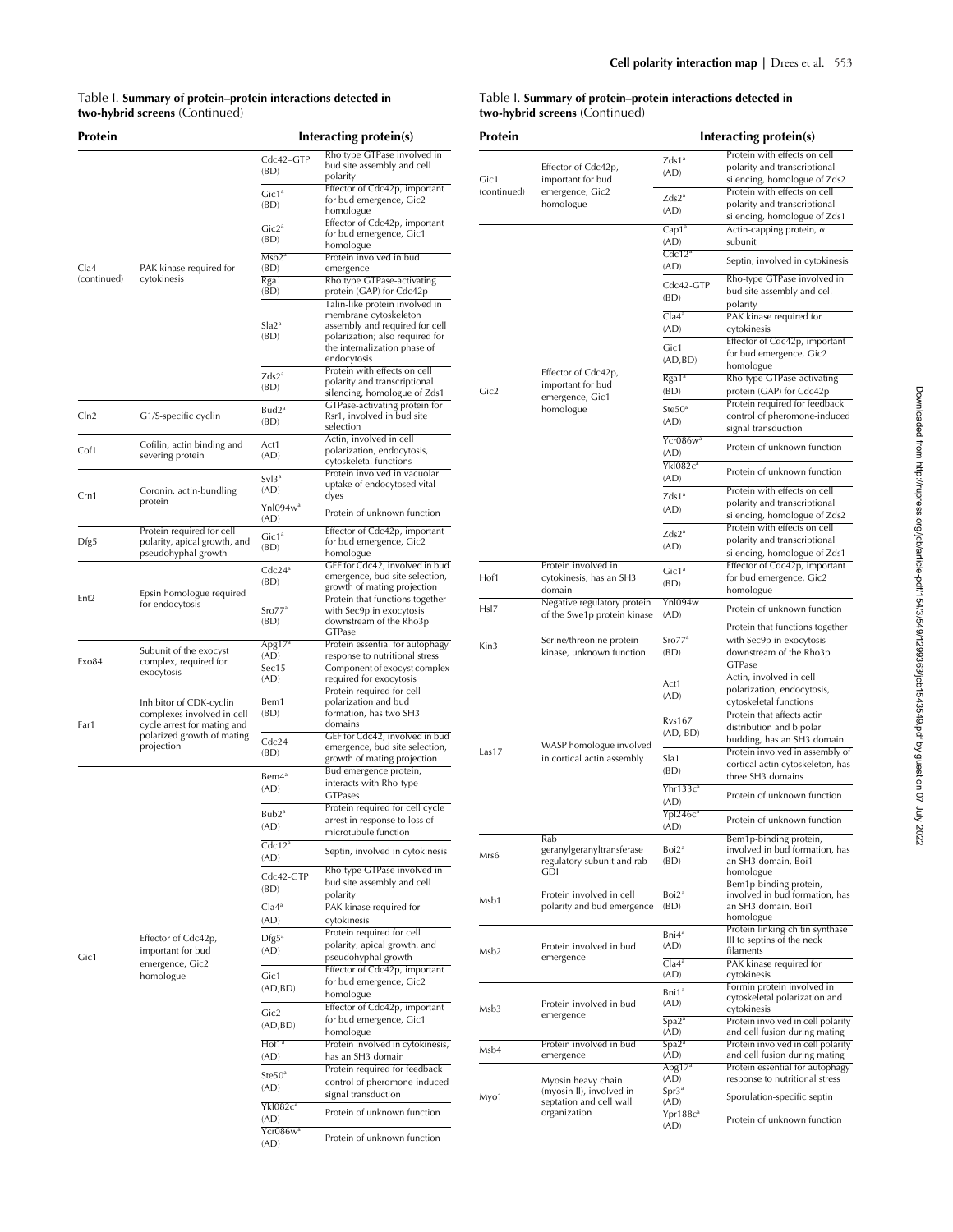| Protein  |                                                                                                                           | Interacting protein(s)     |                                                                                                                                                          |  |  |
|----------|---------------------------------------------------------------------------------------------------------------------------|----------------------------|----------------------------------------------------------------------------------------------------------------------------------------------------------|--|--|
|          |                                                                                                                           | Bem4 <sup>a</sup><br>(BD)  | Bud emergence protein,<br>interacts with Rho type<br><b>GTPases</b>                                                                                      |  |  |
| Nfi1     | Septin-interacting protein                                                                                                | Cdc11 <sup>a</sup><br>(BD) | Septin, involved in cytokinesis                                                                                                                          |  |  |
|          |                                                                                                                           | $Nip100^a$<br>(BD)         | Mitotic spindle positioning<br>protein, dynactin complex<br>protein associated with the<br>spindle                                                       |  |  |
|          |                                                                                                                           | Apg17ª<br>(AD)             | Protein essential for autophagy<br>response to nutritional stress                                                                                        |  |  |
|          |                                                                                                                           | Arp1<br>(AD)               | Actin-related protein of the<br>dynactin complex, required for<br>mitotic spindle orientation and<br>nuclear migration                                   |  |  |
|          |                                                                                                                           | $Nf1^a$<br>(AD)            | Septin-interacting protein                                                                                                                               |  |  |
|          |                                                                                                                           | Nip100<br>(AD,BD)          | Mitotic spindle positioning<br>protein, dynactin complex<br>protein associated with the<br>spindle                                                       |  |  |
| Nip100   | Mitotic spindle positioning<br>protein, dynactin complex<br>protein associated with the<br>spindle                        | Pac11<br>(AD)              | Protein with similarity to rat<br>dynein intermediate chain;<br>required in the absence of<br>Cin8p, member of WD (WD-<br>40) repeat family              |  |  |
|          |                                                                                                                           | $Rho1-GTPa$<br>(BD)        | GTP-binding protein required<br>to activate the PKC1 pathway<br>and $\beta$ -1,3-glucan synthase,<br>member of the rho subfamily of<br>ras-like proteins |  |  |
|          |                                                                                                                           | $Rho2-GTPa$<br>(BD)        | GTP-binding protein, member<br>of the rho subfamily of ras-like<br>proteins                                                                              |  |  |
|          |                                                                                                                           | SrO77 <sup>a</sup><br>(BD) | Protein that functions together<br>with Sec9p in exocytosis<br>downstream of the Rho3p<br>GTPase                                                         |  |  |
| Pac11    | Protein with similarity to rat<br>dynein intermediate chain                                                               | Nip100<br>(BD)             | Mitotic spindle positioning<br>protein, dynactin complex<br>protein associated with the<br>spindle                                                       |  |  |
| Pfs1     | Protein required for<br>sporulation                                                                                       | Yil007cª<br>(BD)           | Protein of unknown function                                                                                                                              |  |  |
|          | Profilin, can act to prevent<br>actin polymerization and to<br>complex with monomeric<br>actin                            | Act1<br>(AD)               | Actin, involved in cell<br>polarization, endocytosis,<br>cytoskeletal functions                                                                          |  |  |
|          |                                                                                                                           | Bni1<br>(AD)               | Formin protein involved in<br>cytoskeletal polarization and<br>cytokinesis                                                                               |  |  |
| Pfy1     |                                                                                                                           | Brr1<br>(AD)               | Bni1p-related formin protein                                                                                                                             |  |  |
|          |                                                                                                                           | Srv2<br>(AD)               | Adenylate cyclase-associated<br>protein (CAP) that may provide<br>a link between growth signals<br>and the cytoskeleton                                  |  |  |
|          | Protein kinase C, regulates<br>MAP kinase cascade<br>involved in regulating cell<br>wall metabolism                       | Rho1-GTP<br>(BD)           | GTP-binding protein required<br>to activate the PKC1 pathway<br>and $\beta$ -1,3-glucan synthase,<br>member of the rho subfamily of<br>ras-like proteins |  |  |
| Pkc1     |                                                                                                                           | $Ygr221C^a$<br>(BD)        | Protein of unknown function                                                                                                                              |  |  |
|          |                                                                                                                           | Zds2 <sup>a</sup><br>(BD)  | Protein with effects on cell<br>polarity and transcriptional<br>silencing, homologue of Zds1                                                             |  |  |
|          |                                                                                                                           | Cdc42<br>(BD)              | Rho-type GTPase involved in<br>bud site assembly and cell<br>polarity                                                                                    |  |  |
|          |                                                                                                                           | $Cla4^a$<br>(AD)           | PAK kinase required for<br>cytokinesis                                                                                                                   |  |  |
| Rga1     | Rho type GTPase-activating<br>protein (GAP) for Cdc42p                                                                    | Gic2 <sup>a</sup><br>(AD)  | Effector of Cdc42p, important<br>for bud emergence, Gic1<br>homologue                                                                                    |  |  |
|          |                                                                                                                           | Rho1<br>(AD,BD)            | GTP-binding protein required<br>to activate the PKC1 pathway<br>and $\beta$ -1,3-glucan synthase,<br>member of the rho subfamily of<br>ras-like proteins |  |  |
|          |                                                                                                                           | Rga1<br>(AD,BD)            | Rho type GTPase-activating<br>protein (GAP) for Cdc42 and<br>Rho1                                                                                        |  |  |
|          | GTP-binding protein<br>required to activate the                                                                           | Apg $17a$                  | Protein essential for autophagy                                                                                                                          |  |  |
| Rho1-GTP | PKC1 pathway and $\beta$ -1,3-<br>glucan synthase, member of<br>the rho subfamily of ras-like<br>proteins, GTP-bound form | (AD)<br>Bem4<br>(AD)       | response to nutritional stress<br>Bud emergence protein,<br>interacts with Rho type                                                                      |  |  |
|          |                                                                                                                           | Bni1<br>(AD)               | <b>GTPases</b><br>Formin protein involved in<br>cytoskeletal polarization and<br>cytokinesis                                                             |  |  |

#### Table I. **Summary of protein–protein interactions detected in two-hybrid screens** (Continued)

| Protein       |                                                                                                                                                                                                                                     | Interacting protein(s)       |                                                                                                                                                                                                                                  |  |
|---------------|-------------------------------------------------------------------------------------------------------------------------------------------------------------------------------------------------------------------------------------|------------------------------|----------------------------------------------------------------------------------------------------------------------------------------------------------------------------------------------------------------------------------|--|
|               |                                                                                                                                                                                                                                     | Nip100 <sup>a</sup><br>(AD)  | Mitotic spindle positioning<br>protein, dynactin complex<br>protein associated with the<br>spindle                                                                                                                               |  |
| Rho1-GTP      | GTP-binding protein<br>required to activate the<br>PKC1 pathway and $\beta$ -1,3-                                                                                                                                                   | Pkc1<br>(AD)                 | Protein kinase C, regulates<br>MAP kinase cascade involved<br>in regulating cell wall<br>metabolism                                                                                                                              |  |
| (continued)   | glucan synthase, member of<br>the rho subfamily of ras-like<br>proteins, GTP-bound form                                                                                                                                             | Shc1 <sup>a</sup><br>(AD)    | Protein involved in cell wall<br>chitin synthesis or deposition                                                                                                                                                                  |  |
|               |                                                                                                                                                                                                                                     | Yil007cª<br>(AD)             | Protein of unknown function                                                                                                                                                                                                      |  |
|               |                                                                                                                                                                                                                                     | Zds2 <sup>a</sup><br>(AD)    | Protein with effects on cell<br>polarity and transcriptional<br>silencing, homologue of Zds1                                                                                                                                     |  |
|               |                                                                                                                                                                                                                                     | Apg17 <sup>a</sup><br>(AD)   | Protein essential for autophagy<br>response to nutritional stress                                                                                                                                                                |  |
| Rho2-GTP      | GTP-binding protein,<br>member of the rho<br>subfamily of ras-like                                                                                                                                                                  | Bem4<br>(AD)                 | Bud emergence protein,<br>interacts with Rho type<br><b>GTPases</b>                                                                                                                                                              |  |
|               | proteins, GTP bound form                                                                                                                                                                                                            | Nip100 <sup>a</sup><br>(AD)  | Mitotic spindle positioning<br>protein, dynactin complex<br>protein associated with the<br>spindle                                                                                                                               |  |
|               | GTP-binding protein,                                                                                                                                                                                                                | Cka1 <sup>a</sup><br>(AD)    | Casein kinase II catalytic $(\alpha)$<br>subunit                                                                                                                                                                                 |  |
| Rho3-GTP      | member of the rho<br>subfamily of ras-like                                                                                                                                                                                          | Cka2 <sup>a</sup><br>(AD)    | Casein kinase II catalytic $(\alpha')$<br>subunit                                                                                                                                                                                |  |
|               | proteins, GTP bound form                                                                                                                                                                                                            | Ckb1 <sup>a</sup><br>(AD)    | Casein kinase II regulatory $(\beta)$<br>subunit                                                                                                                                                                                 |  |
| Rho4-GTP      | GTP-binding protein of the                                                                                                                                                                                                          | Bem4<br>(AD)                 | Bud emergence protein,<br>interacts with Rho type<br><b>GTPases</b>                                                                                                                                                              |  |
|               | rho subfamily of ras-like<br>proteins, GTP bound form                                                                                                                                                                               | Yi1007c <sup>a</sup><br>(AD) | Protein of unknown function                                                                                                                                                                                                      |  |
| Rpn4          | Subunit of the regulatory<br>particle of the proteasome                                                                                                                                                                             | Yil007c <sup>a</sup><br>(BD) | Protein of unknown function                                                                                                                                                                                                      |  |
|               | GTP-binding protein of the<br>ras superfamily involved in<br>bud site selection, GDP-<br>bound form                                                                                                                                 | Bem4 <sup>a</sup><br>(AD)    | Bud emergence protein,<br>interacts with Rho type<br>GTPases                                                                                                                                                                     |  |
| Rsr1-GDP      |                                                                                                                                                                                                                                     | Cdc24<br>(AD)                | GEF for Cdc42, involved in bud<br>emergence, bud site selection,<br>growth of mating projection                                                                                                                                  |  |
|               |                                                                                                                                                                                                                                     | Sec15 <sup>a</sup><br>(AD)   | Component of exocyst complex<br>required for exocytosis                                                                                                                                                                          |  |
| Rsr1-GTP      | GTP-binding protein of the<br>ras superfamily involved in<br>bud site selection, GTP-<br>bound form                                                                                                                                 | Bem4 <sup>a</sup><br>(AD)    | Bud emergence protein,<br>interacts with Rho type<br><b>GTPases</b>                                                                                                                                                              |  |
| <b>Rvs161</b> | Protein required for viability<br>after N, C, or S starvation,<br>for internalization step of<br>endocytosis, and for cell<br>fusion during mating; roles<br>in endocytosis and in cell<br>fusion are independent of<br>one another | <b>Rvs167</b><br>(AD, BD)    | Protein that affects actin<br>distribution and bipolar<br>budding, has an SH3 domain                                                                                                                                             |  |
|               |                                                                                                                                                                                                                                     | Abp1<br>(AD)                 | Actin binding protein involved<br>in cortical actin assembly, has<br>SH3 domain                                                                                                                                                  |  |
|               |                                                                                                                                                                                                                                     | Act2 <sup>a</sup><br>(AD)    | Protein involved in cortical<br>actin assembly                                                                                                                                                                                   |  |
|               |                                                                                                                                                                                                                                     | Act1<br>(AD)                 | Actin, involved in cell<br>polarization, endocytosis,<br>cytoskeletal functions                                                                                                                                                  |  |
|               |                                                                                                                                                                                                                                     | Las17<br>(AD, BD)            | WASP homologue involved in<br>cortical actin assembly                                                                                                                                                                            |  |
| <b>Rvs167</b> | Protein that affects actin<br>distribution and bipolar<br>budding, has an SH3<br>domain                                                                                                                                             | <b>Rvs161</b><br>(AD, BD)    | Protein required for viability<br>after N, C, or S starvation, for<br>internalization step of<br>endocytosis, and for cell fusion<br>during mating; roles in<br>endocytosis and in cell fusion<br>are independent of one another |  |
|               |                                                                                                                                                                                                                                     | <b>Rvs167</b><br>(AD, BD)    | Protein that affects actin<br>distribution and bipolar<br>budding, has an SH3 domain                                                                                                                                             |  |
|               |                                                                                                                                                                                                                                     | Sla1<br>(BD)                 | Protein involved in assembly of<br>cortical actin cytoskeleton, has<br>three SH3 domains                                                                                                                                         |  |
|               |                                                                                                                                                                                                                                     | Sla <sub>2</sub><br>(AD)     | Talin-like protein involved in<br>membrane cytoskeleton<br>assembly and required for cell<br>polarization; also required for<br>the internalization phase of<br>endocytosis                                                      |  |
|               |                                                                                                                                                                                                                                     | Srv2<br>(AD)                 | Adenylate cyclase-associated<br>protein (CAP) that may provide<br>a link between growth signals<br>and the cytoskeleton                                                                                                          |  |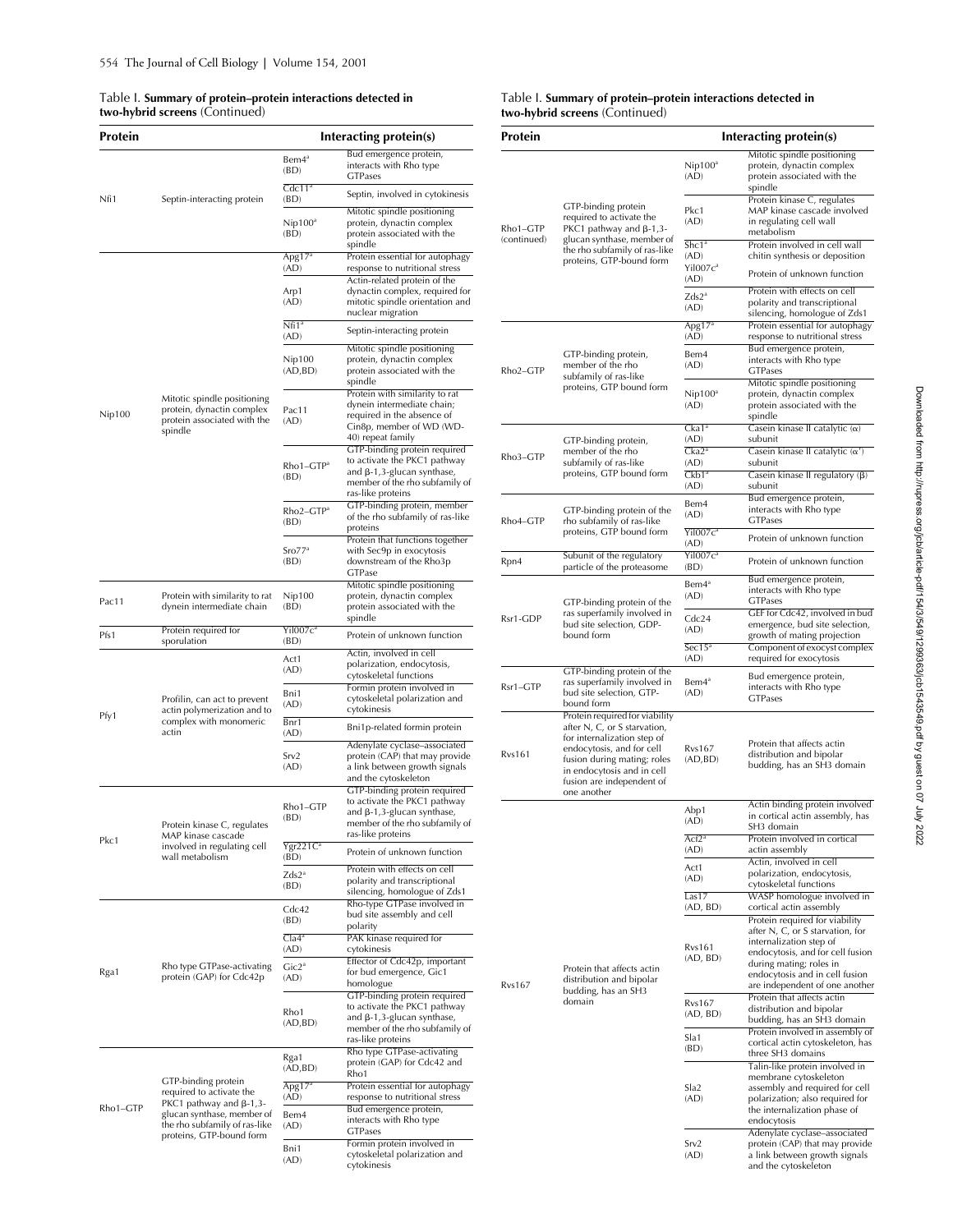| Protein          |                                                                                             | Interacting protein(s)                | Protein                                                                                                                                                  |                      |
|------------------|---------------------------------------------------------------------------------------------|---------------------------------------|----------------------------------------------------------------------------------------------------------------------------------------------------------|----------------------|
|                  |                                                                                             | Ybr108c<br>(AD)                       | Protein of unknown function                                                                                                                              |                      |
|                  |                                                                                             | $Y$ jr $083c^a$<br>(AD)               | Protein of unknown function                                                                                                                              |                      |
|                  |                                                                                             | Ygr268c <sup>a</sup><br>(AD)          | Protein of unknown function                                                                                                                              |                      |
| <b>Rvs167</b>    | Protein that affects actin<br>distribution and bipolar                                      | Yn $1086w^a$<br>(AD)                  | Protein of unknown function                                                                                                                              | Sro77<br>(continued) |
| (continued)      | budding, has an SH3<br>domain                                                               | $Yn1094w^a$<br>(AD, BD)               | Protein of unknown function                                                                                                                              |                      |
|                  |                                                                                             | $Yor284w^a$<br>(AD)                   | Protein of unknown function                                                                                                                              |                      |
|                  |                                                                                             | $Ypr171w^3$<br>(AD)                   | Protein of unknown function                                                                                                                              |                      |
|                  |                                                                                             | $Ysc84^a$<br>(AD)                     | Protein of unknown function.<br>has an SH3 domain                                                                                                        |                      |
|                  |                                                                                             | Bem1 <sup>a</sup><br>(BD)             | Protein required for cell<br>polarization and bud<br>formation, has two SH3<br>domains                                                                   |                      |
| Sec15            | Component of exocyst<br>complex required for                                                | Cdc24a<br>(BD)                        | GEF for Cdc42, involved in bud<br>emergence, bud site selection,<br>growth of mating projection                                                          |                      |
|                  | exocytosis                                                                                  | Exo84                                 | Subunit of the exocyst<br>complex, required for                                                                                                          |                      |
|                  |                                                                                             | (BD)                                  | exocytosis<br>GTP-binding protein of the ras                                                                                                             |                      |
|                  |                                                                                             | $Rsr1-GDPa$<br>(BD)                   | superfamily involved in bud<br>site selection                                                                                                            | Srv2                 |
| Shc1             | Protein involved in cell wall<br>chitin synthesis or<br>deposition                          | Rho1-GTP <sup>a</sup><br>(BD)         | GTP-binding protein required<br>to activate the PKC1 pathway<br>and $\beta$ -1,3-glucan synthase,<br>member of the rho subfamily of<br>ras-like proteins |                      |
| She3             | Protein required for mother<br>cell-specific expression of<br>HO                            | Cdc12 <sup>a</sup><br>(BD)            | Septin, involved in cytokinesis                                                                                                                          |                      |
|                  | Protein involved in<br>assembly of cortical actin<br>cytoskeleton, has three SH3<br>domains | Las17<br>(AD)                         | WASP homologue involved in<br>cortical actin assembly                                                                                                    |                      |
|                  |                                                                                             | <b>Rvs167</b><br>(AD)                 | Protein that affects actin<br>distribution and bipolar<br>budding, has an SH3 domain                                                                     |                      |
| Sla1             |                                                                                             | Srv2<br>(AD)                          | Adenylate cyclase–associated<br>protein (CAP) that may provide<br>a link between growth signals<br>and the cytoskeleton                                  | Sso1                 |
|                  |                                                                                             | $Ygr268c^a$<br>(AD)                   | Protein of unknown function                                                                                                                              |                      |
|                  |                                                                                             | $Yn1094w^a$<br>(AD)                   | Protein of unknown function                                                                                                                              | Sso2                 |
|                  |                                                                                             | $Ypr171w^a$<br>(AD)                   | Protein of unknown function                                                                                                                              |                      |
|                  |                                                                                             | $Ysc84^a$<br>(AD)                     | Protein of unknown function,<br>has an SH3 domain                                                                                                        |                      |
|                  | Talin-like protein involved<br>in membrane cytoskeleton<br>assembly and required for        | $Cla4^a$                              | PAK kinase required for                                                                                                                                  |                      |
|                  |                                                                                             | (AD)<br><b>Rvs167</b>                 | cytokinesis<br>Protein that affects actin                                                                                                                |                      |
|                  |                                                                                             | (BD)                                  | distribution and bipolar<br>budding, has an SH3 domain                                                                                                   |                      |
| Sla <sub>2</sub> | cell polarization; also<br>required for the                                                 | $Yn\overline{1094w^a}$<br>(AD)        | Protein of unknown function                                                                                                                              |                      |
|                  | internalization phase of<br>endocytosis                                                     | $\overline{\text{Yor284w}^a}$<br>(AD) | Protein of unknown function                                                                                                                              | Ste20                |
|                  |                                                                                             | Ysc84a<br>(AD)                        | Protein of unknown function,<br>has an SH3 domain                                                                                                        |                      |
|                  | Protein involved in cell                                                                    | Msb3 <sup>a</sup><br>(BD)             | Protein involved in bud<br>emergence                                                                                                                     |                      |
| Spa2             | polarity and cell fusion<br>during mating                                                   | Msb4a                                 | Protein involved in bud                                                                                                                                  |                      |
| Spr28            | Septin-related protein<br>expressed during                                                  | (BD)<br>$Bem4^a$<br>(BD)              | emergence<br>Bud emergence protein,<br>interacts with Rho type<br><b>GTPases</b>                                                                         |                      |
|                  | sporulation                                                                                 | Cdc11 <sup>a</sup><br>(BD)            | Septin, involved in cytokinesis                                                                                                                          |                      |
| Spr3             | Sporulation-specific septin                                                                 | $M$ yo $1^a$<br>(BD)                  | Myosin heavy chain (myosin II),<br>involved in septation and cell<br>wall organization                                                                   | Ste50                |
| Spr6             | Sporulation-specific protein                                                                | Zds2 <sup>a</sup><br>(BD)             | Protein with effects on cell<br>polarity and transcriptional<br>silencing, homologue of Zds1                                                             |                      |
|                  |                                                                                             | Apg17 <sup>a</sup><br>(AD)            | Protein essential for autophagy<br>response to nutritional stress                                                                                        | Svl3                 |
|                  | Protein that functions                                                                      | Bcy1 <sup>a</sup>                     | Regulatory subunit of cAMP-                                                                                                                              |                      |
| Sro77            | together with Sec9p in<br>exocytosis downstream of                                          | (AD)<br>Ent2 <sup>a</sup>             | dependent protein kinases<br>Epsin homologue required for                                                                                                | Swe1                 |
|                  | the Rho3p GTPase                                                                            | (AD)<br>$\overline{\text{Kin3}^a}$    | endocytosis                                                                                                                                              |                      |
|                  |                                                                                             | (AD)                                  | Serine/threonine protein<br>kinase, unknown function                                                                                                     |                      |

| Protein              |                                                                                                                                      | Interacting protein(s)                                                 |                                                                                                                         |  |
|----------------------|--------------------------------------------------------------------------------------------------------------------------------------|------------------------------------------------------------------------|-------------------------------------------------------------------------------------------------------------------------|--|
|                      |                                                                                                                                      | Nip100 <sup>a</sup><br>(AD)                                            | Mitotic spindle positioning<br>protein, dynactin complex<br>protein associated with the<br>spindle                      |  |
| Sro77<br>(continued) | Protein that functions<br>together with Sec9p in                                                                                     | Yap1801 $^a$<br>(AD)                                                   | Protein homologous to clathrin<br>assembly polypeptide AP180;<br>interacts with Pan1p<br>Protein involved in vesicular  |  |
|                      | exocytosis downstream of<br>the Rho3p GTPase                                                                                         | $Y$ ip $1^a$<br>(AD)                                                   | transport; interacts with<br>transport GTPases Ypt1p and<br>Ypt31p at the Golgi membrane                                |  |
|                      |                                                                                                                                      | $\overline{\text{Yn}1094\text{w}^{\text{a}}}$<br>(AD)                  | Protein of unknown function                                                                                             |  |
|                      |                                                                                                                                      | $\overline{\text{V} \text{or} \text{197} \text{w}^{\text{a}}}$<br>(AD) | Protein of unknown function                                                                                             |  |
|                      |                                                                                                                                      | Abp1(BD)                                                               | Actin binding protein involved<br>in cortical actin assembly, has<br>SH3 domain                                         |  |
|                      |                                                                                                                                      | Act1<br>(AD,BD)                                                        | Actin, involved in cell<br>polarization, endocytosis,<br>cytoskeletal functions                                         |  |
|                      |                                                                                                                                      | Aip1<br>(AD)                                                           | Actin interacting protein<br>involved in disassembly of<br>actin filaments                                              |  |
| Srv2                 | Adenylate cyclase-<br>associated protein (CAP)                                                                                       | Pfy1<br>(BD)                                                           | Profilin, can act to prevent actin<br>polymerization and to complex<br>with monomeric actin                             |  |
|                      | that may provide a link<br>between growth signals and<br>the cytoskeleton                                                            | <b>Rvs167</b><br>(BD)                                                  | Protein that affects actin<br>distribution and bipolar<br>budding, has an SH3 domain                                    |  |
|                      |                                                                                                                                      | Sla1<br>(BD)                                                           | Protein involved in assembly of<br>cortical actin cytoskeleton, has<br>three SH3 domains                                |  |
|                      |                                                                                                                                      | Srv2<br>(AD,BD)                                                        | Adenylate cyclase-associated<br>protein (CAP) that may provide<br>a link between growth signals<br>and the cytoskeleton |  |
|                      |                                                                                                                                      | $Yhr070w^a$<br>(AD)                                                    | Protein of unknown function                                                                                             |  |
| Sso1                 | Syntaxin homologue (t-<br>SNARE) involved in vesicle<br>transport from Golgi to<br>plasma membrane                                   | Yap1801<br>(AD)                                                        | Protein homologous to clathrin<br>assembly polypeptide AP180;<br>interacts with Pan1p                                   |  |
|                      | Syntaxin homologue (t-<br>SNARE) involved in vesicle<br>transport from Golgi to<br>plasma membrane                                   | Apg7ª<br>(AD)                                                          | Protein essential for autophagy<br>response to nutritional stress                                                       |  |
| Sso <sub>2</sub>     |                                                                                                                                      | Yap1801<br>(AD)                                                        | Protein homologous to clathrin<br>assembly polypeptide AP180;<br>interacts with Pan1p                                   |  |
|                      | Serine/threonine protein<br>kinase of the pheromone<br>pathway; also participates<br>in the pathway regulating<br>filamentous growth | Bem1<br>(AD)                                                           | Protein required for cell<br>polarization and bud<br>formation, has two SH3<br>domains                                  |  |
|                      |                                                                                                                                      | Bem4 <sup>a</sup><br>(AD)                                              | Bud emergence protein,<br>interacts with Rho-type<br><b>GTPases</b>                                                     |  |
| Ste20                |                                                                                                                                      | Boi1<br>(AD)                                                           | Bem1p-binding protein,<br>involved in bud formation, has<br>an SH3 domain, Boi2<br>homologue                            |  |
|                      |                                                                                                                                      | Boi2<br>(AD)                                                           | Bem1p-binding protein,<br>involved in bud formation, has<br>an SH3 domain, Boi1<br>homologue                            |  |
|                      |                                                                                                                                      | $Budd^a$<br>(BD)                                                       | Protein required for bipolar<br>budding                                                                                 |  |
|                      |                                                                                                                                      | Cdc42-GTP<br>(BD)                                                      | Rho-type GTPase involved in<br>bud site assembly and cell<br>polarity                                                   |  |
| Ste50                | Protein required for<br>feedback control of                                                                                          | Gic1<br>(BD)                                                           | Effector of Cdc42p, important<br>for bud emergence, Gic2<br>homologue                                                   |  |
|                      | pheromone-induced signal<br>transduction                                                                                             | Gic2<br>(BD)                                                           | Effector of Cdc42p, important<br>for bud emergence, Gic1<br>homologue                                                   |  |
| Svl3                 | Protein involved in vacuolar<br>uptake of endocytosed<br>vital dyes                                                                  | Crn1 <sup>a</sup><br>(BD)                                              | Coronin, actin-bundling<br>protein                                                                                      |  |
| Swe1                 | Serine/tyrosine dual-<br>specificity protein kinase;<br>able to phosphorylate<br>Cdc28p on tyrosine and<br>inhibit its activity      | Bem1 <sup>a</sup><br>(BD)                                              | Protein required for cell<br>polarization and bud<br>formation, has two SH3<br>domains                                  |  |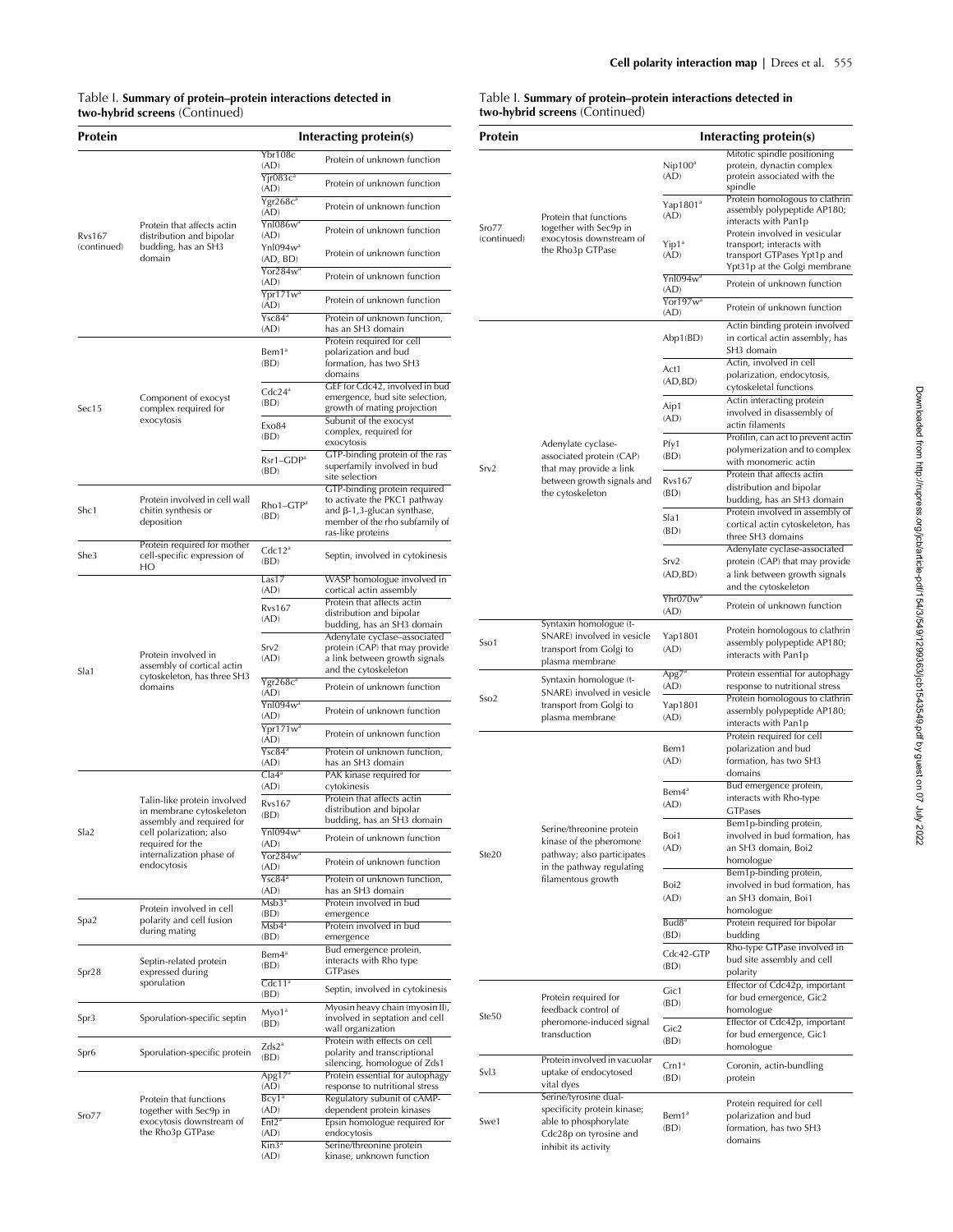| Protein     |                                                   | Interacting protein(s)       |                                                                     |  |
|-------------|---------------------------------------------------|------------------------------|---------------------------------------------------------------------|--|
|             | Serine/tyrosine dual-                             |                              | GEF for Cdc42, involved in bud                                      |  |
| Swe1        | specificity protein kinase;                       | Cdc24 <sup>a</sup><br>(BD)   | emergence, bud site selection,                                      |  |
| (continued) | able to phosphorylate                             |                              | growth of mating projection                                         |  |
|             | Cdc28p on tyrosine and<br>inhibit its activity    | Ynl094w <sup>a</sup><br>(AD) | Protein of unknown function                                         |  |
|             | Protein of unknown                                | Zds2 <sup>a</sup>            | Protein with effects on cell                                        |  |
| Yal004w     | function                                          | (BD)                         | polarity and transcriptional<br>silencing, homologue of Zds1        |  |
|             |                                                   |                              | Protein that functions together                                     |  |
|             |                                                   | Sro77 <sup>a</sup>           | with Sec9p in exocytosis                                            |  |
|             |                                                   | (BD)                         | downstream of the Rho3p                                             |  |
|             | Protein homologous to                             |                              | GTPase<br>Syntaxin homologue (t-SNARE)                              |  |
|             | clathrin assembly                                 | Sso1                         | involved in vesicle transport                                       |  |
| Yap1801     | polypeptide AP180;                                | (BD)                         | from Golgi to plasma                                                |  |
|             | interacts with Pan1p                              |                              | membrane                                                            |  |
|             |                                                   |                              | Syntaxin homologue (t-SNARE)                                        |  |
|             |                                                   | Sso <sub>2</sub><br>(BD)     | involved in vesicle transport<br>from Golgi to plasma               |  |
|             |                                                   |                              | membrane                                                            |  |
|             | Protein of unknown                                | Rvs167 <sup>a</sup>          | Protein that affects actin                                          |  |
| Ybr108c     | function                                          | (BD)                         | distribution and bipolar                                            |  |
|             |                                                   |                              | budding, has an SH3 domain<br>Effector of Cdc42p, important         |  |
|             |                                                   | Gic1 <sup>a</sup>            | for bud emergence, Gic2                                             |  |
| Ycr086w     | Protein of unknown                                | (BD)                         | homologue                                                           |  |
|             | function                                          | Gic2 <sup>a</sup>            | Effector of Cdc42p, important                                       |  |
|             |                                                   | (BD)                         | for bud emergence, Gic1<br>homologue                                |  |
|             |                                                   |                              | Protein with effects on cell                                        |  |
| Yel023      | Protein of unknown<br>function                    | Zds2 <sup>a</sup>            | polarity and transcriptional                                        |  |
|             |                                                   | (BD)                         | silencing, homologue of Zds1                                        |  |
|             |                                                   |                              | Bem1p-binding protein,                                              |  |
|             |                                                   | Boi <sup>1ª</sup><br>(BD)    | involved in bud formation, has<br>an SH3 domain, Boi1               |  |
|             |                                                   |                              | homologue                                                           |  |
| Yer124c     | Protein of unknown                                | Boi2 <sup>a</sup>            | Bem1p-binding protein, in-                                          |  |
|             | function                                          | (BD)                         | volved in bud formation, has an                                     |  |
|             |                                                   |                              | SH3 domain, Boi1 homologue<br>Protein with effects on cell          |  |
|             |                                                   | Zds2 <sup>a</sup>            | polarity and transcriptional                                        |  |
|             |                                                   | (BD)                         | silencing, homologue of Zds1                                        |  |
|             | Protein of unknown<br>function                    | Cdc24 <sup>a</sup>           | GEF for Cdc42, involved in bud                                      |  |
|             |                                                   | (BD)                         | emergence, bud site selection,<br>growth of mating projection       |  |
| Ygr221c     |                                                   |                              | Protein kinase C; regulates                                         |  |
|             |                                                   | Pkc1ª                        | MAP kinase cascade involved                                         |  |
|             |                                                   | (AD)                         | in regulating cell wall                                             |  |
|             |                                                   |                              | metabolism<br>Protein that affects actin                            |  |
|             | Protein of unknown<br>function                    | Rvs167 <sup>a</sup><br>(BD)  | distribution and bipolar                                            |  |
| Ygr268c     |                                                   |                              | budding, has an SH3 domain                                          |  |
|             |                                                   | $Sla1^a$                     | Protein involved in assembly of<br>cortical actin cytoskeleton, has |  |
|             |                                                   | (BD)                         | three SH3 domains                                                   |  |
|             |                                                   |                              | Adenylate cyclase-associated                                        |  |
| Yhr070w     | Protein of unknown<br>function                    | $Srv2^a$<br>(BD)             | protein (CAP) that may provide<br>a link between growth signals     |  |
|             |                                                   |                              | and the cytoskeleton                                                |  |
| Yhr133c     | Protein of unknown<br>function                    | Las $17a$                    | WASP homologue involved in                                          |  |
|             |                                                   | (BD)                         | cortical actin assembly<br>Protein with effects on cell             |  |
|             |                                                   | Zds1 <sup>a</sup><br>(AD)    | polarity and transcriptional                                        |  |
| Yhr149C     | Protein of unknown<br>function                    |                              | silencing, homologue of Zds2                                        |  |
|             |                                                   | Zds2 <sup>a</sup>            | Protein with effects on cell<br>polarity and transcriptional        |  |
|             |                                                   | (AD)                         | silencing, homologue of Zds1                                        |  |
|             |                                                   | $Chs4^a$<br>(AD)             | Protein that stimulates chitin<br>synthase III activity             |  |
|             |                                                   | Pfs1 <sup>a</sup>            |                                                                     |  |
|             |                                                   | (AD)                         | Protein required for sporulation                                    |  |
|             |                                                   |                              | GTP-binding protein required                                        |  |
| Yil007C     | Protein of unknown                                | Rho1-GTP <sup>a</sup>        | to activate the PKC1 pathway<br>and $\beta$ -1,3-glucan synthase,   |  |
|             | function                                          | (BD)                         | member of the rho subfamily of                                      |  |
|             |                                                   | $Rh04-GTPa$                  | ras-like proteins<br>GTP-binding protein of the rho                 |  |
|             |                                                   | (BD)                         | subfamily of ras-like proteins                                      |  |
|             |                                                   | Rpn4 <sup>a</sup>            | Subunit of the regulatory                                           |  |
|             | Protein involved in                               | (AD)                         | particle of the proteasome                                          |  |
|             | vesicular transport; interacts                    | SrO77a                       | Protein that functions together                                     |  |
| Yip1        | with transport GTPases<br>Ypt1p and Ypt31p at the | (BD)                         | with Sec9p in exocytosis<br>downstream of the Rho3p                 |  |
|             | Golgi membrane                                    |                              | GTPase                                                              |  |

| Protein | Interacting protein(s)         |                             |                                                                                                   |
|---------|--------------------------------|-----------------------------|---------------------------------------------------------------------------------------------------|
| Yjr083c | Protein of unknown<br>function | Rvs167 <sup>a</sup><br>(BD) | Protein that affects actin<br>distribution and bipolar<br>budding, has an SH3 domain              |
|         |                                | Budd8 <sup>a</sup><br>(BD)  | Protein required for bipolar<br>budding                                                           |
|         |                                | Gic1 <sup>a</sup>           | Effector of Cdc42p, important                                                                     |
| Ykl082c | Protein of unknown             | (BD)                        | for bud emergence, Gic2<br>homologue                                                              |
|         | function                       | Gic2 <sup>a</sup><br>(BD)   | Effector of Cdc42p, important<br>for bud emergence, Gic1<br>homologue                             |
|         |                                | Zds2 <sup>a</sup><br>(BD)   | Protein with effects on cell<br>polarity and transcriptional<br>silencing, homologue of Zds1      |
| Ykr083c | Protein of unknown<br>function | Apg $17a$<br>(BD)           | Protein essential for autophagy<br>response to nutritional stress                                 |
| Ynl086w | Protein of unknown<br>function | Rvs167 <sup>a</sup><br>(BD) | Protein that affects actin<br>distribution and bipolar                                            |
|         |                                | Abp1 <sup>a</sup>           | budding, has an SH3 domain<br>Actin binding protein involved<br>in cortical actin assembly, has   |
|         |                                | (BD)                        | SH3 domain                                                                                        |
|         |                                | Crn1 <sup>a</sup><br>(BD)   | Coronin, actin-bundling<br>protein                                                                |
|         |                                | Hsl7                        | Negative regulatory protein of                                                                    |
|         |                                | (BD)                        | the Swe1p protein kinase                                                                          |
|         |                                | Rvs167 <sup>a</sup>         | Protein that affects actin<br>distribution and bipolar                                            |
|         |                                | (AD,BD)                     | budding, has an SH3 domain                                                                        |
|         |                                | Sla1ª<br>(BD)               | Protein involved in assembly of<br>cortical actin cytoskeleton, has<br>three SH3 domains          |
| Ynl094w | Protein of unknown<br>function |                             | Talin-like protein involved in                                                                    |
|         |                                |                             | membrane cytoskeleton                                                                             |
|         |                                | Sla2 <sup>a</sup><br>(BD)   | assembly and required for cell<br>polarization; also required for<br>the internalization phase of |
|         |                                |                             | endocytosis                                                                                       |
|         |                                | SrO77 <sup>a</sup><br>(BD)  | Protein that functions together<br>with Sec9p in exocytosis<br>downstream of the Rho3p            |
|         |                                |                             | GTPase                                                                                            |
|         |                                | Swe1 <sup>a</sup><br>(BD)   | Serine/tyrosine dual-specificity<br>protein kinase; able to<br>phosphorylate Cdc28p on            |
| Yor084w | Protein of unknown<br>function | Cdc11 <sup>a</sup>          | tyrosine and inhibit its activity<br>Septin, involved in cytokinesis                              |
|         |                                | (BD)                        | Protein that functions together                                                                   |
| Yor197w | Protein of unknown<br>function | SrO77a<br>(BD)              | with Sec9p in exocytosis<br>downstream of the Rho3p<br>GTPase                                     |
|         |                                | Abp1ª                       | Actin binding protein involved                                                                    |
|         |                                | (BD)                        | in cortical actin assembly, has<br>SH3 domain                                                     |
|         |                                | Rvs167 <sup>a</sup>         | Protein that affects actin<br>distribution and bipolar                                            |
| Yor284w | Protein of unknown<br>function | (BD)                        | budding, has an SH3 domain<br>Talin-like protein involved in                                      |
|         |                                | $Sla2^a$                    | membrane cytoskeleton<br>assembly and required for cell                                           |
|         |                                | (BD)                        | polarization; also required for<br>the internalization phase of                                   |
|         | Protein of unknown             | Las $17a$                   | endocytosis<br>WASP homologue involved in                                                         |
| Ypl246c | function                       | (BD)                        | cortical actin assembly                                                                           |
|         |                                | $Cap1^a$<br>(BD)            | Actin-capping protein, $\alpha$<br>subunit                                                        |
|         |                                |                             | Protein that affects actin                                                                        |
| Ypr171w | Protein of unknown<br>function | Rvs167 <sup>a</sup><br>(BD) | distribution and bipolar<br>budding, has an SH3 domain                                            |
|         |                                | Sla1ª<br>(BD)               | Protein involved in assembly of<br>cortical actin cytoskeleton, has<br>three SH3 domains          |
| Ypr188c | Protein of unknown             | Myo1ª                       | Myosin heavy chain (myosin II),                                                                   |
|         | function                       | (BD)                        | involved in septation and cell<br>wall organization                                               |
| Ysc84   |                                | Rvs167 <sup>a</sup><br>(BD) | Protein that affects actin<br>distribution and bipolar<br>budding, has an SH3 domain              |
|         | Protein of unknown             |                             | Protein involved in assembly of                                                                   |
|         |                                | Sla1ª<br>(BD)               | cortical actin cytoskeleton, has                                                                  |
|         | function, has an SH3           |                             | three SH3 domains                                                                                 |
|         | domain                         |                             | Talin-like protein involved in<br>membrane cytoskeleton                                           |
|         |                                | $Sla2^a$                    | assembly and required for cell                                                                    |
|         |                                | (BD)                        | polarization; also required for                                                                   |
|         |                                |                             | the internalization phase of<br>endocytosis                                                       |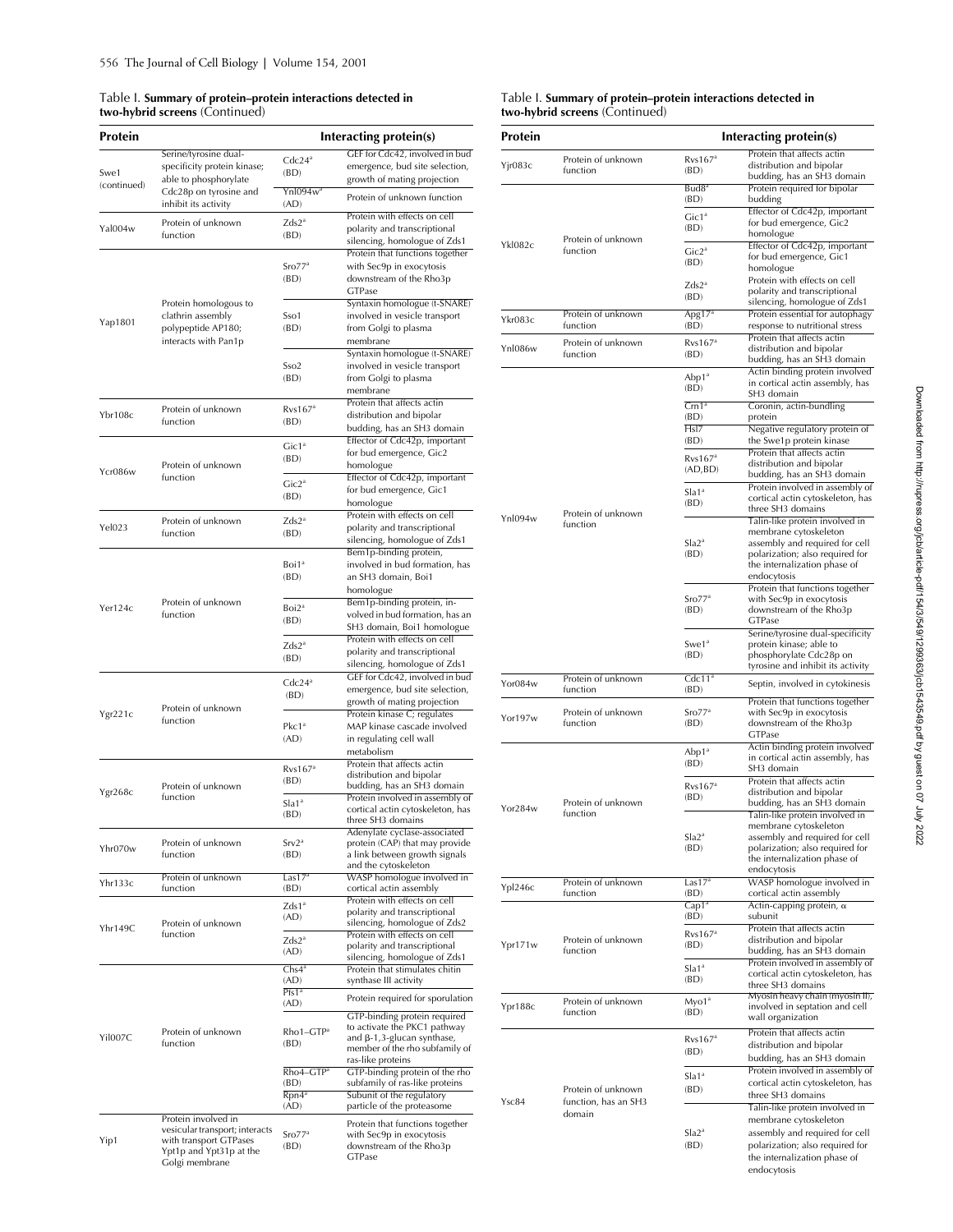Table I. **Summary of protein–protein interactions detected in two-hybrid screens** (Continued)

| Protein |                                                              | Interacting protein(s)                |                                                                                              |  |  |
|---------|--------------------------------------------------------------|---------------------------------------|----------------------------------------------------------------------------------------------|--|--|
|         |                                                              | Bem3 <sup>a</sup><br>(BD)             | GAP for Cdc42p and Rho1p                                                                     |  |  |
|         |                                                              | Gic1 <sup>a</sup><br>(BD)             | Effector of Cdc42p, important<br>for bud emergence, Gic2<br>homologue                        |  |  |
| Zds1    |                                                              | Gic2 <sup>a</sup><br>(BD)             | Effector of Cdc42p, important<br>for bud emergence, Gic1<br>homologue                        |  |  |
|         |                                                              | Yhr149c <sup>a</sup><br>(BD)          | Protein of unknown function                                                                  |  |  |
|         |                                                              | Zds2 <sup>a</sup><br>(AD, BD)         | Protein with effects on cell<br>polarity and transcriptional<br>silencing, homologue of Zds1 |  |  |
|         |                                                              | Bem3 <sup>a</sup><br>(BD)             | GAP for Cdc42p and Rho1p                                                                     |  |  |
|         |                                                              | Bni1 <sup>a</sup><br>(AD)             | Formin protein involved in<br>cytoskeletal polarization and<br>cytokinesis                   |  |  |
|         |                                                              | Boi1 <sup>a</sup><br>(BD)             | Bem1p-binding protein, in-<br>volved in bud formation, has an<br>SH3 domain, Boi2 homologue  |  |  |
|         |                                                              | Boi2 <sup>a</sup><br>(BD)             | Bem1p-binding protein, in-<br>volved in bud formation, has an<br>SH3 domain, Boi1 homologue  |  |  |
|         |                                                              | $\overline{\text{Cdc11}^a}$<br>(AD)   | Septin, involved in cytokinesis                                                              |  |  |
|         |                                                              | $Cla4^a$                              | PAK kinase required for                                                                      |  |  |
|         |                                                              | (AD)                                  | cytokinesis                                                                                  |  |  |
|         |                                                              | Gic1 <sup>a</sup>                     | Effector of Cdc42p, important<br>for bud emergence, Gic2                                     |  |  |
|         |                                                              | (BD)                                  | homologue                                                                                    |  |  |
|         |                                                              | Gic2 <sup>a</sup>                     | Effector of Cdc42p, important                                                                |  |  |
|         |                                                              | (BD)                                  | for bud emergence, Gic1<br>homologue                                                         |  |  |
|         | Protein with effects on cell<br>polarity and transcriptional | Pkc1ª                                 | Protein kinase C; regulates MAP                                                              |  |  |
|         |                                                              | (AD)                                  | kinase cascade involved in                                                                   |  |  |
| Zds2    | silencing, homologue of                                      |                                       | regulating cell wall metabolism                                                              |  |  |
|         | 7ds1                                                         |                                       | GTP-binding protein required                                                                 |  |  |
|         |                                                              | Rho1-GTP <sup>a</sup><br>(BD)         | to activate the PKC1 pathway                                                                 |  |  |
|         |                                                              |                                       | and beta-1,3-glucan synthase,<br>member of the rho subfamily of                              |  |  |
|         |                                                              |                                       | ras-like proteins                                                                            |  |  |
|         |                                                              | Spr6 <sup>aa</sup><br>(AD)            | Sporulation-specific protein                                                                 |  |  |
|         |                                                              | Yal004w <sup>a</sup><br>(AD)          | Protein of unknown function                                                                  |  |  |
|         |                                                              | Yel023c <sup>a</sup><br>(AD)          | Protein of unknown function                                                                  |  |  |
|         |                                                              | $\overline{\text{Ver124c}^a}$<br>(AD) | Protein of unknown function                                                                  |  |  |
|         |                                                              | Yhr149c <sup>a</sup><br>(BD)          | Protein of unknown function                                                                  |  |  |
|         |                                                              | $Yk1082c^a$<br>(AD)                   | Protein of unknown function                                                                  |  |  |
|         |                                                              | Zds1 <sup>a</sup>                     | Protein with effects on cell                                                                 |  |  |
|         |                                                              | (AD,BD)                               | polarity and transcriptional<br>silencing, homologue of Zds2                                 |  |  |
|         |                                                              | Zds2 <sup>a</sup>                     | Protein with effects on cell                                                                 |  |  |
|         |                                                              | (AD, BD)                              | polarity and transcriptional                                                                 |  |  |
|         |                                                              |                                       | silencing, homologue of Zds1                                                                 |  |  |

A total of 191 reproducible two-hybrid interactions involving 110 proteins were detected. Proteins are listed in alphabetical order. Each pairwise interaction appears twice in the table, once under the bait protein and once under the interacting prey protein. Entries in the second column are noted as BD (binding domain) or AD (activation domain) to signify the direction of the two-hybrid interaction.

a Interactions not previously identified.

processes. These two classes of interaction can, respectively, provide novel insights into the biochemical mechanisms responsible for each process and into the regulatory mechanisms that coordinate the different processes spatially and temporally within a cell. Interaction of a protein with others involved in a process distinct from the one it was originally implicated in might reflect an underlying regulatory mechanism linking the two processes, or it might indicate that one



Figure 1. **Schematic overview of connections between processes involved in cell polarity development.** Major processes are color coded in this and the following figures: blue, Cdc42-signaling pathways; purple, Rho1-signaling pathways; green, septin organization; red, actin organization and endocytosis; yellow, exocytosis; brown, cell wall synthesis; turquoise, cytokinesis. Only individual proteins that appear to be branchpoints or major nodal connections between different processes are depicted. Bem4, for example, shows interactions with both Rho1 and Cdc42 GTPase pathways and with the septins. Zds1 and Zds2 link Rho1 with Cdc42 effectors and downstream processes. Ygr221c also shows interactions with both Cdc42 and Rho1 pathways. Apg17 shows interactions with proteins involved in cytokinesis, exocytosis, and Rho1 function.

of the interacting proteins has a previously unrecognized function. Additionally, it is not possible to know the directionality of the flow of information through the protein interaction network. Finally, further studies are required to determine when, where, and why two proteins interact. Here we discuss some interactions that appear particularly significant or provocative.

# **Cdc42 effectors**

Activation of the Cdc42 GTPase is a key event in establishment and maintenance of cell polarity. Yeast cells deficient in Cdc42 function grow isotropically and are unable to form buds, mating projections, or pseudohyphae. They are unable to properly organize the actin cytoskeleton, septins, or the secretory pathway. Cdc42 interacts with several effector proteins that transduce its signal to bring about several processes, including polarization of the actin cytoskeleton (Cvrcková et al., 1995; Brown et al., 1997; Chen et al., 1997; Evangelista et al., 1997; Bi et al., 2000; Jaquenod and Peter, 2000). Protein–protein interactions detected in our two-hybrid screens suggest connections between Cdc42, its regulatory and effector proteins, and proteins involved in several different processes required for cell polarity development (Figs. 1–3 and Table I).

Screening with mutant Cdc42 baits locked in the GDP or GTP state, we found interactions between Cdc42 and several of its known regulators and effector proteins: Cdc24, Rga1, Bem1, Bem4, Cla4, Ste20, Gic1, and Gic2. Twohybrid interactions were observed between Cdc42 GAPs and Cdc42 effectors. The GAP Rga1 interacted with Gic2, and the GAP Bem3 interacted with Cla4. It is possible that these interactions were bridged by the Cdc42 protein itself (Kozminski et al., 2000). However, if these interactions are direct, they might reflect a feedback mechanism for Cdc42 regulation.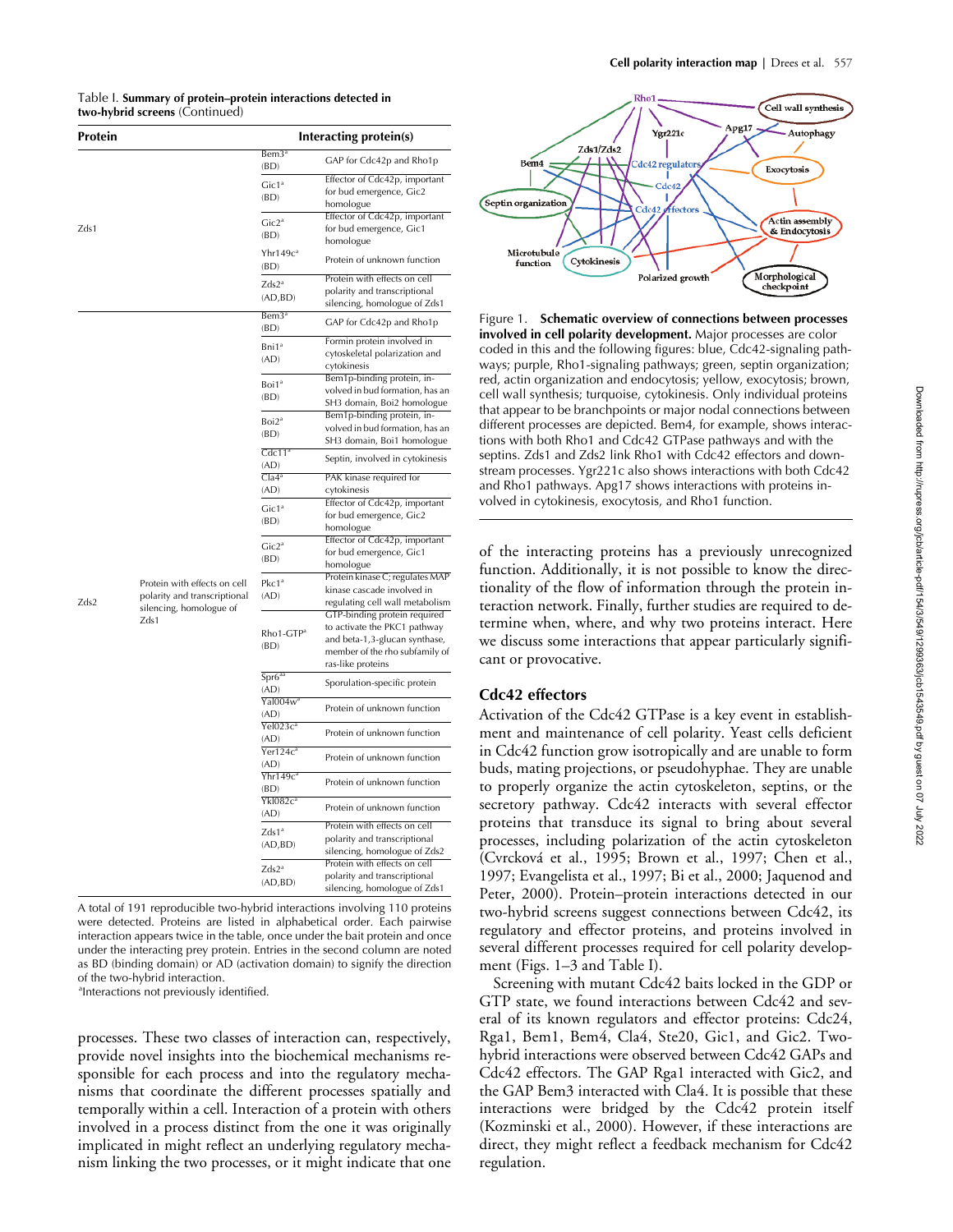| Protein                     | Null mutant<br>phenotype                                              | Two-hybrid<br>interactions                                   | Homologues <sup>a</sup>                                                                                                                    | <b>YFP</b> fusion<br>location                                      | <b>Figure</b>              |
|-----------------------------|-----------------------------------------------------------------------|--------------------------------------------------------------|--------------------------------------------------------------------------------------------------------------------------------------------|--------------------------------------------------------------------|----------------------------|
| Lethalb<br>Ykl082c          |                                                                       | Bud8, Zds2, Gic1,<br>Gic2                                    | D. melanogaster CG13648 (21%); CG9274 (22%)<br>C. elegans ZK354.3 (25%); C17F3.3 (27%)<br>S. pombe Spac8c9.10cp (24%); Spbc1861.01cp (20%) | Nucleolus                                                          | Fig. 4, A and B            |
| Ycr086w                     | Viable, benomyl<br>sensitive <sup>c</sup>                             | Gic1, Gic2                                                   | None known                                                                                                                                 | Punctate localization<br>at nuclear periphery,<br>nuclear envelope | Fig. 4, C and D            |
| Ygr221c                     | Viable, sensitive to<br>nonhydrolyzable<br>GDP analogues <sup>c</sup> | Cdc24, Pkc1                                                  | S. cerevisiae Yhr149c (32%); Muc1(23%)                                                                                                     | Bud tip, bud neck                                                  | Fig. 4, E and F            |
| Yhr149c                     | Viable <sup>b</sup>                                                   | $Zds1$ , $Zds2$                                              | S. cerevisiae Ygr221c (32%)                                                                                                                | Bud tip, bud neck                                                  | Fig. 4, O and P            |
| Yil079c/Air1                | Viable <sup>b</sup>                                                   | Cdc24                                                        | H. sapiens ZNF9 (26%)<br>M. musculus CNBP (26%)<br>D. melanogaster CG9715 (28%); CG3800 (28%)<br>C. elegans GLH-4 (25%)                    | Nucleolus                                                          | Fig. 4, G and H            |
| $\overline{\text{Ver124c}}$ | Viable <sup>b</sup>                                                   | Boi1, Boi2, Zds2                                             | D. melanogaster DS02740.2:BG:DS02740.2 (32%)                                                                                               | No detectable signal                                               | Data not shown             |
| Yil007c                     | Viable <sup>b</sup>                                                   | Rho1, Rho4, Pfs1,<br>Chs4, Rpn4                              | H. sapiens PSMD9 (35%)<br>D. melanogaster CG9588 (28%)<br>C. elegans C44B7.1 (31%); Y42H9AR.F (30%)<br>S. pombe Spac2h10.02cp (27%)        | Cytoplasm                                                          | Data not shown             |
| Ylr423c/Apg17               | Viable <sup>b</sup>                                                   | Rho1, Rho2, Apg17,<br>Exo84, Myo1, Nip100,<br>Sro77, Ykr083c | S. cerevisiae Ynl047p (24%)                                                                                                                | Punctate localization<br>in cytoplasm                              | Fig. 4, $I$ and $J$        |
| Ypr171w                     | Viable <sup>b</sup>                                                   | Cap1, Rvs167, Sla1                                           | H. sapiens USP8 (23%)<br>D. melanogaster CG13648 (22%)<br>S. cerevisiae Crp1 (25%)                                                         | Actin patches                                                      | Figs. 4, K and L,<br>and 5 |
| $\overline{Ygr268c}$        | Viable <sup>b</sup>                                                   | Rvs167, Sla1                                                 | S. pombe Spac17a5.10p (31%)                                                                                                                | Cytoplasm                                                          | Data not shown             |
| Yor284w                     | Viable <sup>b</sup>                                                   | Abp1, Rvs167, Sla2                                           | None known                                                                                                                                 | 2-5 fast moving dots<br>around cell periphery                      | Figs. 4, M and N,<br>and 6 |
| Yjr083c                     | Viable <sup>b</sup>                                                   | <b>Rvs167</b>                                                | None known                                                                                                                                 | No detectable signal                                               | Data not shown             |
| Ynl094w                     | Viable <sup>b</sup>                                                   | Abp1, Crn1, Hsl7,<br>Rvs167, Sla1,<br>Sla2, Sro77, Swe1      | S. pombe Spbc29b5.04cp (26%)                                                                                                               | Actin patches                                                      | Unpublished<br>data        |

|  |  |  | Table II. Cellular localization of YFP-tagged proteins encoded by novel ORFs |  |  |  |
|--|--|--|------------------------------------------------------------------------------|--|--|--|
|--|--|--|------------------------------------------------------------------------------|--|--|--|

Proteins are listed in the order in which they are discussed in the text. Percentages refer to amino acid identity between homologues.

a Information on homologues from other species is taken from the Yeast Proteome Database at http://www.proteome.com.

<sup>b</sup>Information on these phenotypes of null mutants is taken from Winzeler et al. (1999).

c Information on these phenotypes of null mutants is taken from Rieger et al. (1999).

The Cla4 p21-activated protein kinase (PAK)\* showed two-hybrid interactions with several proteins. Its interaction with the septin Cdc12 suggests that a direct interaction might underlie the role of this PAK in regulation of septin filament organization and cytokinesis (Benton et al., 1997; Weiss et al., 2000). The relevance of this interaction is supported by the observation that a *cla4 cdc12* double mutant is a synthetic lethal (Cvrcková et al., 1995). Two-hybrid interactions between Cla4 and the cortical patch proteins Sla2 and Abp1 suggest a previously unrecognized regulatory role associated with cortical actin patches. Both Abp1 and Sla2 have functions in cortical patch assembly and in endocytosis, a process that is intimately linked to cortical patches (Lila and Drubin, 1997; Wesp et al., 1997). Sla2 is required to nucleate actin assembly in permeabilized yeast cells (Li et al., 1995; Ayscough et al., 1997) and it mediates polarization of actin cortical patches in a Cdc42-dependent process (Yang et al., 1999). The *cla4* null mutant, like an *sla2* mutant, is defective in actin nucleation in permeabilized yeast cells (Eby et al., 1998). Colocalization of Sla2 with actin is most evident in unbudded and small-budded cells, suggesting that its activity might be most important early in the cell cycle (Yang et al., 1999). The kinase activity of Cla4 also appears to be required at an early stage of the cell cycle, as inhibition

\*Abbreviation used in this paper: PAK, p21-activated protein kinase.

of the Cla4 kinase in unbudded cells, but not at later stages, leads to hyperpolarized bud growth and defects in cytokinesis (Weiss et al., 2000). Perhaps Cla4 regulates the polarity of cortical patches via an interaction with Sla2. The NH<sub>2</sub>terminal region of Cla4, which appears to have a function in maintaining cell polarity (Bi et al., 2000), contains prolinerich motifs which might be binding sites for the SH3 domain of Abp1 (Weiss et al., 2000). Both Sla2 and Abp1 have vertebrate homologues, and it will be important to test these for interactions with and regulation by PAK kinases (Engqvist-Goldstein et al., 1999; Kessels et al., 2000). Interestingly, PAK family protein kinase was implicated previously in the regulation of yeast class I myosins, and Abp1, Sla2, and class I myosins are each implicated in separate mechanisms to activate the Arp2/3 complex (Wu et al., 1996, 1997; Evangelista et al., 2000; Lechler et al., 2000; Goode et al., 2001; M. Duncan, J. Cope, and D. Drubin, personal communication).

Multicopy expression of *MSB2* suppresses the defects of a *cdc24* mutant (Bender and Pringle, 1992), but the function of the Msb2 protein is unknown. A two-hybrid interaction between Cla4 and Msb2 suggests that Msb2 is also part of the Cdc42 regulatory pathway. We found that Msb2 interacts with Bni4, a protein that targets chitin deposition to sites of polarized growth by linking chitin synthase to septins (DeMarini et al., 1997). Msb2 might coordinate cell wall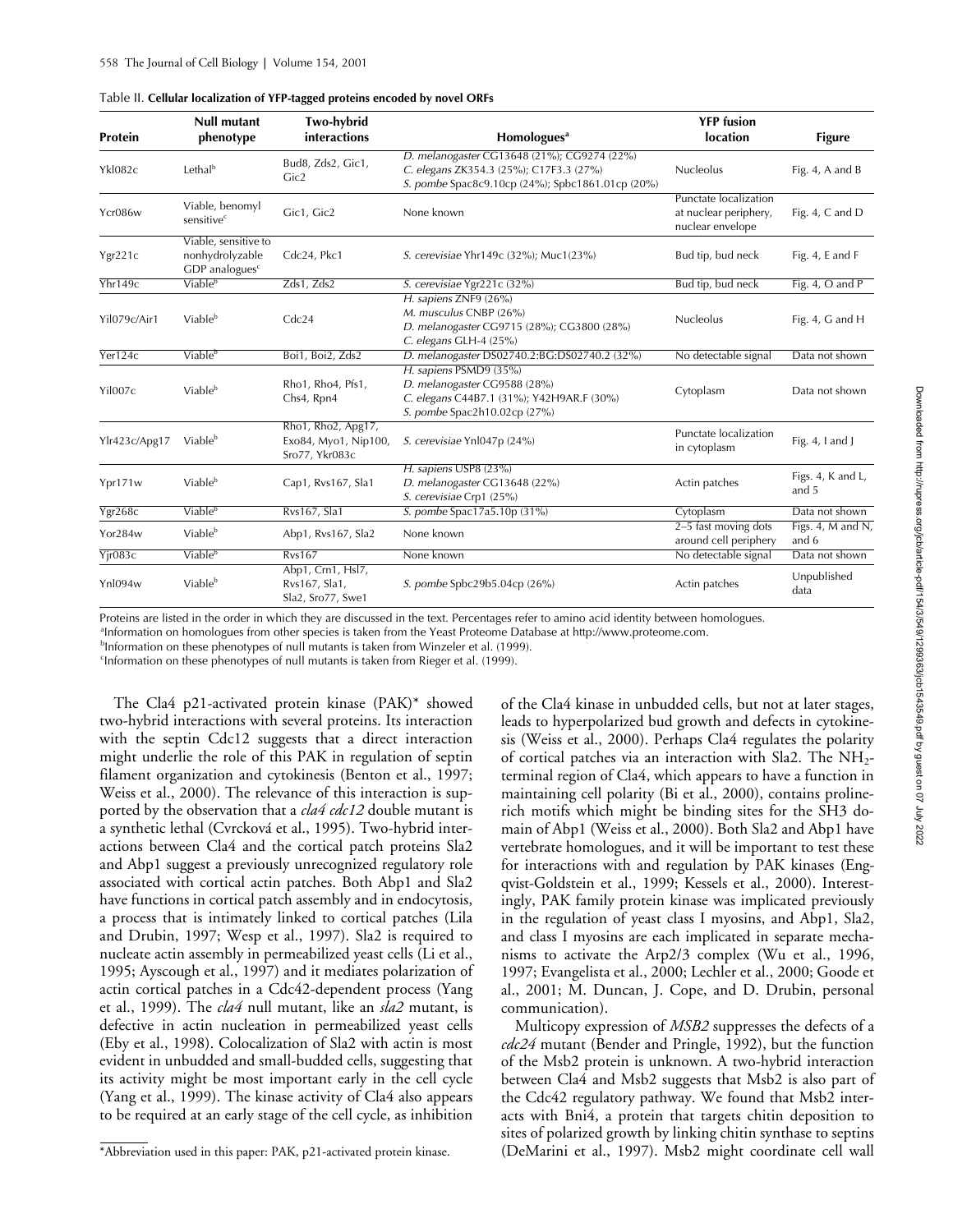

Figure 2. **Interaction map for proteins involved in Cdc42- and Rho1-regulated processes and in other cell polarity development pathways.**  Proteins that regulate Cdc42 function or that transduce signals from activated Cdc42 are shown in blue. Rho1 and its effectors are shown in purple. Cdc42-regulated pathways show interactions with proteins involved in septin organization via interactions with Bem4; with Rho1 via interactions with Zds2 and Ygr221c; and with proteins involved in cell cycle control, endocytosis, and polarized exocytosis. Cdc42 effector proteins show interactions with proteins involved in cytokinesis, microtubule stability, polarized growth, actin assembly, polarized secretion, and cell wall synthesis. Proteins involved in septin organization may interact with Rho1 via Bem4. Rho1 involvement in nuclear migration, actin/myosin ring contraction, and septum formation (exocytosis) during cytokinesis is suggested by Apg17-mediated connections between proteins involved in these processes. Other interactions suggest connections between late exocytic and early endocytic processes, between early and late steps in secretory pathways, and between exocytosis and autophagy.

growth with other Cdc42-regulated processes. Cla4 also showed two-hybrid interactions with the Cdc42 effectors Gic1 and Gic2 and with Zds2, a protein that might be a regulator of Cdc42 and Rho1 (Bi and Pringle, 1996). As discussed below, Zds2 and its homologue Zds1 showed interactions with Rho1 and several proteins downstream of Cdc42 and may therefore connect the Rho1 and Cdc42 pathways.

The homologous Cdc42 effectors Gic1 and Gic2 (Brown et al., 1997; Chen et al., 1997; Jaquenod and Peter, 2000) also showed interactions with Ste50, a protein that positively regulates the Ste11 kinase in the pheromone response pathway (Xu et al., 1996), in the Hog1 osmotic stress pathway (Posas et al., 1998), and during pseudohyphal growth (Ramezani Rad et al., 1998). Ste50 and the pheromone response pathway have been implicated recently in maintenance of cell wall integrity in budding cells (Cullen et al., 2000). Dfg5, another protein required for polarized and pseudohyphal growth (Mösch and Fink, 1997), also interacts with Gic1. These interactions may be involved in maintaining polarized growth during budding and mating and in reestablishing polarity after osmotic stress (Brewster and Gustin, 1994). An interaction between Gic2 and the Cap1 subunit of the actin filament capping protein suggests a possible role in regulating actin assembly and, therefore, a potential novel link between Cdc42 and the actin cytoskeleton.



Figure 3. **Protein interactions involved in actin assembly and actin functions in endocytosis, cytokinesis, and morphogenesis.** Cdc42 effectors show interactions with proteins involved in endocytosis and cytokinesis. Interactions between Ynl094w, several actin cytoskeleton proteins, and Swe1 and Hsl7 may underlie the morphogenesis checkpoint that monitors actin assembly. Several interactions between SH3 domain–containing proteins (shaded rectangles) and proteins containing proline-rich putative SH3 binding sites (shaded ovals) are shown.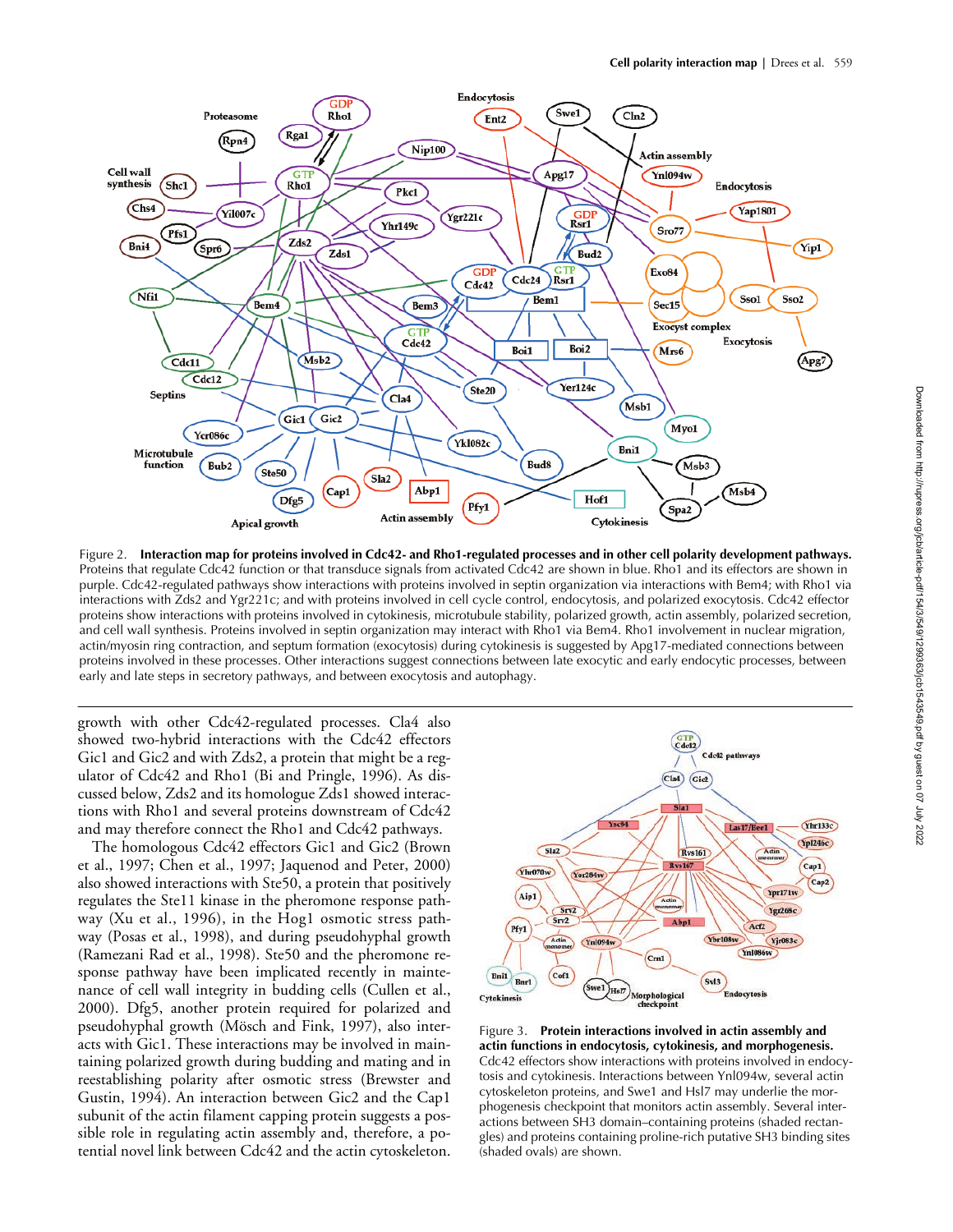Figure 4. **Fluorescence micrographs of proteins tagged at the COOH terminus with YFP (A–N).** YFP signal is shown in green. Cells were outlined by staining with Alexa fluor 633 conjugated to concanavalin A (blue). (A and B) Ykl082c-YFP; (C and D) Ycr086w-YFP; (E and F) Ygr221c-YFP; (G and H) Yil079c/Air1- YFP; (I and J) Ylr423c/Apg17-YFP; (K and L) Ypr171w-YFP; (M and N) Yor284w-YFP. (O and P) Immunofluorescence micrographs of Yhr149c tagged with a 13Myc epitope. GFP-tagged Yhr149 exhibits the same localization although the GFP signal is extremely weak. Bar,  $5 \mu m$ .



Apical bud growth appears to stimulate establishment of a distal bud site landmark that functions in the bipolar budding pattern seen in diploids. Several interactions may shed new light on this process. Gic1 and Gic2 both interact with Zds2, and all three proteins showed interactions with Ykl082c, an essential protein of unknown function (Winzeler et al., 1999). Ykl082c also showed interactions with Bud8, a protein that appears to be a component of the distal bud site tag (Zahner et al., 1996; Harkins et al., 2001). Recent findings also suggest that Ste20 PAK kinase, a Cdc42 effector, regulates the pattern of diploid bud site selection via Bud8 (Sheu et al., 2000). Ste20 was found to affect bipolar bud site selection through its regulation of apical growth in the bud. The decreased period of polarized bud growth seen in *ste20* mutants reduced the accuracy of bud site selection in diploid cells and produced a unipolar budding pattern like that of the *bud8* mutant. Interestingly, we found that Bud8 interacts with Ste20. The Ykl082c protein may also be involved in polarized growth and participate in this process. We found that haploid cells containing the genomic Ykl082c-YFP fusion were slow growing and temperature sensitive. Heterozygous diploids appeared to have a cell cycle delay in late mitosis, suggesting a possible defect in nuclear migration (data not shown). Curiously, YFP-tagged Ykl082c localized to the nucleolus (Table II and Fig. 4, A and B). Nucleolar localization may be connected to its interaction with Zds2, which in addition to its effects on cell polarity also has a role in gene silencing and interacts with the nucleolar protein Sir2 (Roy and Runge, 2000). Nucleolar sequestration via association with a multiprotein complex containing Sir2 has been found

to control the functions of regulatory proteins, including the protein phosphatase Cdc14 that regulates mitotic exit (Shou et al., 1999; Visintin and Amon, 2000).

The double mutant *gic1 gic2* has depolarized microtubules as well as a disorganized actin cytoskeleton (Brown et al., 1997). We found two novel interactions for Gic1 and Gic2 that suggest that these proteins may directly affect microtubule polarization and nuclear migration during mitosis. The first is an interaction between Gic1 and Bub2, which functions in the microtubule/spindle checkpoint (Hoyt et al., 1991). The second is with an uncharacterized protein, Ycr086w. The *ycr086w* null mutant is benomyl sensitive and has impaired nuclear migration (Rieger et al., 1999). YFPtagged Ycr086w localizes to the nuclear periphery in a punctate pattern (Table II and Fig. 4, C and D). Other interactions of Gic1 and Gic2 with the septin Cdc12 and with Hof1/Cyk2, an SH3-domain containing protein involved in cytokinesis (Kamei et al., 1998; Lippincott and Li, 1998a; Vallen et al., 2000), suggest that Gic1 and Gic2 might regulate cytokinesis, particularly septum formation. In total, these interactions suggest that Gic1 and Gic2 have the potential to regulate microtubule polarity and to coordinate nuclear migration and division with cytokinesis (Pereira et al., 2000). Gic1 also interacts with Bem4, which is interesting because Bem4 also interacts with the septins Cdc11 and Cdc12 and with several GTPases, including Cdc42 (and Rsr1, see below), and is thought to have a role in GTPase localization or regulation (Hirano et al., 1996; Mack et al., 1996). It is tempting to speculate that these Bem4 interactions might target Cdc42 and other GTPases to the bud neck to regulate septation.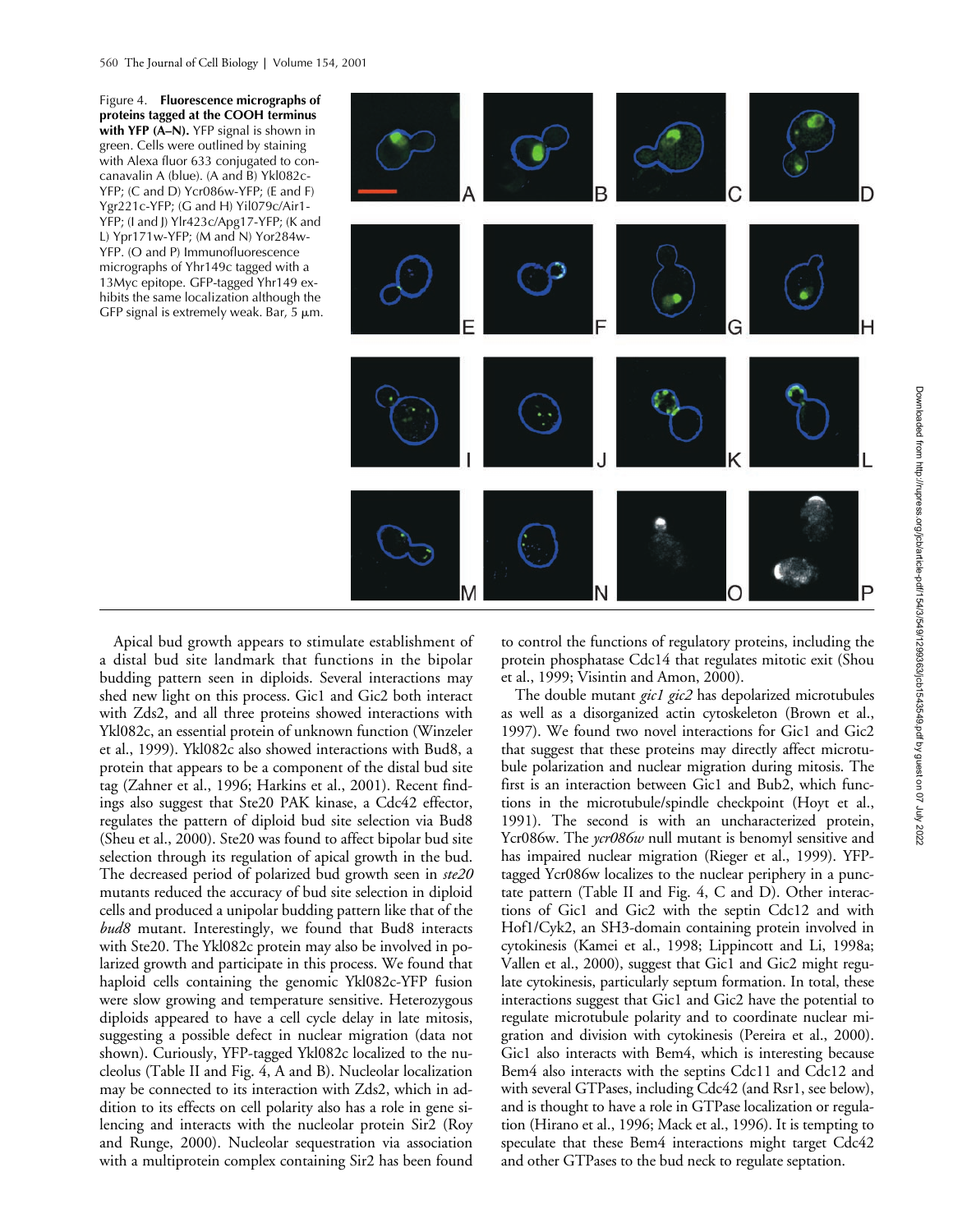

Figure 5. **Fluorescence micrographs of Ypr171w-YFP showing localization to actin cortical patches.** Cells were outlined by staining with Alexa fluor 633 conjugated to concanavalin A (blue). (A and D) Ypr171w-YFP (green); (B and E) Abp1-CFP (red); (C and F) merged image. (G and H) Ypr171w-YFP (G) and Abp1-CFP (H) in an *ark1 prk1* deletion strain. Bar, 5 μm.

## **Cdc42 regulators**

The guanidine nucleotide exchange factor Cdc24 is required for activation of Cdc42 (Zheng et al., 1994). We found novel interactions between Cdc24 and several other proteins. One of the most interesting is Ygr221c, a protein of unknown function. Consistent with a function for Ygr221c as a positive GTPase regulator, the *ygr221c* null mutant is sensitive to a GDP analogue that inhibits G protein activation by GTP (Rieger et al., 1999). Ygr221c also interacted with the yeast protein kinase C (Pkc1), which functions downstream of the Rho1 GTPase. Therefore, Ygr221c may provide a regulatory connection between Rho1- and Cdc42-regulated pathways. In support of the in vivo relevance of these twohybrid interactions, YFP-tagged Ygr221c localizes to sites of cell growth, including the nascent bud site, bud tips, and bud necks, similar to the pattern observed for Cdc42 (Table II and Fig. 4, E and F; S. Tcheperegine and E. Bi, personal communication). A homologue of Ygr221c, Yhr149c, was identified as a dosage suppressor of a *cdc42-118* polarized growth defect (M. Lau, S. Gadde, and K. Kozminski, personal communication). Like Ygr221c, Yhr149c localizes to sites of cell growth (Fig. 4, Q and R; S. Tcheperegine and E. Bi, personal communication). Yhr149c was used as a bait in a two-hybrid screen and found to interact with Zds1 and Zds2, suggesting that it may be involved in coordinating Rho1- and Cdc42-regulated pathways (see below).

Cdc24 localizes to the nucleus during the G1 phase of the cell cycle (Toenjes et al., 1999; Nern and Arkowitz, 2000; Shimada et al., 2000). We detected interactions between Cdc24 and Yil079c. Yil079c was found recently to have a role in regulation of nuclear RNA processing and named Air1 (Inoue et al., 2000). YFP-tagged Yil079c localized to the nucleolus (Fig. 4, G and H). This result is particularly intriguing in light of the fact that the human Cdc42 was recently found to stimulate RNA splicing (Wilson and Cerione, 2000; Wilson et al., 2000).

Cdc24 was also found to interact with the epsin Ent2 (Wendland et al., 1999). Ent2 and other epsins are clathrinbinding proteins that function during the internalization step of endocytosis (Chen et al., 1998). They are also essential for normal cortical actin patch assembly (Wendland et al., 1999; Tang et al., 2000). Cortical actin patch proteins are essential for the internalization step of endocytosis (Kübler and Riezman, 1993), and the cortical patches are concentrated proximal to sites of rapid exocytosis (Pruyne and Bretscher, 2000b). The interaction between Cdc24 and an epsin might target the endocytic pathway to bud tips, where it would be in proximity with the exocytic pathway. As each process retrieves components necessary for the other, both may be made more efficient by this proximity.

Zds1 and Zds2 are homologous proteins. The double mutant *zds1 zds2* has abnormally elongated buds, abnormal septin localization, and a cytokinesis defect (Bi and Pringle, 1996). Zds1 localizes to bud tips in small- and medium-budded cells. Based on genetic interactions, Zds1 and Zds2 seem to be negative regulators of the polarized growth and septation processes initiated by Cdc42 activation (Bi and Pringle, 1996). Twohybrid interactions of Zds1 and Zds2 with the Cdc42 effectors Gic1, Gic2, and Cla4, and with other proteins that are likely to function downstream of these effectors (Table I and Figs. 1 and 2), provide support for a role in regulation of Cdc42 dependent pathways. Intriguingly, Zds2 also showed interactions with Rho1 and its downstream effectors Pkc1 and Bni1, suggesting either a mechanism to coordinate Cdc42 and Rho1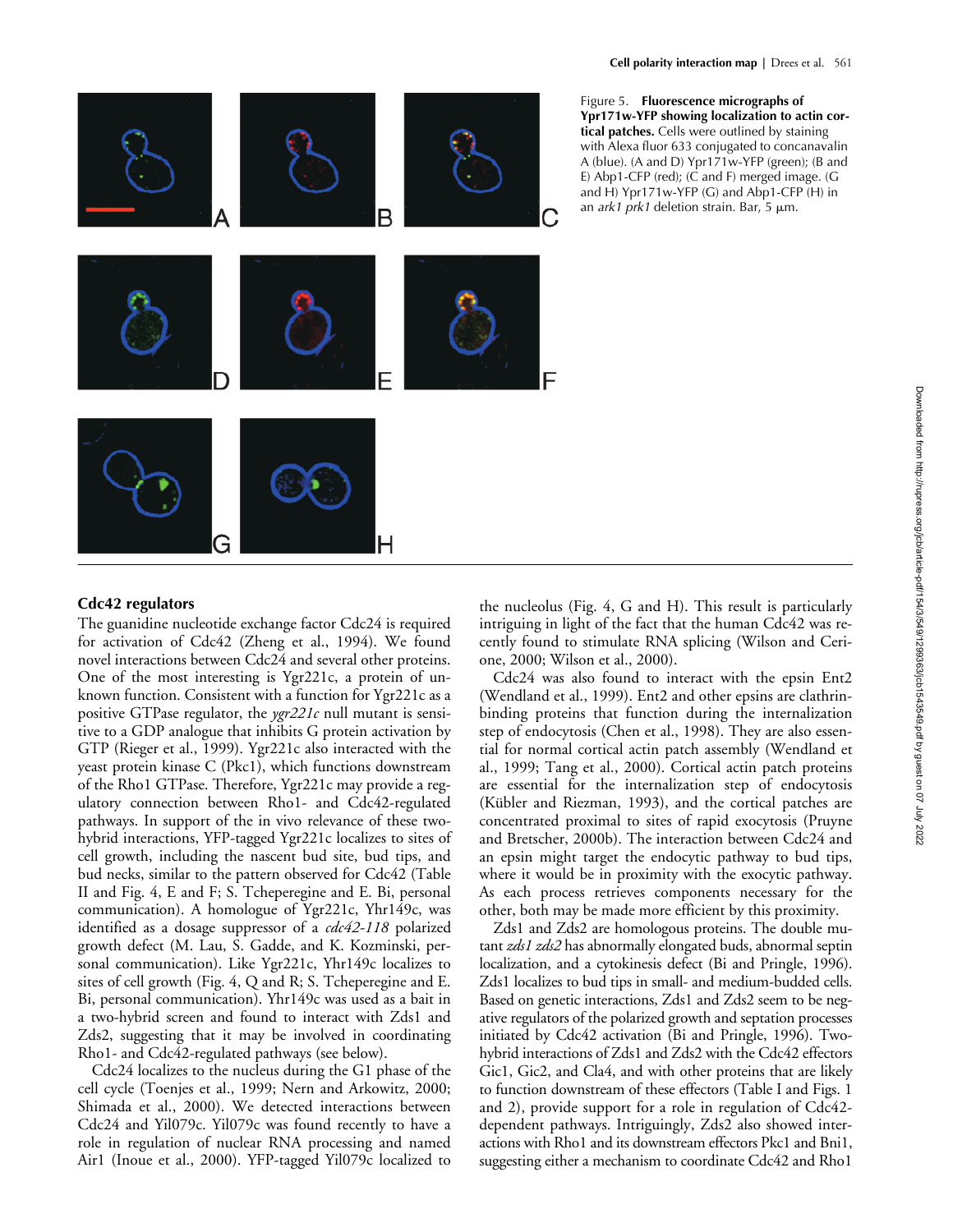Figure 6. **Fluorescence micrographs of Yor284w-YFP showing the effect of actin depolarization (A–D), localization to the spindle pole body (E–J), and localization relative to the actin cytoskeleton (K–P).**  Cells were outlined by staining with Alexa fluor 633 conjugated to concanavalin A (blue). (A and B) Yor284w-YFP; (C and D) Yor284w-YFP in an *ark1 prk1* deletion strain. (E and H) Yor284w-YFP (green); (F and I) Spc29-CFP (red); (G and J) merged image. (K and N) Yor284w-YFP (green); (L and O) Abp1- CFP (red); (M and P) merged image. Bar,  $5 \mu m$ .



pathways, or that Zds2 has distinct roles in the two pathways. Zds2 also interacts with the septin Cdc11, a sporulation-specific protein, Spr6 (Kallal et al., 1990), and three proteins of unknown function, Yer124c, Yal004w, and Yel023c.

Cell polarity develops in response to cortical cues. In budding yeast, cortical markers left by previous cell divisions result in recruitment and local activation of the Rsr1/Bud1 GTPase. Rsr1 is linked to Cdc42 via interaction with Cdc24 (Ruggieri et al., 1992; Bender, 1993; Zheng et al., 1995; Chant, 1999; Park et al., 1999) and via the scaffold protein Bem1, whose two-hybrid interactions are described in a subsequent paragraph. We detected a novel interaction between Rsr1 and Bem4, a protein mentioned above as interacting with Gic1 and the septins Cdc11 and Cdc12. Bem4 interacts with both the GTP- and GDP-bound forms of Rsr1 (Table I), as it does in its interactions with Rho-type GTPases (Hirano et al., 1996; Mack et al., 1996). As suggested above, Bem4 might bring multiple GTPases to the bud neck.

The activity of the Cdc28 cyclin–dependent kinase is required to recruit Cdc24 to the plasma membrane in G1 to coordinate cell polarity development with the nuclear division cycle (Jaquenod and Peter, 2000). We found that Bud2, the GTPase-activating protein that regulates Rsr1

(Bender, 1993; Park et al., 1993, 1999), interacts with the cyclin Cln2, which activates Cdc28 in G1. Bud2 might be a target of the Cln2-Cdc28 kinase to regulate polarity in G1. The observation that a *bud2 cln2* double mutant is a synthetic lethal provides support for this possibility (Benton et al., 1993; Cvrcková and Nasmyth, 1993).

Bem1 interacts with several proteins involved in Cdc42 activation and is thought to act as a scaffold for proteins involved in cell polarity development (Chant, 1999; Moskow et al., 2000). Here, Bem1 and Cdc24 were found to interact with Swe1. Swe1 is a protein kinase that phosphorylates and inhibits Cdc28 in a morphogenesis checkpoint response that monitors actin perturbation (McMillan et al., 1998) and septin assembly (Barral et al., 1999; McMillan et al., 1999; Shulewitz et al., 1999; Lew, 2000; Longtine et al., 2000). Interactions between Swe1, Bem1, and Cdc24 raise the possibility that Swe1 might also monitor assembly of the Bem1– Cdc24–Cdc42 complex at the bud site. Alternatively, these interactions may reflect a role suggested for Swe1 in adaptation to defects in polarity establishment (Weiss et al., 2000).

The Bem1 protein, via its two SH3 domains, interacts with Boi1 and Boi2 (Bender et al., 1996; Matsui et al., 1996). Boi1 and Boi2 are homologous proteins and they themselves con-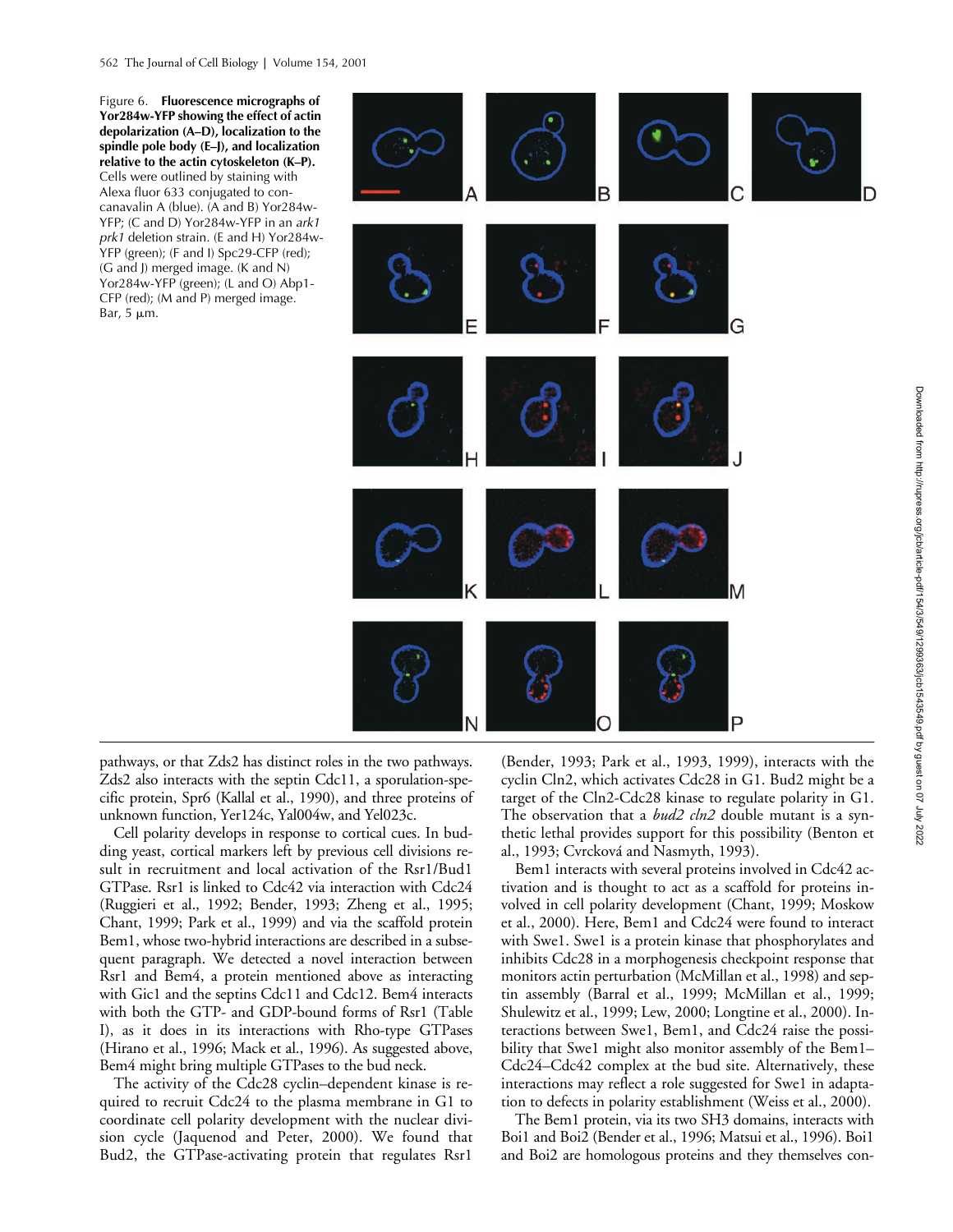tain SH3 domains. We found that Bem1, Boi1, and Boi2 participate in several previously unreported protein–protein interactions. Both Boi1 and Boi2, as well as Zds2, showed interactions with Yer124c, an uncharacterized protein. Expression of Yer124c appears to be cell cycle regulated, with transcript levels peaking in G1 (Spellman et al., 1998). The protein contains a motif that is a potential SH3 domain ligand and which binds specifically to the Boi1 SH3 domain (unpublished data). The Boi1 bait was an activator, so that twohybrid positives could not be easily detected, but several other new interacting partners were identified in the Boi2 screen. One of these is Msb1, which has been implicated genetically in Cdc42-regulated processes. *MSB1* is a multicopy suppressor of *cdc24*, *cdc42*, and *bem4* mutants (Bender and Pringle, 1989; Mack et al., 1996), and the *msb1* null mutant is synthetic lethal with a *bem1* null (Bender and Pringle, 1991).

# **Connections between Cdc42-regulated pathways and the secretory pathway**

Actin cables and a class V myosin are required for accumulation of secretory vesicles at the growing tips of yeast cells (Pruyne and Bretscher, 2000a,b). However, an unresolved question is how vesicle fusion at the plasma membrane is properly targeted. Therefore, it is noteworthy that Rsr1, Bem1, and Cdc24 were all found to interact with the exocyst component Sec15. The exocyst is a multiprotein complex thought to dock secretory vesicles at sites of polarized growth (Ter Bush and Novick, 1995; Ter Bush et al., 1996). An interaction between Sec15 and the activated Sec4 Rab GTPase induces formation of the exocyst complex and vesicle docking on the plasma membrane (Guo et al., 1999b). Recently, Rho1 was shown to interact with Sec3 and be required for localization of the exocyst to the bud tip (Guo et al., 2001). A connection between the exocyst and the GTPases that function during bud initiation may allow Rsr1-, Cdc42-, and Rho1-regulated processes to be coordinated with exocytosis to initiate bud growth. One or more of these GTPases might regulate exocyst assembly.

An additional link between the polarity-regulating Rho GTPases and exocytosis was suggested by the observation that Boi2 interacts with the yeast Rab escort protein Mrs6. Mrs6 is required for Sec4-dependent transport of secretory vesicles to the plasma membrane (Fujimura et al., 1994; Jiang and Ferro-Novick, 1994; Bauer et al., 1996; Alory and Balch, 2000). This interaction, like those between Sec15, Bem1, and Rsr1, suggests a link between regulators of bud initiation and the secretory apparatus. The possibility that Boi1 and Boi2 affect secretion is supported by the finding that the budding defect of a *boi1 boi2* double mutant is suppressed by overproduction of the Rho3 GTPase (Bender et al., 1996; Matsui et al., 1996). Rho3 specifically regulates vesicle transport and fusion during exocytosis (Adamo et al., 1999; Robinson et al., 1999).

# **Rho1 effectors**

The Rho1 GTPase is a major regulator of cell polarity and cell wall synthesis in *S. cerevisiae* (Yamochi et al., 1994; Drgonová et al., 1996; Kamada et al., 1996; Qadota et al., 1996). The GTP-bound form of Rho1 activates 1,3-B-glucan synthase, which catalyzes the synthesis of the major structural component of the cell wall, and Pkc1, which controls a mitogen-activated protein kinase cascade–regulating cell wall metabolism and actin polarity (Paravicini et al., 1992; Delley and Hall, 1999). We found that Rho1 interacts with Bem4, Rga1, Pkc1, and Bni1. The formin protein Bni1 is thought to be a cortical anchor that directs actin polarity and nuclear migration (Imamura et al., 1997; Fujiwara et al., 1998, 1999; Vallen et al., 2000), in part via an interaction with profilin (Pfy1). An interaction of Bni1 with Spa2 localizes Bni1 to the bud growth sites, where it mediates reorganization of the actin cytoskeleton and concentration of polarized growth to bud tips during apical growth (Fujiwara et al., 1998; Sheu et al., 2000). Bni1 is also connected to Cdc42 pathways (Evangelista et al., 1997; Jaquenod and Peter, 2000).

New interactions for Rho1 and its associated proteins suggest possible roles in cell wall synthesis during sporulation, starvation-induced autophagy, and cytokinesis. A role for Rho1 in cell wall synthesis during sporulation was suggested previously by the finding that a *bem2* Rho1-GAP mutant has a sporulation defect due to loss of cell wall integrity (Cid et al., 1998). We found that Bem4 interacted with the sporulation-specific septin Spr28 (De Virgilio et al., 1996; Fares et al., 1996), as well as with the septins involved in vegetative growth. Rho1 also interacted with Shc1, a protein required for maintenance of cell wall integrity under osmotic stress (Hong et al., 1999). *SHC1* expression is upregulated during sporulation and it is involved in the chitin synthase III–dependent formation of the spore wall chitosan layer (Bulawa, 1993). Shc1 has homology to the Chs4 protein (Cid et al., 1995; Trilla et al., 1997), which stimulates chitin synthase III activity (Bulawa, 1993; DeMarini et al., 1997; Trilla et al., 1997). Rho1 also interacted with a novel protein, Yil007c, which may have a function in regulating cell wall synthesis and other processes during sporulation. When used as bait in two-hybrid screens, Yil007c interacted with Chs4 and with Pfs1, a protein required for sporulation (Deng and Saunders, 2001). Pfs1 is a homologue of the *S. pombe* protein tea1, which regulates polarized growth (Mata and Nurse, 1997) and contains kelch repeats, structures thought to mediate binding interactions with actin filaments (Mata and Nurse, 1997). Yil007c is homologous to a human proteasome regulatory subunit (Watanabe et al., 1998), but had not been implicated as functioning with the yeast proteasome (Russell et al., 1999). However, we found an interaction between Yil007c and the proteasome subunit Rpn4, supporting such a role and suggesting a novel function in cell wall synthesis regulation. A Yil007c-YFP fusion localized diffusely in the cytoplasm (data not shown).

Rho1 also interacted with Ylr423c/Apg17, a protein that was shown recently to regulate autophagy by interacting with and activating the Apg1 kinase (Kamada et al., 2000). Autophagy is a poorly understood starvation-induced process by which cytoplasm is surrounded by a double membrane which then fuses with the vacuole or lysosome. Autophagy is induced by downregulation of the phosphatidylinositol kinases Tor1 and Tor2 (Ohsumi, 1999; Kamada et al., 2000). The interaction between Rho1 and Apg17 suggests that autophagy may be regulated in part by Rho1. In addition to its role in regulation of protein synthesis, Tor2 has an essential function in cell cycle–depen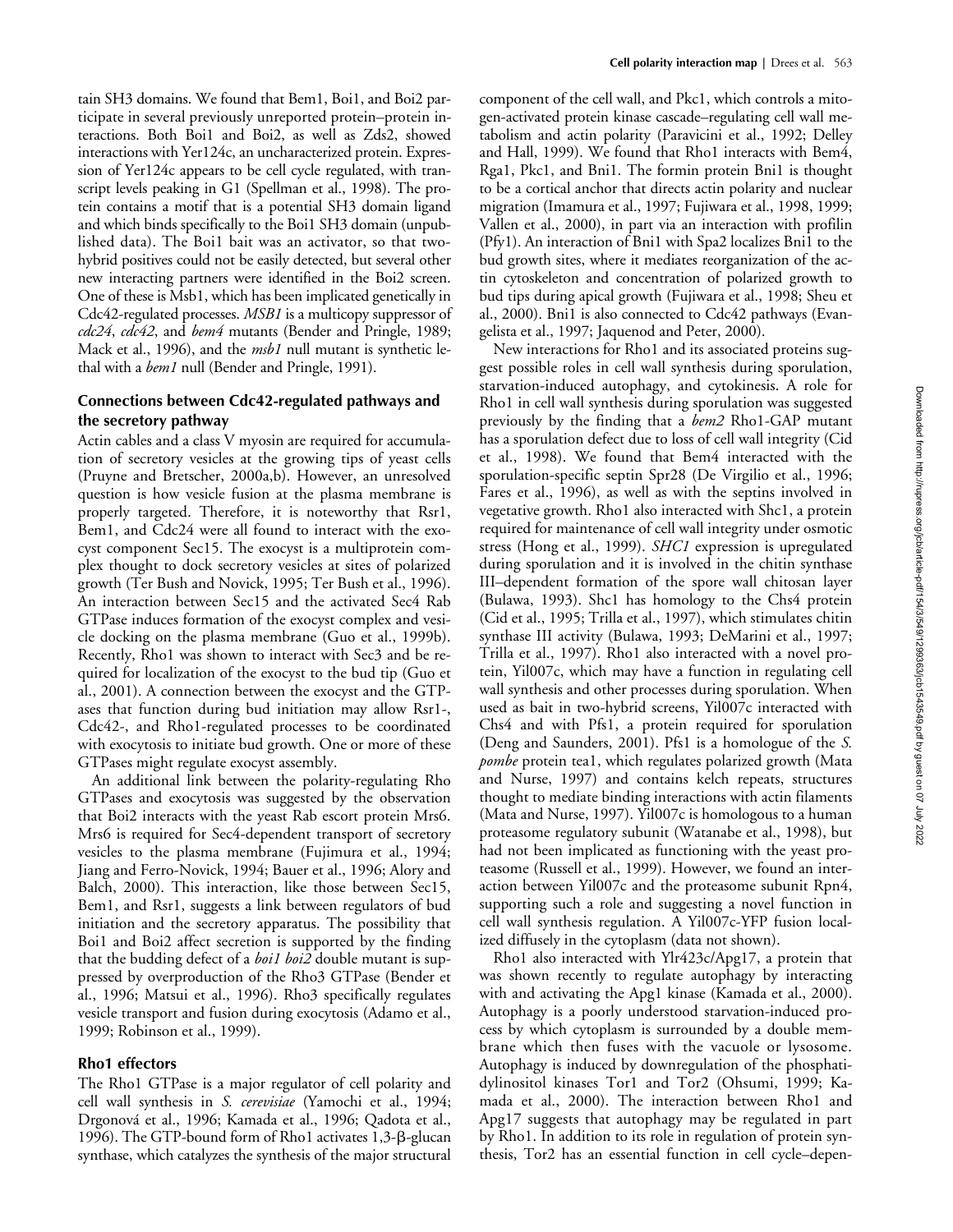dent organization of the actin cytoskeleton (Helliwell et al., 1998). Overexpression of *PKC1*, *RHO1*, or *ROM2*, a gene that encodes a Rho1 guanidine nucleotide exchange factor, suppresses the actin organization defect of a *tor2* mutant. Perhaps Apg17 acts as an effector of Rho1 in a Tor2-dependent pathway that modulates cell polarity and autophagy.

Apg17 interacted with several proteins in addition to Rho1, including Rho2, Myo1, Nip100, Exo84, and Sro77, and it had been reported previously to make additional two hybrid interactions (Ito et al., 2001). Interactions with Exo84 and Sro77 suggest a connection to exocytosis. Exo84 is an exocyst component (Guo et al., 1999a), and Sro77 and its homologue Sro7 regulate vesicle docking and membrane fusion at the plasma membrane (Lehman et al., 1999). Interactions with Nip100 and Myo1 suggest that Apg17 may have a role in cytokinesis or that Myo1 and Nip100 have roles in autophagy. Nip100 is a yeast dynactin component involved in nuclear division and migration (Kahana et al., 1998; Fujiwara et al., 1999). Myo1 is a type II myosin that functions in the contractile ring (Bi et al., 1998; Lippincott and Li, 1998b). Sro77 and Sro7 have been found to form a complex with Myo1 (Kagami et al., 1998). The *Drosophila* homologue of Sro77 and Sro7, the *lethal(2) giant larvae* gene product, also interacts with myosins (Strand et al., 1994). During cytokinesis, targeted exocytosis at the site of cell division is coordinated with, and possibly guided by, contraction of the actinomyosin ring (Hales et al., 1999; Vallen et al., 2000). Perhaps a Myo1– Sro77 complex couples septum formation to contraction of the actomyosin ring, with Myo1 playing a specialized role in vesicle targeting to the bud neck (Schott et al., 1999). Interactions between Apg17 and Nip100, Myo1, Sro77, and Exo84 might be part of a mechanism coordinating nuclear migration, actomyosin ring contraction, and exocytosis during cytokinesis or autophagy (Kahana et al., 1998; Fujiwara et al., 1999; Hales et al., 1999). YFP-tagged Ylr423c/ Apg17 localized in punctate patches in the cytoplasm (Fig. 4, I and J). Perhaps these patches play a role in autophagocytic vesicle formation.

# **Connections between Rho1 and Cdc42 pathways**

As discussed above, Ygr221c interacts with both Cdc24 and the Rho1 effector Pkc1. This interaction is quite interesting as a potential means for Pkc1 to regulate Cdc42 function and cell polarity. Cell wall stress induces hyperactivation of Rho1, which in turn results in a transient loss of actin polarity in order to depolarize cell wall synthesis and repair widespread cell wall damage (Delley and Hall, 1999). An undefined Pkc1 dependent pathway controls actin depolarization. Depolarization is dependent on Pkc1 but not on the Pkc1-activated mitogen-activated protein kinase cascade, which is necessary for repolarization. The interactions between Pkc1, Ygr221c, and Cdc24, together with the proposed function of Ygr221c as a GTPase regulatory protein (Rieger et al., 1999), suggest that Pkc1 could affect the actin cytoskeleton by inhibiting Cdc42 function through an interaction with Ygr221c. Zds1 and Zds2 might also monitor and regulate Cdc42 in response to Rho1. Zds2 interacts with both Rho1 and the Rho1 effectors Pkc1 and Bni1, as well as with several proteins in Cdc42-regulated pathways. Interestingly, when Yhr149c, the homologue

of the Cdc24-interacting protein Ygr221c, was used as bait in a two-hybrid screen, Zds1 and Zds2 were both found to interact with Yhr149c. These interactions suggest that Yhr149c may also be involved in coordinating Rho1- and Cdc42-regulated pathways.

# **Actin cortical patch assembly, the morphogenesis checkpoint, and endocytosis**

Actin cortical patches are one of the major cytoskeletal structures in yeast and are essential for normal endocytosis, cell growth, and morphology (Botstein et al., 1997; Pruyne and Bretscher, 2000b). Patches are associated with invaginations of the plasma membrane (Mulholland et al., 1994) and are found in polarized clusters at regions of cell growth in budding cells. Numerous cortical patch proteins have been identified. How these proteins function in patch assembly and endocytosis are largely unknown. Patch assembly probably begins with the association of assembly factors recruited to the plasma membrane by Cdc42-associated proteins, and is then followed by nucleation of actin filaments and actindependent association of proteins regulating filament assembly and stability (Ayscough et al., 1997; Botstein et al., 1997; Pruyne and Bretscher, 2000b). Our results confirm several interactions between patch proteins, identify new interactions, and suggest roles for several uncharacterized proteins in patch assembly or patch-mediated endocytosis (Fig. 3).

Sla2 (related to mammalian Hip1), Sla1, Las17/Bee1 (related to mammalian WASp/SCAR), Rvs167 (related to mammalian amphiphysin), and Abp1 (related to mammalian Abp1) all function in actin nucleation and assembly (Holtzman et al., 1993; Amberg et al., 1995; Li et al., 1995; Li, 1997; Lila and Drubin, 1997; Wesp et al., 1997; Ayscough et al., 1999; Balguerie et al., 1999; Yang et al., 1999; Goode et al., 2001). Las17/Bee1 and Abp1 both localize with and activate the Arp2/3 complex to nucleate actin filament assembly (Madania et al., 1999; Winter et al., 1999; Goode et al., 2001). Sla1, Rvs167 and Abp1 might share functions in actin cortical patch assembly because they interact with overlapping sets of proteins and show synthetic– lethal genetic interactions (Holtzman et al., 1993; Lila and Drubin, 1997). The actin monomer binding adenylate cyclase regulatory subunit Srv2 can, for example, apparently interact with all three proteins to mediate the association of monomeric actin with the actin-nucleating complex (Freeman et al., 1996; Lila and Drubin, 1997).

Sla1, Rvs167, and Abp1 contain SH3 domains that are important for their function (Lila and Drubin, 1997; Ayscough et al., 1999), and several of the proteins with which they interact contain proline-rich regions that are potential SH3 domain binding sites. Sla1 and Rvs167 both showed interactions with Las17/Bee1 (Li, 1997) and Ysc84 (Madania et al., 1999). Ysc84 itself contains an SH3 domain that might make other protein contacts. Two proteins of unknown function, Ygr268c and Ypr171w, also interacted with Sla1 and Rvs167. As noted in Fig. 3, Ygr268c and Ypr171w contain proline-rich motifs that are potential SH3 domain binding sites. Ypr171w also interacted with Cap1, the  $\alpha$  subunit of the yeast actin filament capping protein, which regulates the growth of actin filaments (Amatruda and Cooper, 1992; Amatruda et al., 1992). Thus, Ypr171w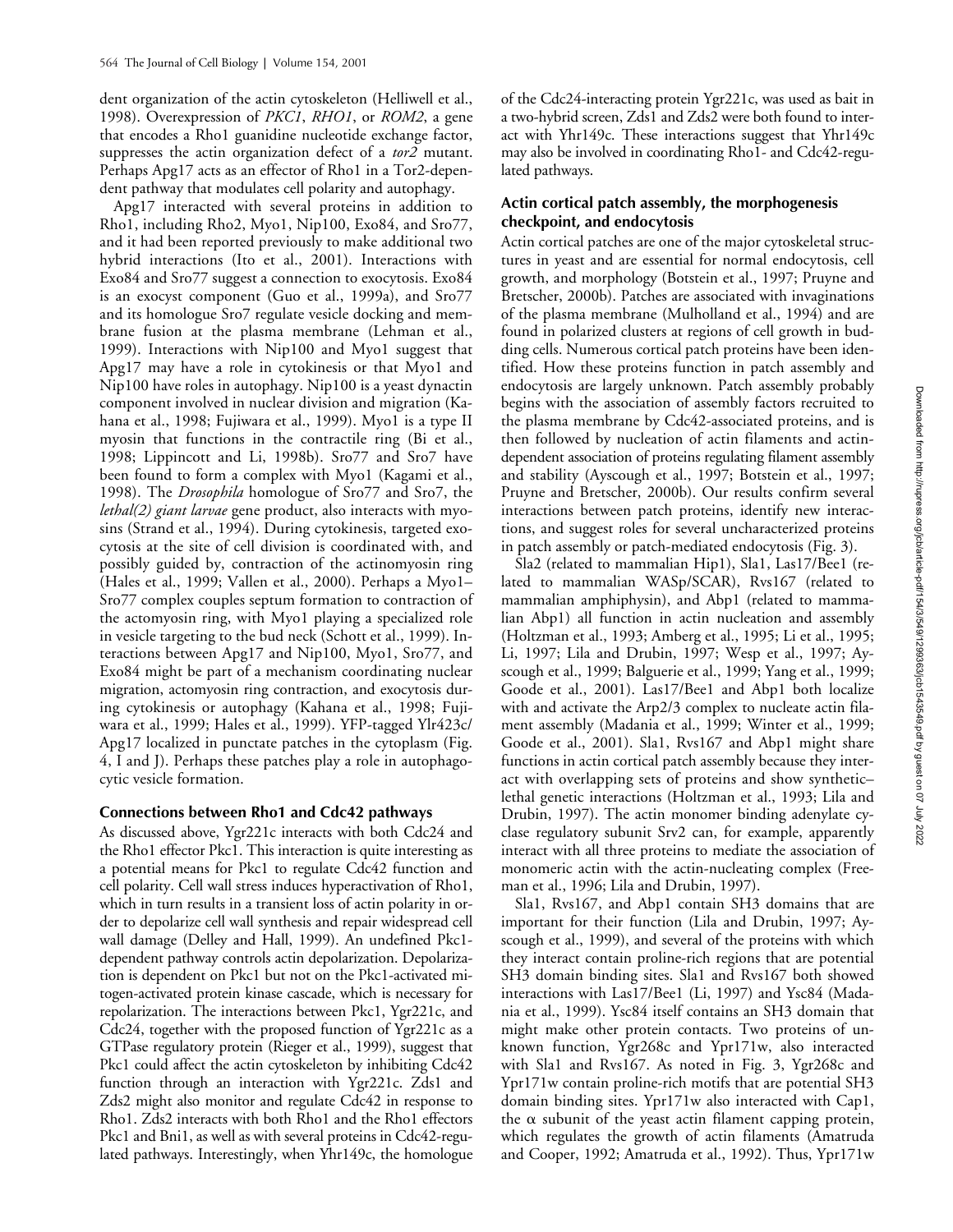may function as a link between actin-nucleating complexes and the actin-capping protein, perhaps coordinating the nucleation and elongation of actin filaments. YFP-tagged Ypr171w was observed at growth sites in the bud in a punctate pattern and at the bud neck of large-budded cells (Fig. 4, K and L). Coexpression of Ypr171w-YFP with CFPtagged Abp1, an actin cortical patch component, demonstrated that Ypr171w colocalizes with some, but perhaps not all, Abp1-containing actin cortical patches (Fig. 5, A–F). The punctate localization pattern is, like that of Abp1, disturbed in the *ark1 prk1* double deletion strain (Fig. 5, G and H), which has abnormal actin clumps (Cope et al., 1999). However, Ypr171w localization to the bud neck is still seen in the *ark1 prk1* mutant (Fig. 5 G). A Ygr268c-YFP fusion localized diffusely in the cytoplasm (data not shown).

Another uncharacterized protein, Yor284w, interacted with cortical patch components Sla2, Rvs167, and Abp1. Sla2 localizes to sites of polarized growth independently of actin (Ayscough et al., 1997) and mediates an early step in the polarization of actin cortical patches (Yang et al., 1999). Rvs167 also affects patch polarization (Balguerie et al., 1999), perhaps via the interaction observed here with Sla2. Colocalization of Sla2 with actin is most visible in unbudded and small-budded cells, implying that its patch assembly activity is most important early in the cell cycle (Yang et al., 1999). Expression of Yor284w peaks in the G1 phase of the cell cycle (Spellman et al., 1998), supporting the idea that it plays a role in this process. The Yor284w-YFP fusion localized to a few distinct, mobile punctate structures in the cell (Figs. 4, M and N and 6, A and B). In many cases these dots were observed moving rapidly around the cell periphery. The relationship of these structures to cortical patches is unclear. Yor284w appears in a stationary, diffuse cytoplasmic clump in the *ark1 prk1* double deletion strain (Fig. 6, C and D), suggesting that its localization is dependent on actin polarization. However, coexpression of Yor284w-YFP with CFPtagged Spc29 spindle pole body protein (Fig. 6, E–J) and CFP-tagged Abp1 (Fig. 6, K–P) showed that the Yor284wcontaining dots do not localize to cortical patches, but that a subset of them colocalize with the spindle pole body.

Four other proteins that interact with Rvs167 contain proline-rich potential SH3 domain binding sites. One is Acf2, a protein implicated in cortical actin assembly (Lechler and Li, 1997), whereas the others, Ybr108w, Yjr083c, and Ynl094w, are proteins of unknown function. Ybr108w has been found to interact with both Rvs167 and Rvs161 (Bon et al., 2000), a protein that forms a complex with Rvs167 (Navarro et al., 1997). A Yjr083c-YFP fusion localized diffusely in the cytoplasm (data not shown).

Ynl094w showed interactions with five cortical patch proteins. It interacted with Sla2 and with three SH3 domain proteins involved in actin nucleation, Sla1, Rvs167, and Abp1. Ynl094w also interacted with the actin-bundling protein Crn1 (Goode et al., 1999) and with Sro77, a protein which functions in polarized secretion (Kagami et al., 1998; Lehman et al., 1999). These interactions suggest that Ynl094w may link actin nucleation to exocytosis. Other interactions suggest that Ynl094w might function in the morphogenesis checkpoint response. Because this response is poorly understood, two-hybrid interactions involving the checkpoint proteins might provide important insights into the mechanisms for monitoring the cytoskeleton. Ynl094w interacted with two proteins involved in regulation of the morphogenesis checkpoint, Swe1 and Hsl7 (Shulewitz et al., 1999). In addition to monitoring the actin cytoskeleton (McMillan et al., 1998; Lew, 2000), Swe1 may monitor septin organization via an interaction with Hsl7 and Hsl1 at the bud neck (Barral et al., 1999; McMillan et al., 1999; Shulewitz et al., 1999; Lew, 2000; Longtine et al., 2000). The fact that Ynl094w showed interactions with Swe1 and Hsl7 and with five cortical patch proteins suggests that Swe1 and Hsl7 might monitor actin assembly via an interaction with Ynl094w. Ynl094w has been found to localize to actin cortical patches (L. Tseng, M. Schulewitz, and J. Thorner, personal communication).

# **Interactions of the secretory apparatus**

Polarized growth and budding require the delivery of proteins and lipids to specific sites on the plasma membrane. Under cell cycle control, exocytosis first becomes localized to regions of cell growth at the presumptive bud site. As a bud emerges, exocytosis initially localizes to a small region at the bud tip, then becomes delocalized in the bud, and finally it becomes localized to the bud neck, mirroring cortical actin cytoskeleton organization at each stage (Pruyne and Bretscher, 2000b). The mechanisms that insure this continual coordination between the exocytic machinery and the actin cytoskeleton have yet to be fully elucidated. The Rho3 GTPase interacts with elements of the exocytic machinery to control transport of secretory vesicles and vesicle docking and fusion at the plasma membrane. Vesicle transport is dependent on function of the class V myosin Myo2 (Schott et al., 1999)**.** Vesicle fusion occurs through an interaction with Exo70 (Adamo et al., 1999; Robinson et al., 1999), a component of the exocyst complex. Rho3 can also affect organization of the actin cytoskeleton (Imai et al., 1996). We found that Rho3 interacts with three subunits of casein kinase II. This observation is interesting because one function of casein kinase II is to maintain actin cytoskeleton polarity (Rethinaswamy et al., 1998). Our results suggest that casein kinase II might therefore function as an effector of Rho3 to regulate actin cytoskeleton organization, and that Rho3 might coordinate secretory and actin cytoskeletal organization.

The vesicle-docking protein Sro77, homologous to the *Drosophila* protein *lethal(2) giant larvae* gene product, showed numerous interactions implicating this protein in regulatory, cytoskeletal, and endocytic roles (Table I). As mentioned above, Sro77 showed interactions with Apg17 and Nip100. It also showed interactions with the epsin Ent2 and with Yap1801, both clathrin-binding proteins that function during the internalization step of endocytosis (Chen et al., 1998; Wendland and Emr, 1998; Wendland et al., 1999). Sro77 and the related protein Sro7 might therefore also function in the early steps of endocytosis, or they may coordinate endocytosis and exocytosis. The v-SNAREs Snc1 and Snc2 appear to be involved in both exocytic and endocytic transport at the plasma membrane. Snc1 and Snc2 can interact with endosomal t-SNAREs and *snc* mutants are defective in endocytosis as well as exocytosis (Gurunathan et al., 2000). Perhaps the plasma membrane t-SNAREs and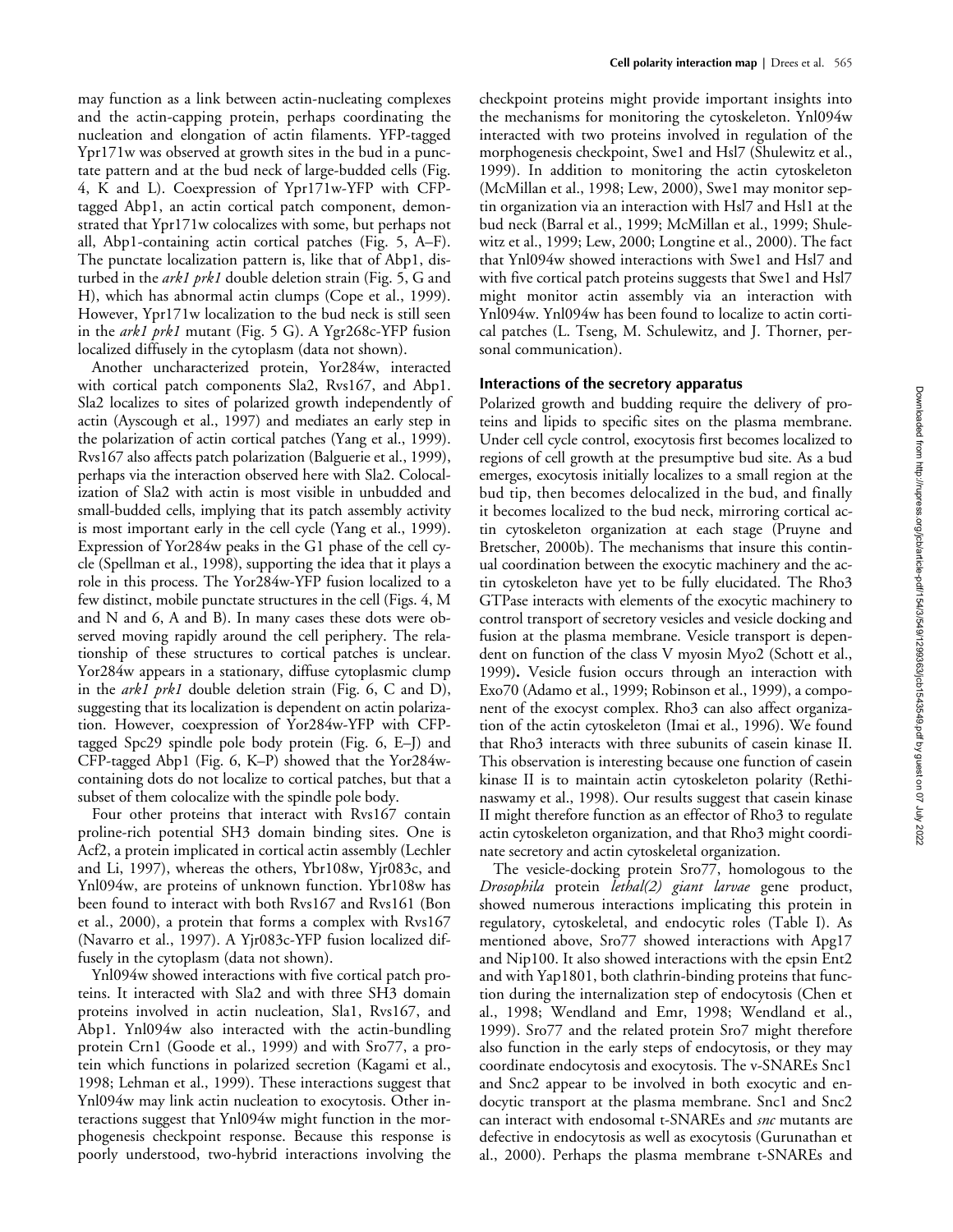their regulators, such as Sro7/Sro77, are also able to participate in both processes. Similiarly, an interaction we observed between Sro77 and Yip1, which recruits the Ypt1 and Ypt31 transport GTPases to the Golgi apparatus, suggests similar possible relationships between proteins involved in early and late steps of exocytosis and/or endocytosis.

Sro77 also showed an interaction with Bcy1, the regulatory subunit of cAMP-dependent protein kinases (Cannon et al., 1990). In epithelial cells, exocytosis is stimulated by the cAMP-dependent protein kinase PKA (Takuma, 1990; Koh et al., 2000), which appears to regulate SNARE complex formation (Foster et al., 1998). Perhaps SNARE assembly in *S. cerevisiae* is also regulated in response to cAMPdependent protein kinase activity.

Further Sro77 interactions were observed with several uncharacterized proteins, including Ynl094w, which may be a link between the secretory apparatus and actin organization (see above), and Kin3, a protein kinase of unknown function.

Sso1 and Sso2 are syntaxin homologue t-SNAREs that mediate vesicle targeting to the plasma membrane during exocytosis (Aalto et al., 1993). Sso2 interacted with Apg7, a regulator of autophagy, revealing another possible connection between exocytic and autophagocytic processes. Apg7 has homology to the E1 family of ubiquitin-activating enzymes and mediates a novel protein conjugation reaction required for autophagy (Mizushima et al., 1998; Kim et al., 1999; Tanida et al., 1999). Perhaps Apg7-mediated modification of plasma membrane t-SNAREs recruits them for formation of autophagocytic vesicles or for processes related to exocytosis.

*MSB3* and *MSB4* are multicopy suppressors of bud emergence mutations and appear to link Cdc42 to the actin cytoskeleton (Bach et al., 2000; Bi et al., 2000). Surprisingly, Msb3 and Msb4 were also found to have GAP activity towards the Rab GTPases Sec4 and Ypt6, respectively (Albert and Gallwitz, 1999, 2000). Therefore, Msb3 and Msb4 may have roles in exocytosis. Sec4 is required for formation of the exocyst complex and for vesicle docking at the plasma membrane (Walworth et al., 1992; Guo et al., 1999b), whereas Ypt6 is required for vesicle transport from the endoplasmic reticulum to the Golgi apparatus (Lupashin et al., 1996). In our screens, both Msb3 and Msb4 interacted with Spa2, a protein that concentrates polarized growth to bud and mating projection tips during apical growth, and to the septum during cytokinesis (Fujiwara et al., 1998; Sheu et al., 2000). Sec4 is partially delocalized in *spa2* mutants (Sheu et al., 2000), and Spa2 is required for normal localization of secretory vesicles to the cell fusion zone during mating (Gammie et al., 1998). These genetic observations and the interactions with Msb3 and Msb4 provide support for a role for Spa2 in polarized exocytosis.

# **Conclusions**

We have reported here the results of a two-hybrid study of proteins involved in cell polarity development, a highly complex process involving cortical cues, signaling proteins, the cytoskeleton, and the secretory apparatus, each of which is itself characterized by considerable complexity. Elucidation of the mechanisms that underlie cell polarity development is a daunting task, due to the vast number of proteins involved. The result of our studies is a protein interaction map that helps define the scope of the problem of understanding cell polarity development and can be used to guide further genetic and biochemical studies. Because most of the proteins and processes included in this study are highly conserved, this map should prove useful for studies of polarity development in diverse cell types. Among interactions identified in this map are some that implicate new proteins in polarity development, and others that suggest modes for coordinating distinct processes involved in polarity development. Our localization of previously uncharacterized proteins implicated here in polarity development is only the first step in verification of the biological relevance of each interaction. Future studies must address when, where, and why each interaction occurs and how these interactions are regulated. Despite years of genetic analysis of cell polarity development in budding yeast, we were able to implicate uncharacterized proteins in this process, and to suggest novel functions for proteins studied previously. Genetic studies may have missed much of this information, due to factors including redundancy, lack of appropriate alleles, homeostasis mechanisms, and checkpoints that mask the underlying mutant defect by arresting a process before an informative phenotype develops. In total, the large number of interactions that we identified among proteins involved in diverse aspects of cell polarity development suggests a high level of integration in the functioning of these proteins.

# **Materials and methods**

# **Generation of DNA binding domain hybrids**

Transformants containing Gal4 DNA binding domain hybrids were constructed in the  $\alpha$  mating type of the yeast strain PJ694 (MAT $\alpha$  trp1-901 *leu2-3,112 ura3-52 his3-200 gal4 gal80 LYS2::GAL1-HIS3 GAL2-ADE2 met2::GAL7-lacZ*) (James et al., 1996) as described (McCraith et al., 2000; Uetz et al., 2000). Recombination (Ma et al., 1987) of the linearized vector pOBD2 (McCraith et al., 2000) with PCR fragments corresponding to each of the yeast ORFs was used to generate the hybrids (Hudson et al., 1997). Transformation was carried out using the lithium acetate procedure (Ito et al., 1983). After transformation, cells were plated on synthetic trp media. Yeast media were prepared as described (Sherman et al., 1986). Cdc3, Cdc11, Cdc12, and Bud8 baits were made in the vector pGDBU and transformants selected on ura media (James et al., 1996).

Several GTPase baits contained cysteine-to-serine amino acid substitutions to prevent prenylation and facilitate nuclear entry, and other substitutions that affect GTP binding and hydrolysis to favor either the GTP- or GDP-bound form: Rho1-GTP (Q68H, C206S), Rho2-GTP (Q 65H, C188S), Rho3-GTP (G25V, C228S), Rho4-GTP (Q70H, C228S), Cdc42-GTP (G12V, C188S), Cdc42-GDP (D57Y, C188S), Rsr1-GTP (G12V), and Rsr1- GDP (K16N). Gic1 and Gic2 fusions were truncations lacking 30 residues at the COOH terminus because the full-length protein was an activator. The Sso1(1–515), Sso2(1–266), and fusions were truncations that removed predicted transmembrane domains at their COOH termini. The Msb2 fusion contained a truncation, Msb2(1186–1306) that removed predicted transmembrane domains at the  $NH<sub>2</sub>$  and COOH termini. The Bud8 and Bud9 fusions also contained truncations, Bud8(534–578) and Bud9(480– 521), that removed predicted transmembrane domains.

# **Two-hybrid screens**

Screens of the yeast ORF activation domain fusion array were performed in a manner similar to that described previously (McCraith et al., 2000; Uetz et al., 2000). This array was expressed in the **a** mating type of strain PJ694 (*MATa trp1-901 leu2-3,112 ura3-52 his3-200 gal4 gal80 LYS2::GAL1- HIS3 GAL2-ADE2 met2::GAL7-lacZ*) (James et al., 1996). To screen for protein–protein interactions, we mated a transformant containing one of the DNA binding domain hybrids to all of the transformants of the array, selecting diploids using markers carried on the two-hybrid plasmids. The diploids were then transferred to selective plates deficient in histidine, and colonies positive for the two-hybrid reporter *HIS3* gene were identified by their positions in the array.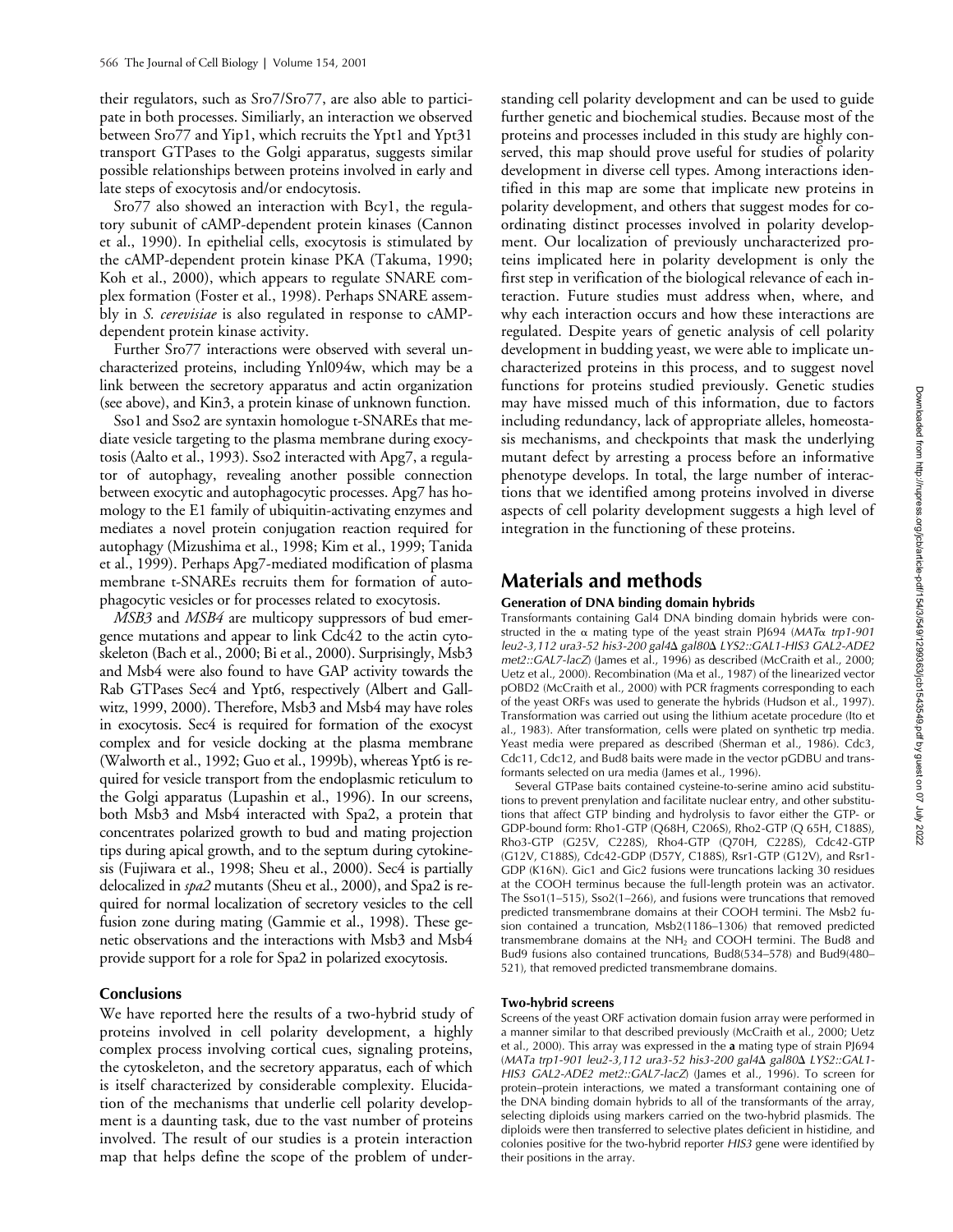Two-hybrid screens can generate significant numbers of false positives that are not reproducible in duplicate screens. Random generation of histidine-positive colonies can result from overexpression of a fusion protein that affects transcription or cell metabolism, rearrangements or deletions of the DNA-binding domain plasmid, recombinational events between plasmids, or genomic rearrangements of the host strain. To identify reproducible two-hybrid interactions rapidly, we duplicated the array so that each ORF-Gal4 activation domain fusion is represented twice on a microassay plate. The entire array is contained in duplicate on 16 microassay plates of 768 colonies each. Only protein combinations that resulted in histidine prototrophy for both duplicate colonies of a given activation domain fusion were scored as two-hybrid interactions. We estimate that 10–20% of the yeast ORF-Gal4 activation domain fusions are not expressed due to errors in the PCR amplification of the ORFs. In addition, there are likely to be other constructs that are expressed poorly or in a nonfunctional form due to improper folding.

All pinning steps were carried out using a Biomek 2000 robot (Beckman Coulter) and a 768-pin replicating tool (UW Scientific Instruments, Machine/Optical Division). Strains containing the Gal4-DNA binding-domain hybrids were first tested on plates of synthetic his media with different concentrations of 3-aminotriazole to determine the level of stringency needed to eliminate background activation of the *HIS3* reporter gene. Strains were grown overnight at 30°C in 25 ml of trp synthetic medium, centrifuged at 1,000 rpm for 2 min and resuspended in 5–7 ml of medium. The cell suspension was transferred to 16 plates of solid YEPD medium. The yeast ORF activation domain fusion array was then replica-pinned onto the plates. Plates were incubated at 30°C for 2-4 d to allow mating, and then cells were replica-pinned to synthetic trp leu medium. After 2–4 d, cells were replica-pinned onto his synthetic media containing the appropriate concentration of 3-aminotriazole. Plates were incubated at 30°C for 7-10 d and then scored for two-hybrid positives.

#### **Generation of ORFs tagged with CFP or YFP**

A PCR-based method was used to integrate a gene encoding either YFP or CFP at the 3' end of the targeted yeast ORF such that each fusion protein is expressed under the control of its native promoter (Wach et al., 1997). Detailed protocols are described at http://depts.washington.edu/~yeastrc/ fm home3.htm. The template for integration of YFP was the plasmid pDH6, which contains the YFP ORF followed by the kan' gene. pDH6 was made by replacing the AvaI–AscI fragment encoding GFP in pFA6a-GFP(S65T)KanMX6 (Wach et al., 1997) with the AvaI–AscI fragment encoding YFP from pDH5. pDH5 was derived from pFA6a-GFP(S65T)HIS3MX6 by site-directed mutagenesis using the QuikChange method as described by the supplier (Stratagene). The mutations in YFP as compared with the original GFP are: S65G, V68L, Q69K, S72A, Q80R, and T203Y. The template for integration of CFP was plasmid pDH3, which contains the CFP ORF followed by the kan' gene. pDH3 was derived from pFA6a-GFP(S65T)KanMX6 by site-directed mutagenesis using the QuikChange method. The mutations in CFP as compared with the original GFP are: F64L, S65T, Y66W, Q80R, N146I, M153T, V163A, and N164H. Integrations were checked by PCR.

### **Fluorescence microscopy**

Cells containing YFP or CFP fusion proteins were grown on solid YPD medium overnight at 30°C and then resuspended in PBS containing 1.3  $\mu$ g/ml concanavalin A tagged with Alexa 633 (Molecular Probes) and incubated for 30 min at 30°C. Cells were washed twice with PBS and resuspended in S medium or SD complete medium (1.7 g/liter Difco yeast nitrogen base without amino acids or ammonium sulfate, 5 g/liter ammonium sulfate, 0.1% casamino acids, 25  $\mu$ g/ml uracil, 50  $\mu$ g/ml adenine, 100  $\mu$ g/ml tryptophan, 2% glucose). Cells were mounted in one of two ways. An aliquot of cells  $(3 \mu)$  was mixed on the slide with an equal volume of SD complete medium containing 1.2% SeaPlaque low melting temperature agarose (FMC BioProducts) at 40°C. A coverslip (No. 1.5) was quickly added and pressed firmly. Alternatively, a cushion of 1.2% SeaKem LE agarose (FMC BioProducts) in SD complete medium was poured into 0.5-mm concavity slides (PGC Scientific) and pressed flat with another slide. Once the agar was solidified, an aliquot (15  $\mu$ l) of cells was pipetted onto the cushion and covered with a coverslip (No. 1.5). The latter method is preferable for examination of actin cytoskeletal components.

Fluorescence microscopy was performed on a DeltaVision microscope with a Photometrics Quantix camera. The filter sets were from Omega. The images were sharpened by two dimensional deconvolution using the Soft-WorX software (Applied Precision, Inc.).

To localize Yhr149c, the COOH terminus was tagged with a 13Myc epitope using the PCR-based method of Longtine et al. (1998) in the strain

DDY1102 (MATa/MATα ade2-1/ADE2 his3Δ200/his3Δ200 leu2-3,112/ leu2-3,112 ura3-52/ura3-52 LYS2/lys2-801) (Kozminski et al., 2000). Log phase cells were processed for indirect immunofluorescence microscopy and images were acquired as described by Kozminski et al. (2000). Mouse anti-Myc antibody (9E10; Santa Cruz Biotechnology, Inc.) and FITC-conjugated donkey anti–mouse antibody (Jackson ImmunoResearch Laboratories) were diluted 1:50 and 1:100, respectively.

Thanks to Daniel Lew, Avi Rodal, Eric Weiss, and Cammie Lesser for discussion of the data. Sharat Gadde helped with plasmid construction.

S. Fields and T.N. Davis were supported by the National Center for Research Resources grant PHS P41 RR11823. S. Fields is an investigator of the Howard Hughes Medical Institute. D. Drubin was supported by the National Institutes of Health R01 grant GM50399. E. Brazeau was supported by National Institutes of Health R01 grant GM59216. P. Brennwald was supported by National Institutes of Health R01 grant GM54712. J.R. Pringle was supported by National Institutes of Health R01 grant GM31006. K.G. Kozminski was funded by a fellowship from the Leukemia & Lymphoma Society. J.J. Moskow was supported by fellowship PF-98-008 from the American Cancer Society. C. Chan was funded by the Texas Higher Education Coordinating Board, grant ARP-427. P. Novick was supported by National Institutes of Health R01 grant GM35370. C. Boone was supported by the Natural Sciences and Engineering Council of Canada and by the National Cancer Institute of Canada. M. Longtine was supported by the Oklahoma Center for Advancement of Scientific Technology, grant HR00-32.

Submitted: 13 April 2001 Revised: 18 June 2001 Accepted: 3 July 2001

# **References**

- Aalto, M.K., H. Ronne, and S. Keranen. 1993. Yeast syntaxins Sso1p and Sso2p belong to a family of related membrane proteins that function in vesicular transport. *EMBO J.* 12:4095–4104.
- Adamo, J.E., G. Rossi, and P. Brennwald. 1999. The Rho GTPase Rho3 has a direct role in exocytosis that is distinct from its role in actin polarity. *Mol. Biol. Cell*. 10:4121–4133.
- Adams, A.E.M., D.I. Johnson, R.M. Longnecker, B.F. Sloat, and J.R. Pringle. 1990. *CDC42* and *CDC43*, two additional genes involved in budding and the establishment of cell polarity in the yeast *Saccharomyces cerevisiae*. *J. Cell Biol.* 111:131–142.
- Albert, S., and D. Gallwitz. 1999. Two new members of a family of Ypt/Rab GTPase activating proteins. Promiscuity of substrate recognition. *J. Biol. Chem*. 274:33186–33189.
- Albert, S., and D. Gallwitz. 2000. Msb4p, a protein involved in Cdc42p-dependent organization of the actin cytoskeleton, is a Ypt/Rab-specific GAP. *Biol. Chem*. 381:453–456.
- Alory, C., and W.E. Balch. 2000. Molecular basis for Rab prenylation. *J. Cell Biol.* 150:89–103.
- Amatruda, J.F., and J.A. Cooper. 1992. Purification, characterization, and immunofluorescence localization of *Saccharomyces cerevisiae* capping protein. *J. Cell Biol.* 117:1067–1076.
- Amatruda, J.F., D.J. Gattermeir, T.S. Karpova, and J.A. Cooper. 1992. Effects of null mutations and overexpression of capping protein on morphogenesis, actin distribution and polarized secretion in yeast. *J. Cell Biol.* 119:1151– 1162.
- Amberg, D.C., E. Basart, and D. Botstein. 1995. Defining protein interactions with yeast actin in vivo. *Nat. Struct. Biol*. 2:28–35.
- Ayscough, K.R., J. Stryker, N. Pokala, M. Sanders, P. Crews, and D.G. Drubin. 1997. High rates of actin filament turnover in budding yeast and roles for actin in establishment and maintenance of cell polarity revealed using the actin inhibitor latrunculin-A. *J. Cell Biol.* 137:399–416.
- Ayscough, K.R., J.J. Eby, T. Lila, H. Dewar, K.G. Kozminski, and D.G. Drubin. 1999. Sla1p is a functionally modular component of the yeast cortical actin cytoskeleton required for correct localization of both Rho1p-GTPase and Sla2p, a protein with talin homology. *Mol. Biol. Cell*. 10:1061–1075.
- Bach, S., O. Bouchat, D. Portetelle, and M. Vandenbol. 2000. Co-deletion of the *MSB3* and *MSB4* coding regions affects bipolar budding and perturbs the organization of the actin cytoskeleton. *Yeast*. 16:1015–1023.
- Balguerie, A., P. Sivadon, M. Bonneu, and M. Aigle. 1999. Rvs167p, the budding yeast homolog of amphiphysin, colocalizes with actin patches. *J. Cell Sci*. 112:2529–2537.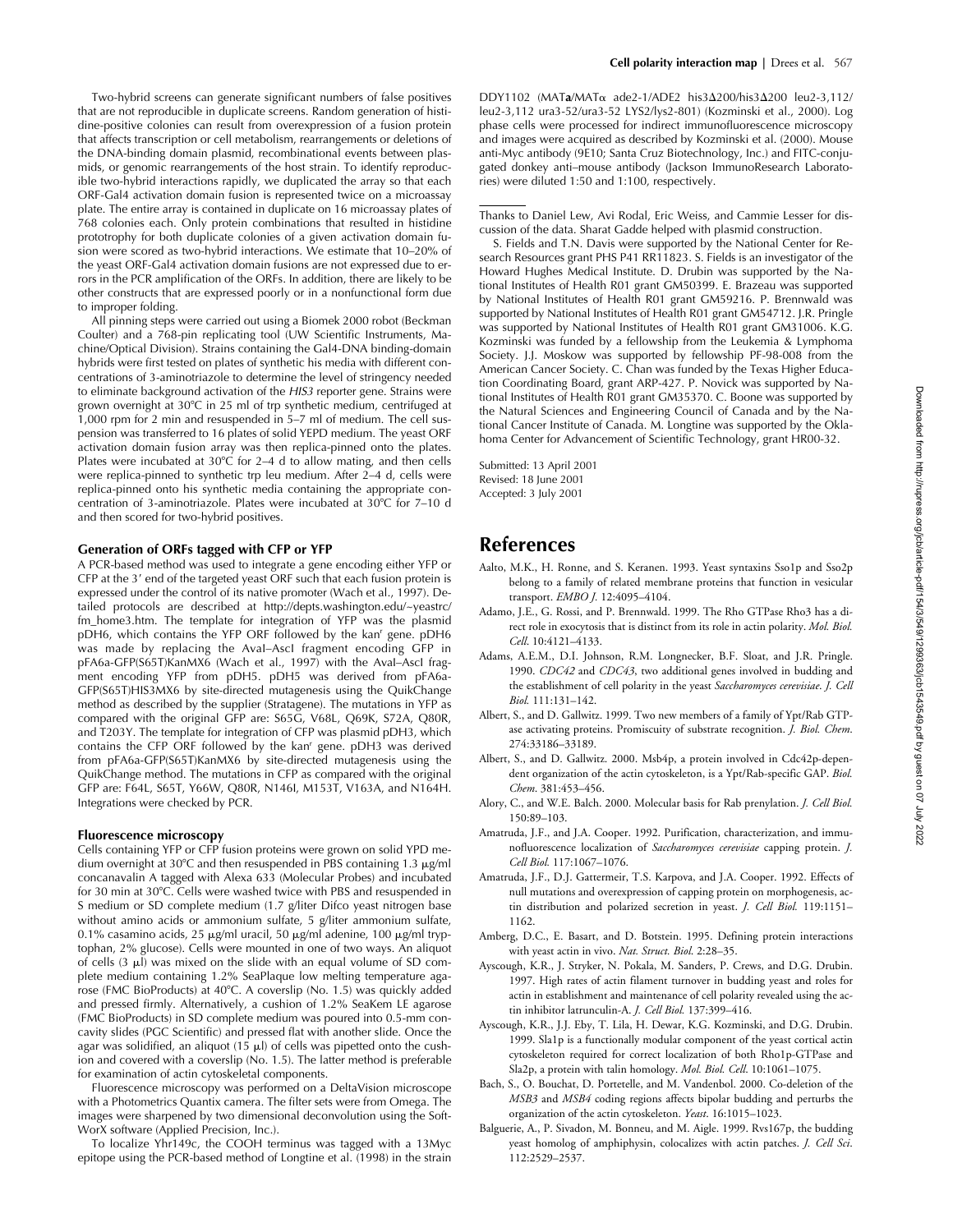- Barral, Y., M. Parra, S. Bidlingmaier, and M. Snyder. 1999. Nim1-related kinases coordinate cell cycle progression with the organization of the peripheral cytoskeleton in yeast. *Genes Dev.* 13:176–187.
- Bauer, B.E., S. Lorenzetti, M. Miaczynska, D.M. Bui, R.J. Schweyen, and A. Ragnini. 1996. Amino- and carboxy-terminal domains of the yeast Rab escort protein are both required for binding of Ypt small G proteins. *Mol. Biol. Cell*. 7:1521–1533.
- Bender, A. 1993. Genetic evidence for the roles of the bud-site-selection genes *BUD5* and *BUD2* in control of the Rsr1p (Bud1p) GTPase in yeast. *Proc. Natl. Acad. Sci. USA*. 90:9926–9929.
- Bender, A., and J.R. Pringle. 1989. Multicopy suppression of the *cdc24* budding defect in yeast by *CDC42* and three newly identified genes including the *ras*related gene *RSR1*. *Proc. Natl. Acad. Sci. USA*. 86:9976–9980.
- Bender, A., and J.R. Pringle. 1991. Use of a screen for synthetic lethal and multicopy suppressee mutants to identify two new genes involved in morphogenesis in *Saccharomyces cerevisiae*. *Mol. Cell. Biol.* 11:1295–1305.
- Bender, A., and J.R. Pringle. 1992. A Ser/Thr-rich multicopy suppressor of a *cdc24* bud emergence defect. *Yeast*. 8:315–323.
- Bender, L., H.S. Lo, H. Lee, V. Kokojan, J. Peterson, and A. Bender. 1996. Associations among PH and SH3 domain-containing proteins and Rho-type GTPases in yeast. *J. Cell Biol.* 133:879–894.
- Benton, B.K., A.H. Tinkelenberg, D. Jean, S.D. Plump, and F.R. Cross. 1993. Genetic analysis of Cln/Cdc28 regulation of cell morphogenesis in budding yeast. *EMBO J.* 12:5267–5275.
- Benton, B.K., A. Tinkelenberg, I. Gonzalez, and F.R. Cross. 1997. Cla4p, a *Saccharomyces cerevisiae* Cdc42p-activated kinase involved in cytokinesis, is activated at mitosis. *Mol. Cell. Biol.* 17:5067–5076.
- Bi, E., and J.R. Pringle. 1996. *ZDS1* and *ZDS2*, genes whose products may regulate Cdc42p in *Saccharomyces cerevisiae. Mol. Cell. Biol.* 16:5264–5275.
- Bi, E., P. Maddox, D.J. Lew, E.D. Salmon, J.N. McMillan, E. Yeh, and J.R. Pringle. 1998. Involvement of an actomyosin contractile ring in *Saccharomyces cerevisiae* cytokinesis. *J. Cell Biol.* 142:1301–1312.
- Bi, E., J.B. Chiavetta, H. Chen, G.-C. Chen, C.S.M. Chan, and J.R. Pringle. 2000. Identification of novel, evolutionarily conserved Cdc42p-interacting proteins and of redundant pathways linking Cdc24p and Cdc42p to actin polarization in yeast. *Mol. Biol. Cell.* 11:773–793.
- Bon, E., P. Recordon-Navarro, P. Durrens, M. Iwase, A. Toh-e, and M. Aigle. 2000. A network of proteins around Rvs167p and Rvs161p, two proteins related to the yeast actin cytoskeleton. *Yeast*. 16:1229–1241.
- Botstein, D., D. Amberg, J. Mulholland, T. Huffaker, A. Adams, D. Drubin, and T. Stearns. 1997. The yeast cytoskeleton. *In* The Molecular and Cellular Biology of the Yeast *Saccharomyces*: Cell Cycle and Cell Biology. J.R. Pringle, J.R. Broach, and E.W. Jones, editors. Cold Spring Harbor Laboratory Press, Cold Spring Harbor, NY. 1–90.
- Brewster, J.L., and M.C. Gustin. 1994. Positioning of cell growth and division after osmotic stress requires a MAP kinase pathway. *Yeast*. 10:425–439.
- Brown, J.L., M. Jaquenoud, M.-P. Gulli, J. Chant, and M. Peter. 1997. Novel Cdc42-binding proteins Gic1 and Gic2 control cell polarity in yeast. *Genes Dev.* 11:2972–2982.
- Bulawa, C.E. 1993. Genetics and molecular biology of chitin synthesis in fungi. *Annu. Rev. Microbiol.* 47:505–534.
- Butty, A.-C., P.M. Pryciak, L.S. Huang, I. Herskowitz, and M. Peter. 1998. The role of Far1p in linking the heterotrimeric G protein to polarity establishment proteins during yeast mating. *Science*. 282:1511–1516.
- Cannon, J.F., R. Gitan, and K. Tatchell. 1990. Yeast cAMP-dependent protein kinase regulatory subunit mutations display a variety of phenotypes. *J. Biol. Chem*. 265:11897–11904.
- Chant, J. 1999. Cell polarity in yeast. *Annu. Rev. Cell Dev. Biol.* 15:365–391.
- Chen, G.-C., Y.-J. Kim, and C.S.M. Chan. 1997. The Cdc42 GTPase-associated proteins Gic1 and Gic2 are required for polarized growth in *Saccharomyces cerevisiae*. *Genes Dev.* 15:2958–2971.
- Chen, H., S. Fre, V. Slepnev, M. Capua, K. Takei, M. Butler, P. Di Fiore, and P. De Camilli. 1998. Epsin is an EH-domain-binding protein implicated in clathrin-mediated endocytosis. *Nature*. 394:793–797.
- Cid, V.J., A. Durán, F. del Rey, M.P. Snyder, C. Nombela, and M. Sánchez. 1995. Molecular basis of cell integrity and morphogenesis in *Saccharomyces cerevisiae*. *Microbiol. Rev*. 59:345–386.
- Cid, V.J., R. Cenamor, M. Sánchez, and C. Nombela. 1998. A mutation in the Rho1-GAP-encoding gene *BEM2* of *Saccharomyces cerevisiae* affects morphogenesis and cell wall functionality. *Microbiology*. 144:25–36.
- Cope, M.J.T.V., S. Yang, C. Shang, and D.G. Drubin. 1999. Novel protein kinases Ark1p and Prk1p associate with and regulate the cortical actin cyto-

skeleton in budding yeast. *J. Cell Biol*. 144:1203–1218.

- Cullen, P.J., J. Schultz, J. Horecka, B.J. Stevenson, Y. Jigami, and G.F. Sprague, Jr. 2000. Defects in protein glycosylation cause *SHO1*-dependent activation of a *STE12* signaling pathway in yeast. *Genetics*. 155:1005–1018.
- Cvrcková, F., and K. Nasmyth. 1993. Yeast G1 cyclins CLN1 and CLN2 and a GAP-like protein have a role in bud formation. *EMBO J.* 12:5277–5286.
- Cvrcková, F., C. De Virgilio, E. Manser, J.R. Pringle, and K. Nasmyth. 1995. Ste20-like protein kinases are required for normal localization of cell growth and for cytokinesis in budding yeast. *Genes Dev.* 9:1817–1830.
- De Virgilio, C., D.J. DeMarini, and J.R. Pringle. 1996. *SPR28*, a sixth member of the septin gene family in *Saccharomyces cerevisiae* that is expressed specifically in sporulating cells. *Microbiology*. 142:2897–2905.
- Delley, P.-A., and M.N. Hall. 1999. Cell wall stress depolarizes cell growth via hyperactivation of RHO1. *J. Cell Biol*. 147:163–174.
- DeMarini, D.J., A.E.M. Adams, H. Fares, C. De Virgilio, G. Valle, J.S. Chuang, and J.R. Pringle. 1997. A septin-based hierarchy of proteins required for localized deposition of chitin in the *Saccharomyces cerevisiae* cell wall. *J. Cell Biol.* 139:75–93.
- Deng, C., and W. Saunders. 2001. *PFS1*, a novel gene required for prospore membrane formation at selected spindle poles in *Saccharomyces cerevisiae*. *Mol. Biol. Cell*. In press.
- Drgonová, J., T. Drgon, K. Tanaka, R. Kollár, G.-C. Chen, R.A. Ford, C.S.M. Chan, Y. Takai, and E. Cabib. 1996. Rho1p, a yeast protein at the interface between cell polarization and morphogenesis. *Science*. 272:277–279.
- Drubin, D.G., editor. 2000. Cell Polarity. Oxford University Press, Oxford. 313 pp.
- Drubin, D.G., and W.J. Nelson. 1996. Origins of cell polarity. *Cell*. 84:335–344.
- Eby, J.J., S.P. Holly, F. van Drogen, A.V. Grishin, M. Peter, D.G. Drubin, and K.J. Blumer. 1998. Actin cytoskeleton organization regulated by the PAK family of protein kinases. *Curr. Biol.* 8:967–970.
- Engqvist-Goldstein, Å.E., M.M. Kessels, V.S. Chopra, M.R. Hayden, and D.G. Drubin. 1999. An actin-binding protein of the Sla2/huntingtin interacting protein 1 family is a novel component of clathrin-coated pits and vesicles. *J. Cell Biol*. 147:1503–1518.
- Evangelista, M., K. Blundell, M.S. Longtine, C.J. Chow, N. Adames, J.R. Pringle, M. Peter, and C. Boone. 1997. Bni1p, a yeast formin linking Cdc42p and the actin cytoskeleton during polarized morphogenesis. *Science*. 276:118– 122.
- Evangelista, M., B.M. Klebl, A.H.Y. Tong, B.A. Webb, T. Leeuw, E. Leberer, M. Whiteway, D.Y. Thomas, and C. Boone. 2000. A role for myosin-I in actin assembly through interactions with Vrp1p, Bee1p, and the Arp2/3 complex. *J. Cell Biol.* 148:353–362.
- Fares, H., L. Goetsch, and J.R. Pringle. 1996. Identification of a developmentally regulated septin and involvement of the septins in spore formation in *Saccharomyces cerevisiae*. *J. Cell Biol*. 132:399–411.
- Fields, S., and O. Song. 1989. A novel genetic system to detect protein-protein interactions. *Nature*. 340:245–246.
- Foster, L., B. Yeung, M. Mohtashami, K. Ross, W.S. Trimble, and A. Klip. 1998. Binary interactions of the SNARE proteins syntaxin-4, SNAP23, and VAMP-2 and their regulation by phosphorylation. *Biochemistry*. 37:11089– 11096.
- Freeman, N.L., T. Lila, K.A. Mintzer, Z. Chen, A.J. Pahk, R. Ren, D.G. Drubin, and J. Field. 1996. A conserved proline-rich region of the *Saccharomyces cerevisiae* cyclase-associated protein binds SH3 domains and modulates cytoskeletal localization. *Mol. Cell. Biol.* 16:548–556.
- Fujimura, K., K. Tanaka, A. Nakano, and A. Toh-e. 1994. The *Saccharomyces cerevisiae MSI4* gene encodes the yeast counterpart of component A of Rab geranylgeranyltransferase. *J. Biol. Chem.* 269:9205–9212.
- Fujiwara, T., K. Tanaka, A. Mino, M. Kikyo, K. Takahashi, K. Shimizu, and Y. Takai. 1998. Rho1p-Bni1p-Spa2p interactions: implication in localization of Bni1p at the bud site and regulation of the actin cytoskeleton in *Saccharomyces cerevisiae*. *Mol. Biol. Cell*. 9:1221–1233.
- Fujiwara, T., K. Tanaka, E. Inoue, M. Kikyo, and Y. Takai. 1999. Bni1p regulates microtubule-dependent nuclear migration through the actin cytoskeleton in *Saccharomyces cerevisiae*. *Mol. Cell. Biol.* 19:8016–8027.
- Gammie, A.E., V. Brizzio, and M.D. Rose. 1998. Distinct morphological phenotypes of cell fusion mutants. *Mol. Biol. Cell*. 9:1395–1410.
- Goode, B.L., J.J. Wong, A.-C. Butty, M. Peter, A.L. McCormack, J.R Yates, D.G. Drubin, and G. Barnes. 1999. Coronin promotes the rapid assembly and cross-linking of actin filaments and may link the actin and microtubule cytoskeletons in yeast. *J. Cell Biol*. 144:83–98.
- Goode, B.L., A.A. Rodal, G. Barnes, and D.G. Drubin. 2001. Activation of the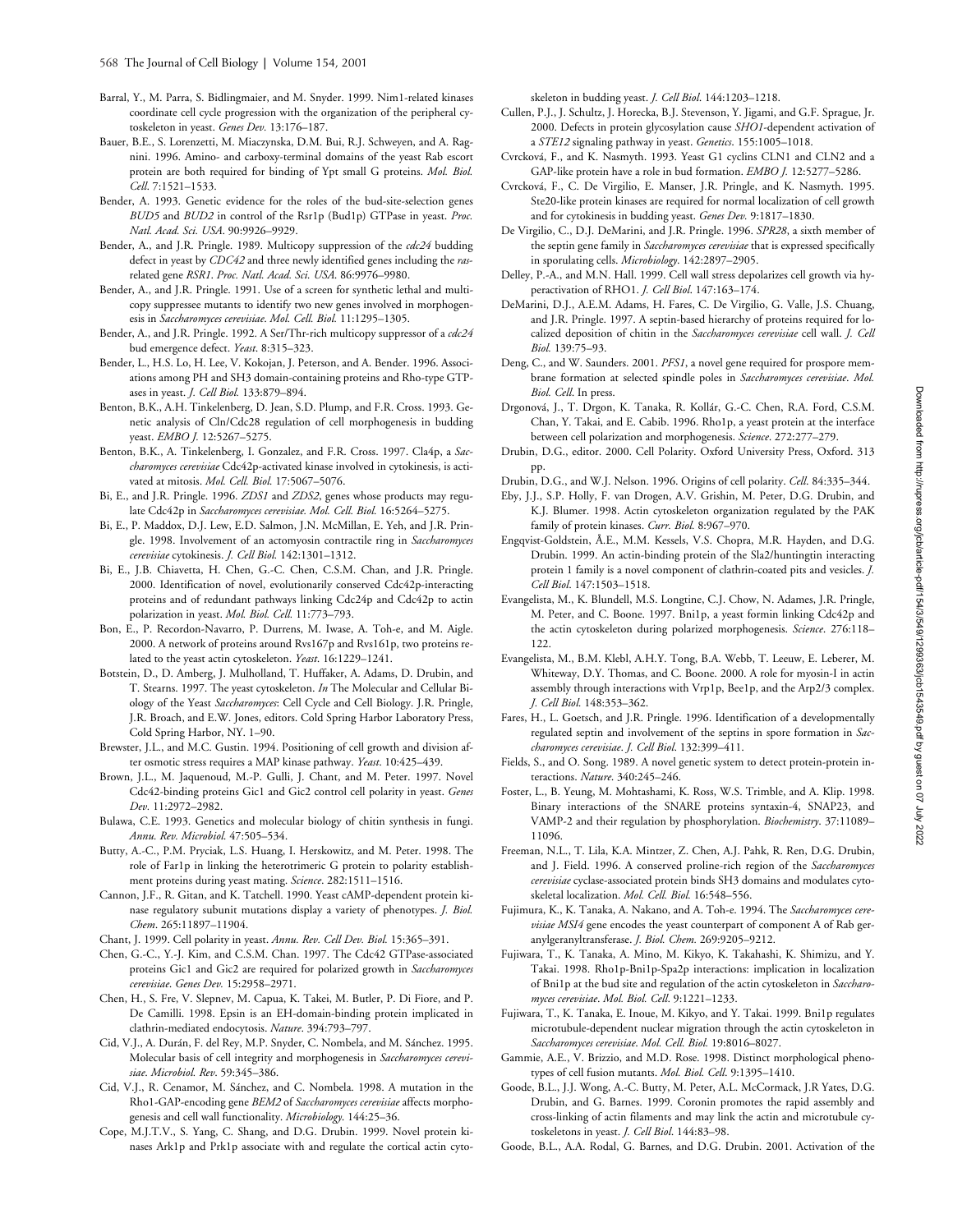Arp2/3 complex by the actin filament binding protein Abp1p. *J. Cell Biol.* 153:627–634.

- Guo, W., A. Grant, and P. Novick. 1999a. Exo84p is an exocyst protein essential for secretion. *J. Biol. Chem.* 274:23558–23564.
- Guo, W., D. Roth, C. Walch-Solimena, and P. Novick. 1999b. The exocyst is an effector for Sec4p, targeting secretory vesicles to sites of exocytosis. *EMBO J.* 18:1071–1080.
- Guo, W., F. Tamanoi, and P. Novick. 2001. Spatial regulation of the exocyst complex by Rho1 GTPase. *Nat. Cell Biol.* 3:353–360.
- Gurunathan, S., D. Chapman-Shimshoni, S. Trajkovic, and J.E. Gerst. 2000. Yeast exocytic v-SNAREs confer endocytosis. *Mol. Biol. Cell*. 11:3629– 3643.
- Hales, K.G., E. Bi, J.-Q. Wu, J.C. Adam, I.-C. Yu, and J.R. Pringle. 1999. Cytokinesis: an emerging unified theory for eukaryotes? *Curr. Opin. Cell Biol.* 11: 717–725.
- Harkins, H.A., N. Pagé, L.R. Schenkman, C. De Virgilio, S. Shaw, H. Bussey, and J.R. Pringle. 2001. Bud8p and Bud9p, proteins that may mark the sites for bipolar budding in yeast. *Mol. Biol. Cell.* 12:2497–2518.
- Helliwell, S.B., I. Howald, N. Barbet, and M.N. Hall. 1998. TOR2 is part of two related signaling pathways coordinating cell growth in *Saccharomyces cerevisiae*. *Genetics*. 148:99–112.
- Hirano, H., K. Tanaka, K. Ozaki, H. Imamura, H. Kohno, T. Hihara, T. Kameyama, K. Hotta, M. Arisawa, T. Watanabe, H. Qadota, Y. Ohya, and Y. Takai. 1996. *ROM7/BEM4* encodes a novel protein that interacts with the Rho1p small GTP-binding protein in *Saccharomyces cerevisiae*. *Mol. Cell. Biol.* 16:4396–4403.
- Holtzman, D.A., S. Yang, and D.G. Drubin. 1993. Synthetic-lethal interactions identify two novel genes, *SLA1* and *SLA2*, that control membrane cytoskeleton assembly in *Saccharomyces cerevisiae*. *J. Cell Biol*. 122:635–644.
- Hong, S.K., S.B. Han, M. Snyder, and E.Y. Choi. 1999. *SHC1*, a high pH inducible gene required for growth at alkaline pH in *Saccharomyces cerevisiae*. *Biochem. Biophys. Res. Commun.* 255:116–122.
- Hoyt, M.A., L. Totis, and B.T. Roberts. 1991. *S. cerevisiae* genes required for cell cycle arrest in response to loss of microtubule function. *Cell*. 66:507–517.
- Hudson, J.R., Jr., E.P. Dawson, K.L. Rushing, C.H. Jackson, D. Lockshon, D. Conover, C. Lanciault, J.R. Harris, S.J. Simmons, R. Rothstein, and S. Fields. 1997. The complete set of predicted genes from *Saccharomyces cerevisiae* in a readily usable form. *Genome Res*. 7:1169–1173.
- Imai, J., A. Toh-e, and Y. Matsui. 1996. Genetic analysis of the *Saccharomyces cerevisiae RHO3* gene, encoding a Rho-type small GTPase, provides evidence for a role in bud formation. *Genetics*. 142:359–369.
- Imamura, H., K. Tanaka, T. Hihara, M. Umikawa, T. Kamei, K. Takahashi, T. Sasaki, and Y. Takai. 1997. Bni1p and Bnr1p: downstream targets of the Rho family small G-proteins which interact with profilin and regulate actin cytoskeleton in *Saccharomyces cerevisiae. EMBO J.* 16:2745–2755.
- Inoue, K., T. Mizuno, K. Wada, and M. Hagiwara. 2000. Novel RING finger proteins, Air1p and Air2p, interact with Hmt1p and inhibit the arginine methylation of Npl3p. *J. Biol. Chem*. 275:32793–32799.
- Ito, H., Y. Fukuda, K. Murata, and A. Kimura. 1983. Transformation of intact yeast cells treated with alkali cations. *J. Bacteriol*. 153:163–168.
- Ito, T., T. Chiba, R. Ozawa, M. Yoshida, M. Hattori, and Y. Sakaki. 2001. A comprehensive two-hybrid analysis to explore the yeast protein interactome. *Proc. Natl. Acad. Sci. USA.* 98:4569–4574.
- James, P., J. Halladay, and E.A. Craig. 1996. Genomic libraries and a host strain designed for highly efficient two-hybrid selection in yeast. *Genetics*. 144: 1425–1436.
- Jaquenod, M., and M. Peter. 2000. Gic2p may link activated Cdc42p to components involved in actin polarization, including Bni1p and Bud6p (Aip3p). *Mol. Cell. Biol.* 20:6244–6258.
- Johnson, D.I., and J.R. Pringle. 1990. Molecular characterization of *CDC42*, a *Saccharomyces cerevisiae* gene involved in the development of cell polarity. *J. Cell Biol.* 111:143–152.
- Jiang, Y., and S. Ferro-Novick. 1994. Identification of yeast component A: reconstitution of the geranylgeranyltransferase that modifies Ypt1p and Sec4p. *Proc. Natl. Acad. Sci. USA*. 91:4377–4381.
- Kagami, M., A. Toh-e, and Y. Matsui. 1998. Sro7p, a *Saccharomyces cerevisiae* counterpart of the tumor suppressor *l(2)gl* protein, is related to myosins in function. *Genetics*. 149:1717–1727.
- Kahana, J.A., G. Schlenstedt, D.M. Evanchuk, J.R. Geiser, M.A. Hoyt, and P.A. Silver. 1998. The yeast dynactin complex is involved in partitioning the mitotic spindle between mother and daughter cells during anaphase B. *Mol. Biol. Cell*. 9:1741–1756.
- Kallal, L.A., M. Bhattacharyya, S.N. Grove, R.F. Iannacone, T.A. Pugh, D.A. Primerano, and M.J. Clancy. 1990. Functional analysis of the sporulation-specific *SPR6* gene of *Saccharomyces cerevisiae*. *Curr. Genet*. 18:293–301.
- Kamada, Y., H. Qadota, C.P. Python, Y. Anraku, Y. Ohya, and D.E. Levin. 1996. Activation of protein kinase C by Rho1 GTPase. *J. Biol. Chem.* 271:9193– 9196.
- Kamada, Y., T. Funakoshi, T. Shintani, K. Nagano, M. Ohsumi, and Y. Ohsumi. 2000. Tor-mediated induction of autophagy via an Apg1 protein kinase complex. *J. Cell Biol*. 150:1507–1513.
- Kamei, T., K. Tanaka, T. Hihara, M. Umikawa, H. Imamura, M. Kikyo, K. Ozaki, and Y. Takai. 1998. Interaction of Bnr1p with a novel Src homology 3 domain-containing Hof1p. Implication in cytokinesis in *Saccharomyces cerevisiae*. *J. Biol. Chem*. 273:28341–28345.
- Kessels, M.M., Å.E. Engqvist-Goldstein, and D.G. Drubin. 2000. Association of mouse actin-binding protein 1 (mAbp1/SH3P7), a Src kinase target, with dynamic regions of the cortical actin cytoskeleton in response to Rac GTPase activators. *Mol. Cell. Biol*. 11:393–412.
- Kim, J., V.M. Dalton, K.P. Eggerton, S.V. Scott, and D.J. Klionsky. 1999. Apg7p/ Cvt2p is required for the cytoplasm-to-vacuole targeting, macroautophagy, and peroxisome degradation pathways. *Mol. Biol. Cell*. 10:1337–1351.
- Koh, D.S., M.W. Moody, T.D. Nguyen, and B. Hille. 2000. Regulation of exocytosis by protein kinases and  $Ca(2+)$  in pancreatic duct epithelial cells.  $J$ . *Gen. Physiol*. 116:507–520.
- Kozminski, K.G., A.J. Chen, A.A. Rodal, and D.G. Drubin. 2000. Functions and functional domains of the GTPase Cdc42p. *Mol. Biol. Cell*. 11:339–354.
- Kübler, E., and H. Riezman. 1993. Actin and fimbrin are required for the internalization step of endocytosis in yeast. *EMBO J.* 12:2855–2862.
- Lechler, T., and R. Li. 1997. In vitro reconstitution of cortical actin assembly sites in budding yeast. *J. Cell Biol*. 138:95–103.
- Lechler, T., A. Shevchenko, and R. Li. 2000. Direct involvement of yeast type I myosins in Cdc42-dependent actin polymerization. *J. Cell Biol.* 148:363– 373.
- Lehman, K., G. Rossi, J.E. Adamo, and P. Brennwald. 1999. Yeast homologues of tomosyn and *lethal giant larvae* function in exocytosis and are associated with the plasma membrane SNARE, Sec9. *J. Cell Biol.* 146:125–140.
- Lew, D.J. 2000. Cell-cycle checkpoints that ensure coordination between nuclear and cytoplasmic events in *Saccharomyces cerevisiae*. *Curr. Opin. Genet. Dev.* 10:47–53.
- Li, R. 1997. Bee1, a yeast protein with homology to Wiscott-Aldrich syndrome protein, is critical for the assembly of cortical actin cytoskeleton. *J. Cell Biol.* 136:649–658.
- Li, R., Y. Zheng, and D.G. Drubin. 1995. Regulation of cortical actin cytoskeleton assembly during polarized cell growth in budding yeast. *J. Cell Biol.* 128: 599–615.
- Lila, T., and D.G. Drubin. 1997. Evidence for physical and functional interactions among two *Saccharomyces cerevisiae* SH3 domain proteins, an adenylyl cyclase-associated protein and the actin cytoskeleton. *J. Cell Biol.* 136:649– 658.
- Lippincott, J., and R. Li. 1998a. Dual function of Cyk2, a Cdc15/PSTPIP family protein, in regulating actomyosin ring dynamics and septin distribution. *J. Cell Biol.* 143:1947–1960.
- Lippincott, J., and R. Li. 1998b. Sequential assembly of myosin II, an IQGAP-like protein, and filamentous actin to a ring structure involved in budding yeast cytokinesis. *J. Cell Biol.* 140:355–366.
- Longtine, M.S., A. McKenzie III, D.J. DeMarini, N.G. Shah, A. Wach, A. Brachat, P. Phillipsen, and J.R. Pringle. 1998. Additional modules for versatile and economical PCR-based gene deletion and modification in *Saccharomyces cerevisiae. Yeast.* 14:953–961.
- Longtine, M.S., C.L. Theesfeld, J.N. McMillan, E. Weaver, J.R. Pringle, and D.J. Lew. 2000. Septin-dependent assembly of a cell cycle-regulatory module in *Saccharomyces cerevisiae*. *Mol. Cell. Biol.* 20:4049–4061.
- Lupashin, V.V., S. Hamamoto, and R.W. Schekman. 1996. Biochemical requirements for the targeting and fusion of ER-derived transport vesicles with purified yeast Golgi membranes. *J. Cell Biol*. 132:277–289.
- Ma, H., S. Kunes, P.J. Schatz, and D. Botstein. 1987. Plasmid construction by homologous recombination in yeast. *Gene*. 58:201–216.
- Mack, D., K. Nishimura, B.K. Dennehey, T. Arbogast, J. Parkinson, A. Toh-e, J.R. Pringle, A. Bender, and Y. Matsui. 1996. Identification of the bud emergence gene *BEM4* and its interactions with rho-type GTPases in *Saccharomyces cerevisiae*. *Mol. Cell. Biol.* 16:4387–4395.
- Madania, A., P. Dumoulin, S. Grava, H. Kitamoto, C. Schärer-Brodbeck, A. Soulard, V. Moreau, and B. Winsor. 1999. The *Saccharomyces cerevisiae* homo-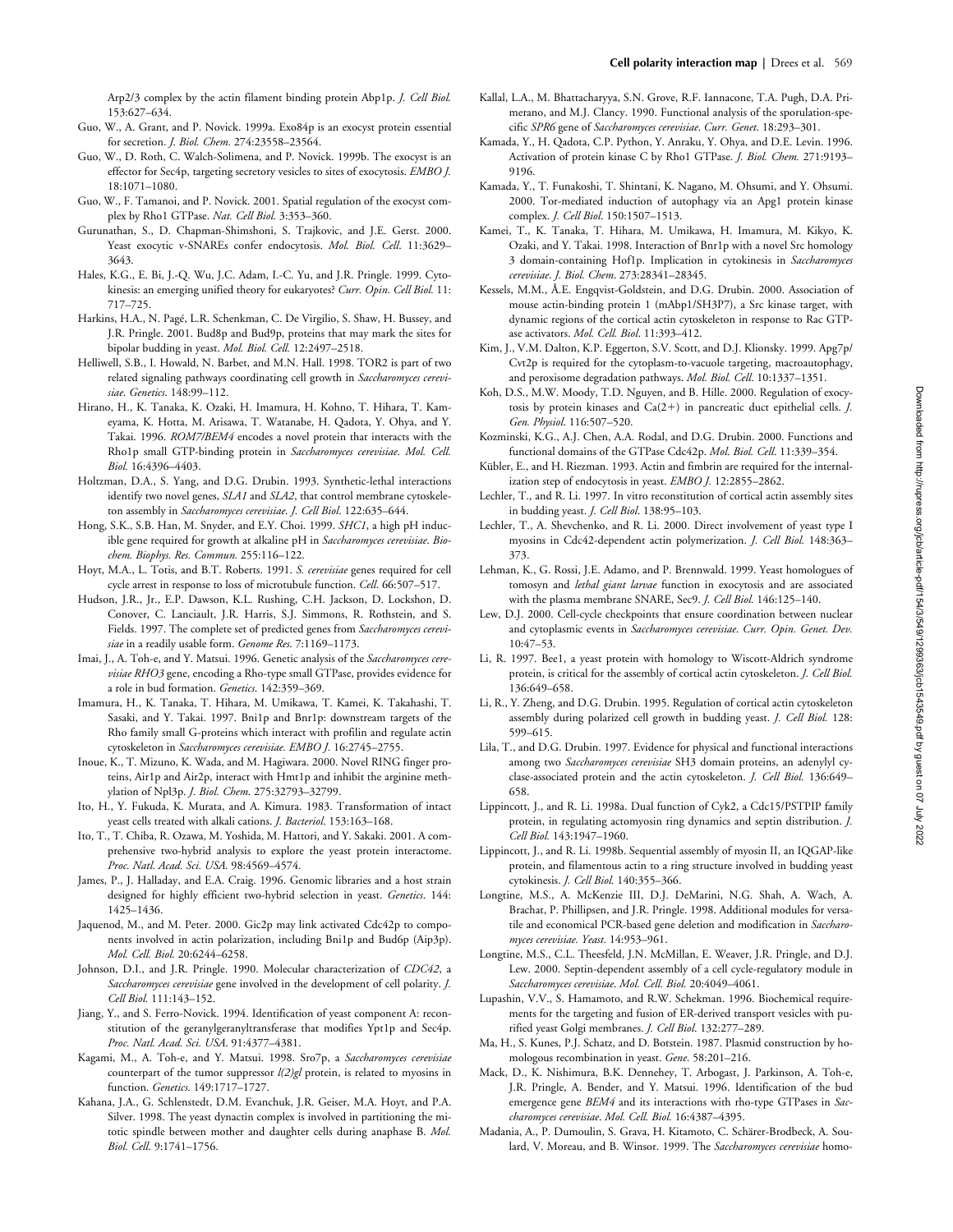logue of human Wiskott-Aldrich syndrome protein Las17p interacts with the Arp2/3 complex. *Mol. Biol. Cell*. 10:3521–3538.

- Mata, J., and P. Nurse. 1997. tea1 and the microtubular cytoskeleton are important for generating global spatial order within the fission yeast cell. *Cell*. 89: 939–949.
- Matsui, Y., and A. Toh-e. 1992. Yeast *RHO3* and *RHO4* ras superfamily genes are necessary for bud growth, and their defect is suppressed by a high dose of bud formation genes *CDC42* and *BEM1*. *Mol. Cell. Biol.* 12:5690–5699.
- Matsui, Y., R. Matsui, R. Akada, and A. Toh-e. 1996. Yeast *src* homology region 3 domain-binding proteins involved in bud formation. *J. Cell Biol.* 133:865– 878.
- McCraith, S., T. Holtzman, B. Moss, and S. Fields. 2000. Genome-wide analysis of vaccinia virus protein-protein interactions. *Proc. Natl. Acad. Sci. USA*. 97: 4879–4884.
- McMillan, J.N., R.A.L. Sia, and D.J. Lew. 1998. A morphogenesis checkpoint monitors the actin cytoskeleton in yeast. *J. Cell Biol.* 142:1487–1499.
- McMillan, J.N., M.S. Longtine, R.A.L. Sia, C.L. Theesfeld, E.S.G. Bardes, J.R. Pringle, and D.J. Lew. 1999. The morphogenesis checkpoint in *Saccharomyces cerevisiae*: cell cycle control of Swe1p degradation by Hsl1p and Hsl7p. *Mol. Cell. Biol.* 19:6929–6939.
- Miller, D.M., N.S. Desai, D.C. Hardin, D.W. Piston, G.H. Patterson, J. Fleenor, S. Xu, and A. Fire. 1999. Two-color GFP expression system for *C. elegans*. *Biotechniques*. 26:914–918.
- Mizushima, N., T. Noda, T. Yoshimori, Y. Tanaka, T. Ishii, M.D. George, D.J. Klionsky, M. Ohsumi, and Y. Ohsumi. 1998. A protein conjugation system essential for autophagy. *Nature*. 395:395–398.
- Mösch, H.-U., and G.R. Fink. 1997. Dissection of filamentous growth by transposon mutagenesis in *Saccharomyces cerevisiae*. *Genetics*. 145:671–684.
- Moskow, J.J., A.S. Gladfelter, R.E. Lamson, P.M. Pryciak, and D.J. Lew. 2000. Role of Cdc42p in pheromone-stimulated signal transduction in *Saccharomyces cerevisiae*. *Mol. Cell. Biol*. 20:7559–7571.
- Mulholland, J., D. Preuss, A. Moon, A. Wong, D. Drubin, and D. Botstein. 1994. Ultrastructure of the yeast actin cytoskeleton and its association with the plasma membrane. *J. Cell Biol*. 125:381–391.
- Navarro, P., P. Durrens, and M. Aigle. 1997. Protein-protein interaction between the *RVS161* and *RVS167* gene products of *Saccharomyces cerevisiae*. *Biochim. Biophys. Acta*. 1343:187–192.
- Nern, A., and R.A. Arkowitz. 2000. Nucleocytoplasmic shuttling of the Cdc42p exchange factor Cdc24p. *J. Cell Biol.* 148:1115–1122.
- Niedenthal, R.K., L. Riles, M. Johnston, and J.H. Hegemann. 1996. Green fluorescent protein as a marker for gene expression and subcellular localization in budding yeast. *Yeast*. 12:773–786.
- Ohsumi, Y. 1999. Molecular mechanism of autophagy in yeast, *Saccharomyces cerevisiae*. *Philos. Trans. R. Soc. Lond. B. Biol. Sci*. 354:1577–1581.
- Paravicini, G., M. Cooper, L. Friedli, D.J. Smith, J.-L. Carpentier, L.S. Klig, and M.A. Payton. 1992. The osmotic integrity of the yeast cell requires a functional *PKC1* gene product. *Mol. Cell. Biol*. 12:4896–4905.
- Park, H.-O., J. Chant, and I. Herskowitz. 1993. *BUD2* encodes a GTPase-activating protein for Bud1/Rsr1 necessary for proper bud-site selection in yeast. *Nature*. 365:269–274.
- Park, H.-O., A. Sanson, and I. Herskowitz. 1999. Localization of Bud2p, a GTPase-activating protein necessary for programming cell polarity in yeast to the presumptive bud site. *Genes Dev.* 13:1912–1917.
- Pereira, G., T. Hofken, J. Grindlay, C. Manson, and E. Schiebel. 2000. The Bub2p spindle checkpoint links nuclear migration with mitotic exit. *Mol. Cell*. 6:1–10.
- Posas, F., E.A. Witten, and H. Saito. 1998. Requirement of STE50 for osmostressinduced activation of the STE11 mitogen-activated protein kinase in the high-osmolarity glycerol response pathway. *Mol. Cell. Biol.* 18:5788–5796.
- Pruyne, D., and A. Bretscher. 2000a. Polarization of cell growth in yeast. I. Establishment and maintenance of polarity states. *J. Cell Sci.* 113:365–375.
- Pruyne, D., and A. Bretscher. 2000b. Polarization of cell growth in yeast. II. The role of the cortical actin cytoskeleton. *J. Cell Sci.* 113:571–585.
- Qadota, H., C.P. Python, S.B. Inoue, M. Arisawa, Y. Anraku, Y. Zheng, T. Watanabe, D.E. Levin, and Y. Ohya. 1996. Identification of yeast Rho1p GTPase as a regulatory subunit of 1,3-B-glucan synthase. *Science*. 272:279-281.
- Ramezani Rad, M., G. Jansen, F. Buhring, and C.P. Hollenberg. 1998. Ste50p is involved in regulating filamentous growth in the yeast *Saccharomyces cerevisiae* and associates with Ste11p. *Mol. Gen. Genet.* 259:29–38.
- Rethinaswamy, A., M.J. Birnbaum, and C.V. Glover. 1998. Temperature-sensitive mutations of the *CKA1* gene reveal a role for casein kinase II in maintenance of cell polarity in *Saccharomyces cerevisiae*. *J. Biol. Chem.* 273:5869–5877.
- Rieger, K.-J., M. El-Alama, G. Stein, C. Bradshaw, P.P. Slonimski, and K. Maundrell. 1999. Chemotyping of yeast mutants using robotics. *Yeast* 15:973– 986.
- Robinson, N.G.G., L. Guo, J. Imai, A. Toh-e, Y. Matsui, and F. Tamanoi. 1999. Rho3 of *Saccharomyces cerevisiae*, which regulates the actin cytoskeleton and exocytosis, is a GTPase which interacts with Myo2 and Exo70. *Mol. Cell. Biol.* 19:3580–3587.
- Roy, N., and K.W. Runge. 2000. Two paralogs involved in transcriptional silencing that antagonistically control yeast life span. *Curr. Biol.* 10:111–114
- Ruggieri, R., A. Bender, Y. Matsui, S. Powers, Y. Takai, J.R. Pringle, and K. Matsumoto. 1992. *RSR1*, a *ras*-like gene homologous to *Krev*-1 (*smg21A/rap1A*): role in the development of cell polarity and interactions with the Ras pathway in *Saccharomyces cerevisiae*. *Mol. Cell. Biol.* 12:758–766.
- Russell, S.J., K.A. Steger, and S.A. Johnston. 1999. Subcellular localization, stoichiometry, and protein levels of 26 S proteasome subunits in yeast. *J. Biol. Chem.* 274:1943–1952.
- Schott, D., J. Ho, D. Pruyne, and A. Bretscher. 1999. The COOH-terminal domain of Myo2p, a yeast myosin V, has a direct role in secretory vesicle targeting. *J. Cell Biol*. 147:791–807.
- Sherman, F., G.R. Fink, and J.B. Hicks. 1986. Methods in Yeast Genetics. Cold Spring Harbor Laboratory, Cold Spring Harbor, NY.
- Sheu, Y.-J., Y. Barral, and M. Snyder. 2000. Polarized growth controls cell shape and bipolar bud site selection in *Saccharomyces cerevisiae*. *Mol. Cell. Biol.* 20: 5235–5247.
- Shimada, Y., M.-P. Gulli, and M. Peter. 2000. Nuclear sequestration of the exchange factor Cdc24 by Far1 regulates cell polarity during yeast mating. *Nat. Cell Biol*. 2:117–124.
- Shou, W., J.H. Seol, A. Shevchenko, C. Baskerville, D. Moazed, Z.W. Chen, J. Jang, A. Shevchenko, H. Charbonneau, and R.J. Deshaies. 1999. Exit from mitosis is triggered by Tem1-dependent release of the protein phosphatase Cdc14 from nucleolar RENT complex. *Cell*. 97:233–244.
- Shulewitz, M.J., C.J. Inouye, and J. Thorner. 1999. Hsl7 localizes to a septin ring and serves as an adapter in a regulatory pathway that relieves tyrosine phosphorylation of Cdc28 protein kinase in *Saccharomyces cerevisiae*. *Mol. Cell. Biol.* 19:7123–7137.
- Spellman, P.T., G. Sherlock, M.Q. Zhang, V.R. Iyer, K. Anders, M.B. Eisen, P.O. Brown, D. Botstein, and B. Futcher. 1998. Comprehensive identification of cell cycle-regulated genes of the yeast *Saccharomyces cerevisiae* by microarray hybridization. *Mol. Biol. Cell*. 9:3273–3297.
- Strand, D., R. Jakobs, G. Merdes, B. Neumann, A. Kalmes, H.W. Heid, I. Husmann, and B.M. Mechler. 1994. The *Drosophila lethal(2)giant larvae* tumor suppressor protein forms homo-oligomers and is associated with nonmuscle myosin II heavy chain. *J. Cell Biol*. 127:1361–1373.
- Takuma, T. 1990. Evidence for the involvement of cAMP-dependent protein kinase in the exocytosis of amylase from parotid acinar cells. *J. Biochem. (Tokyo)*. 108:99–102.
- Tang, H.-Y., J. Xu, and M. Cai. 2000. Pan1p, End3p, and S1a1p, three yeast proteins required for normal cortical actin cytoskeleton organization, associate with each other and play essential roles in cell wall morphogenesis. *Mol. Cell. Biol*. 20:12–25.
- Tanida, I., N. Mizushima, M. Kiyooka, M. Ohsumi, T. Ueno, Y. Ohsumi, and E. Kominami. 1999. Apg7p/Cvt2p: a novel protein-activating enzyme essential for autophagy. *Mol. Biol. Cell*. 10:1367–1379.
- TerBush, D.R., and P. Novick. 1995. Sec6, Sec8, and Sec15 are components of a multisubunit complex which localizes to small bud tips in *Saccharomyces cerevisiae*. *J. Cell Biol.* 130:299–312.
- TerBush, D.R., T. Maurice, D. Roth, and P. Novick. 1996. The exocyst is a multiprotein complex required for exocytosis in *Saccharomyces cerevisiae*. *EMBO J.* 15:6483–6494.
- Toenjes, K.A., M.M. Sawyer, and D.I. Johnson. 1999. The guanine-nucleotideexchange factor Cdc24p is targeted to the nucleus and polarized growth sites. *Curr. Biol.* 9:1183–1186.
- Trilla, J.A., T. Cos, A. Durán, and C. Roncero. 1997. Characterization of *CHS4* (*CAL2*), a gene of *Saccharomyces cerevisiae* involved in chitin biosynthesis and allelic to *SKT5* and *CSD4*. *Yeast*. 13:795–807.
- Uetz, P., L. Giot, G. Cagney, T.A. Mansfield, R.S. Judson, J.R. Knight, D. Lockshon, V. Narayan, M. Srinivasan, P. Pochart, A. Qureshi-Emili, Y. Li, B. Godwin, D. Conover, T. Kalbfleisch, G. Vijayadamodar, M. Yang, M. Johnston, S. Fields, and J.M. Rothberg. 2000. A comprehensive analysis of protein-protein interactions in *Saccharomyces cerevisiae*. *Nature*. 403:623– 627.
- Vallen, E.A., J. Caviston, and E. Bi. 2000. Roles of Hof1p, Bni1p, Bnr1p, and